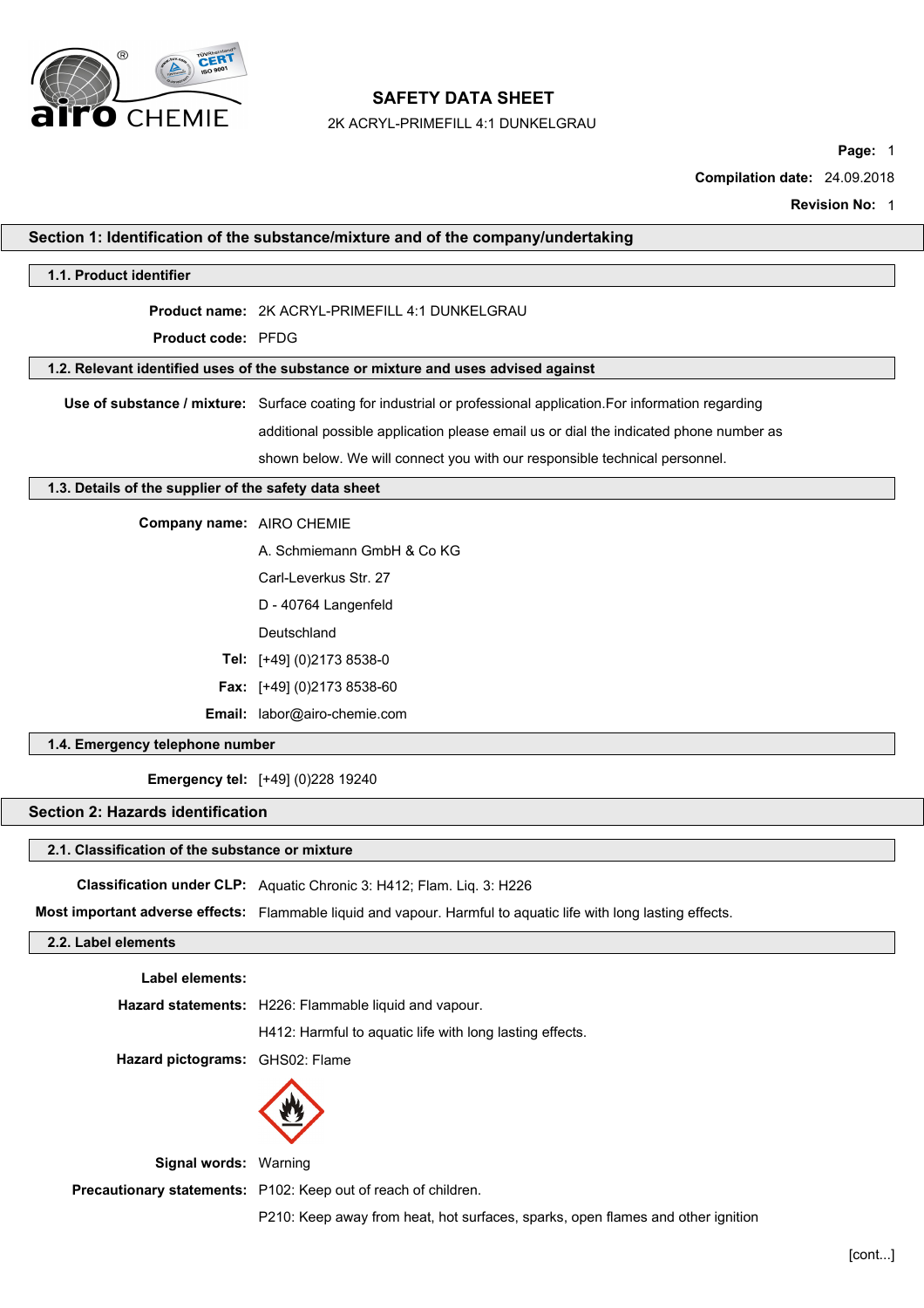## 2K ACRYL-PRIMEFILL 4:1 DUNKELGRAU

sources. No smoking.

P241: Use explosion-proof equipment.

P243: Take action to prevent static discharges.

P280: Wear protective gloves/protective clothing/eye protection/face protection.

P303+P361+P353: IF ON SKIN (or hair): Take off immediately all contaminated clothing.

Rinse skin with water .

P370+P378: In case of fire: Use alcohol resistant foam to extinguish.

P403+P235: Store in a well-ventilated place. Keep cool.

## **2.3. Other hazards**

**Other hazards:** In use, may form flammable / explosive vapour-air mixture.

**PBT:** This product is not identified as a PBT/vPvB substance.

## **Section 3: Composition/information on ingredients**

#### **3.2. Mixtures**

## **Hazardous ingredients:**

## N-BUTYL ACETATE - REACH registered number(s): 01-2119485493-29

| <b>EINECS</b> | CAS      | PBT / WEL | <b>CLP Classification</b>            | Percent |
|---------------|----------|-----------|--------------------------------------|---------|
| 204-658-1     | 123-86-4 | -         | Flam. Lig. 3: H226; STOT SE 3: H336; | 10-20%  |
|               |          |           | -: EUH066                            |         |

LOW BOILING POINT NAPHTHA - UNSPECIFIED - SOLVENT NAPHTHA (PETROLEUM), LIGHT AROM. - REACH registered number(s): 01-2119455851-35

| 265-199-0 | 64742-95-6 | $\overline{\phantom{0}}$ | Asp. Tox. 1: H304; Flam. Lig. 3: H226; | 1-10% |
|-----------|------------|--------------------------|----------------------------------------|-------|
|           |            |                          | STOT SE 3: H335; Aquatic Chronic 2:    |       |
|           |            |                          | H411                                   |       |

ALUMINIUMDIHYDROGENTRIPHOSPHAT - REACH registered number(s): 01-2119970565-28-XXXX

|  | ימה<br>$\mathbf{r}$<br>، ب ے | n.<br>ີ້<br>__<br>$\sim$ | - | $\cdot$<br>. .<br>-Irrit.<br>⊢ve<br>. .<br>1 J J J J | 10% |
|--|------------------------------|--------------------------|---|------------------------------------------------------|-----|
|--|------------------------------|--------------------------|---|------------------------------------------------------|-----|

#### 2-METHOXY-1-METHYLETHYL ACETATE - REACH registered number(s): 01-2119475791-29

| 203-603-9 | 108-65-6 | Substance with a Community  | 3: H226<br>Ham.<br>Lia<br>J. | 1-10% |
|-----------|----------|-----------------------------|------------------------------|-------|
|           |          | ' workplace exposure limit. |                              |       |

## ETHYL METHYL KETONE - REACH registered number(s): 01-2119457290-43

| 201-159-0 | 78-93-3 | <sup>1</sup> Flam. Liq. 2: H225; Eye Irrit. 2: H319; | $-10%$ |  |
|-----------|---------|------------------------------------------------------|--------|--|
|           |         | STOT SE 3: H336: -: EUH066                           |        |  |

## **Section 4: First aid measures**

## **4.1. Description of first aid measures**

**Skin contact:** Remove all contaminated clothes and footwear immediately unless stuck to skin. Wash immediately with plenty of soap and water.

**Eye contact:** Bathe the eye with running water for 15 minutes.

**Ingestion:** Wash out mouth with water.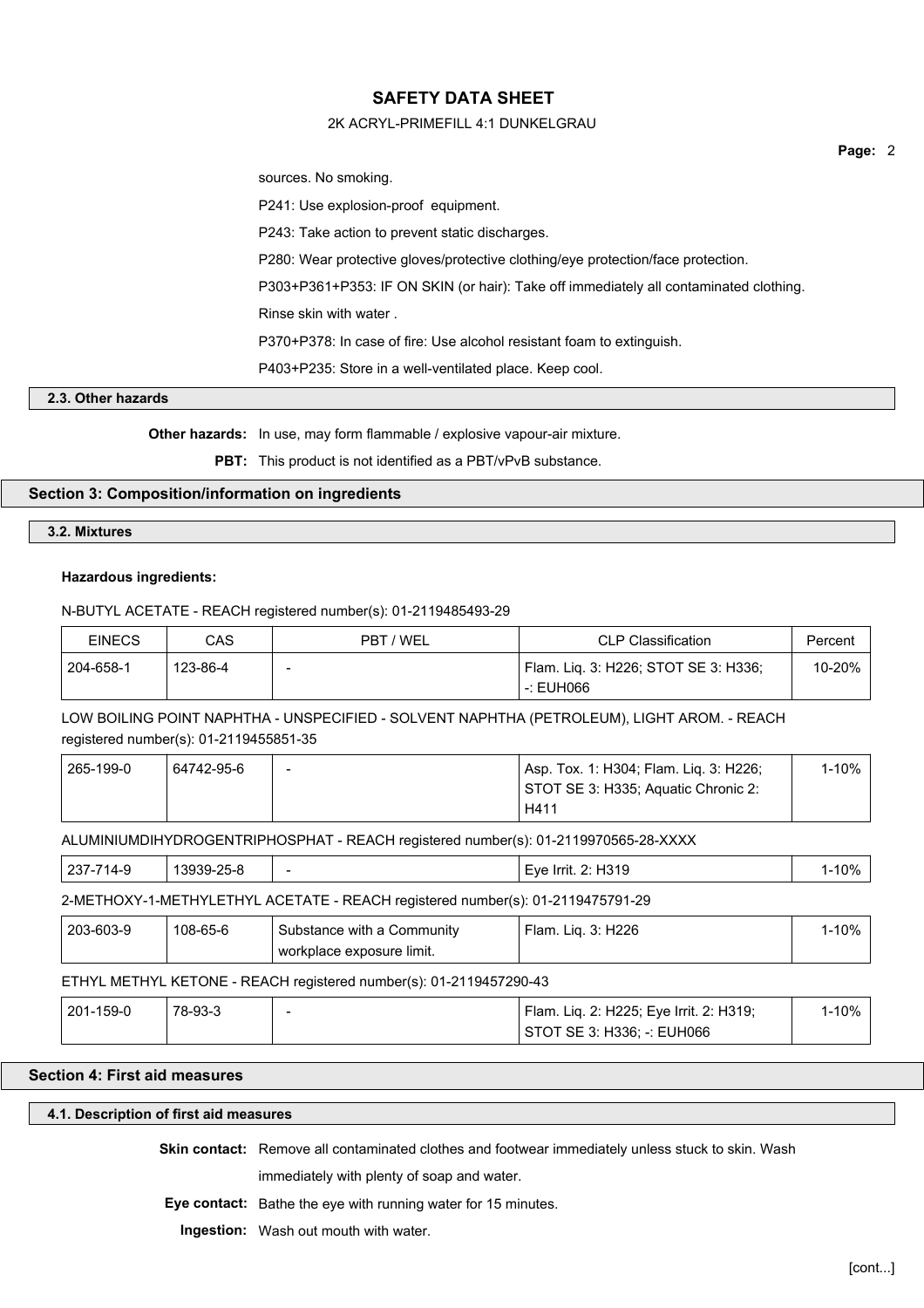#### 2K ACRYL-PRIMEFILL 4:1 DUNKELGRAU

**Page:** 3

**Inhalation:** Consult a doctor.

#### **4.2. Most important symptoms and effects, both acute and delayed**

**Skin contact:** There may be mild irritation at the site of contact.

**Eye contact:** There may be irritation and redness.

**Ingestion:** There may be irritation of the throat.

**Inhalation:** No symptoms.

**4.3. Indication of any immediate medical attention and special treatment needed**

**Immediate / special treatment:** Not applicable.

#### **Section 5: Fire-fighting measures**

**5.1. Extinguishing media**

**Extinguishing media:** Alcohol resistant foam. Water spray. Carbon dioxide. Dry chemical powder.

#### **5.2. Special hazards arising from the substance or mixture**

**Exposure hazards:** Flammable. In combustion emits toxic fumes. Forms explosive air-vapour mixture.

#### **5.3. Advice for fire-fighters**

**Advice for fire-fighters:** Wear self-contained breathing apparatus. Wear protective clothing to prevent contact

with skin and eyes.

# **Section 6: Accidental release measures**

#### **6.1. Personal precautions, protective equipment and emergency procedures**

**Personal precautions:** Refer to section 8 of SDS for personal protection details. Notify the police and fire

brigade immediately. Eliminate all sources of ignition. Turn leaking containers leak-side

up to prevent the escape of liquid.

**6.2. Environmental precautions**

**Environmental precautions:** Do not discharge into drains or rivers. Contain the spillage using bunding.

#### **6.3. Methods and material for containment and cleaning up**

**Clean-up procedures:** Absorb into dry earth or sand. Transfer to a closable, labelled salvage container for

disposal by an appropriate method. Do not use equipment in clean-up procedure which

may produce sparks.

## **6.4. Reference to other sections**

**Reference to other sections:** Refer to section 8 of SDS.

## **Section 7: Handling and storage**

#### **7.1. Precautions for safe handling**

**Handling requirements:** Smoking is forbidden. Use non-sparking tools. Ensure there is sufficient ventilation of

the area. Avoid the formation or spread of mists in the air.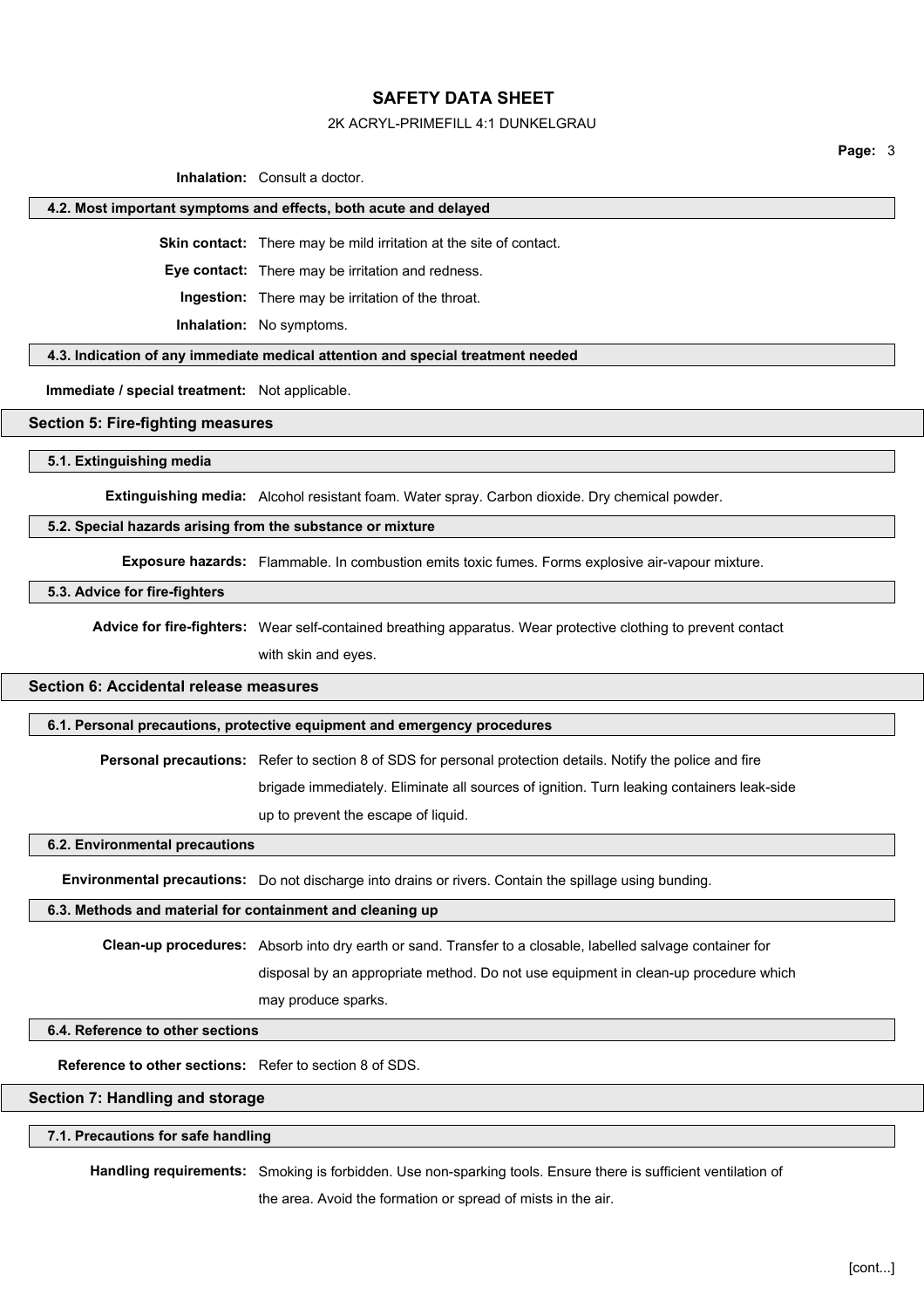#### 2K ACRYL-PRIMEFILL 4:1 DUNKELGRAU

## **Page:** 4

#### **7.2. Conditions for safe storage, including any incompatibilities**

**Storage conditions:** Store in a cool, well ventilated area. Keep container tightly closed. Keep away from

sources of ignition. Prevent the build up of electrostatic charge in the immediate area.

Ensure lighting and electrical equipment are not a source of ignition.

**Suitable packaging:** Coated steel.

## **7.3. Specific end use(s)**

**Specific end use(s):** No data available.

#### **Section 8: Exposure controls/personal protection**

#### **8.1. Control parameters**

#### **Hazardous ingredients:**

#### **N-BUTYL ACETATE**

#### **Workplace exposure limits:**  $\qquad \qquad$  **Respirable dust**

| State | 8 hour TWA | 15 min. STEL | 8 hour TWA | 15 min. STEL |
|-------|------------|--------------|------------|--------------|
| UK    | 724 mg/m3  | 966 mg/m3    |            |              |

#### **2-METHOXY-1-METHYLETHYL ACETATE**

| UK | 774.<br>ma/m3<br>___<br>ັ | 548<br><sup>ი</sup> mɑ/mა<br>. . |  |
|----|---------------------------|----------------------------------|--|
|    |                           |                                  |  |

## **ETHYL METHYL KETONE**

| UK<br>600<br>89S<br>$max$ $max'$<br>----<br>ma/m3<br>' mg/mა |  |  |
|--------------------------------------------------------------|--|--|
|--------------------------------------------------------------|--|--|

## **DNEL/PNEC Values**

**DNEL / PNEC** No data available.

#### **8.2. Exposure controls**

**Engineering measures:** Ensure there is sufficient ventilation of the area. Ensure lighting and electrical equipment are not a source of ignition. **Respiratory protection:** Respiratory protection not required. Hand protection: Rubber gloves. Breakthrough time of the glove material > 8 hours. Rubber glovesthickness: 0,2 mm **Eye protection:** Safety glasses. Ensure eye bath is to hand. **Skin protection:** Protective clothing.

## **Section 9: Physical and chemical properties**

### **9.1. Information on basic physical and chemical properties**

**State:** Liquid **Colour:** Dark grey **Odour:** Characteristic odour **Solubility in water:** Not miscible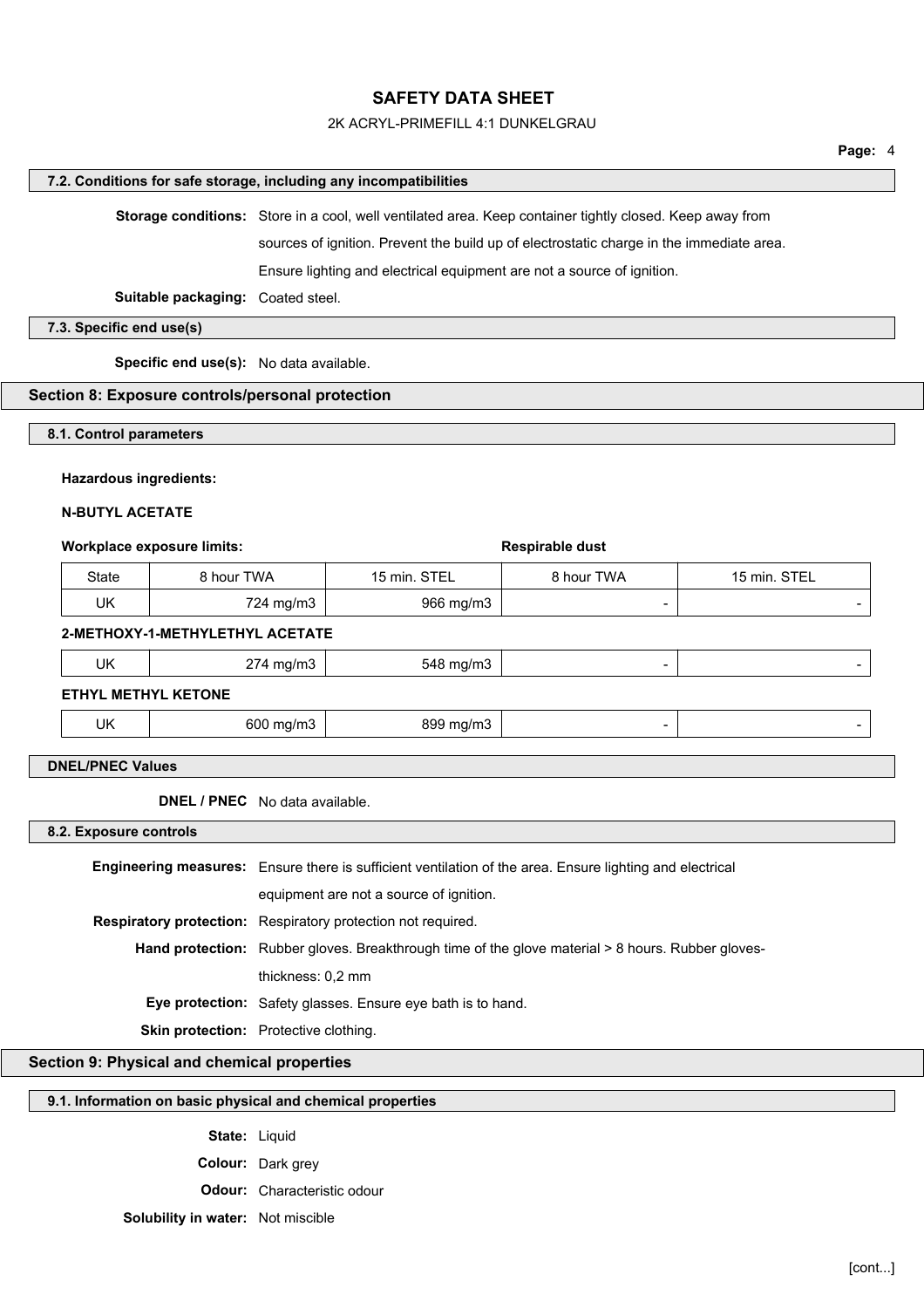#### 2K ACRYL-PRIMEFILL 4:1 DUNKELGRAU

|                                          | Also soluble in: Most organic solvents. |                                   |  |
|------------------------------------------|-----------------------------------------|-----------------------------------|--|
|                                          | Viscosity: Non-viscous                  |                                   |  |
| Boiling point/range°C: 127               |                                         | Melting point/range°C: n.v.       |  |
| <b>Flammability limits %: lower: 1,2</b> |                                         | upper: $7.5$                      |  |
| Flash point°C: 32                        |                                         | Part.coeff. n-octanol/water: n.v. |  |
| Autoflammability°C: 370                  |                                         | Vapour pressure: 10,7 mbar        |  |
| <b>Relative density:</b> 1,560 g/cm3     |                                         | pH: n.v.                          |  |
| VOC $g/l: 386$                           |                                         |                                   |  |

## **9.2. Other information**

**Other information:** No data available.

## **Section 10: Stability and reactivity**

**10.1. Reactivity**

**Reactivity:** Stable under recommended transport or storage conditions.

**10.2. Chemical stability**

**Chemical stability:** Stable under normal conditions. Stable at room temperature.

## **10.3. Possibility of hazardous reactions**

**Hazardous reactions:** Hazardous reactions will not occur under normal transport or storage conditions.

Decomposition may occur on exposure to conditions or materials listed below.

## **10.4. Conditions to avoid**

**Conditions to avoid:** Heat. Hot surfaces. Sources of ignition. Flames.

**10.5. Incompatible materials**

**Materials to avoid:** Strong oxidising agents. Strong acids.

## **10.6. Hazardous decomposition products**

**Haz. decomp. products:** In combustion emits toxic fumes.

# **Section 11: Toxicological information**

**11.1. Information on toxicological effects**

## **Hazardous ingredients:**

### **N-BUTYL ACETATE**

|--|

#### **LOW BOILING POINT NAPHTHA - UNSPECIFIED - SOLVENT NAPHTHA (PETROLEUM), LIGHT AROM.**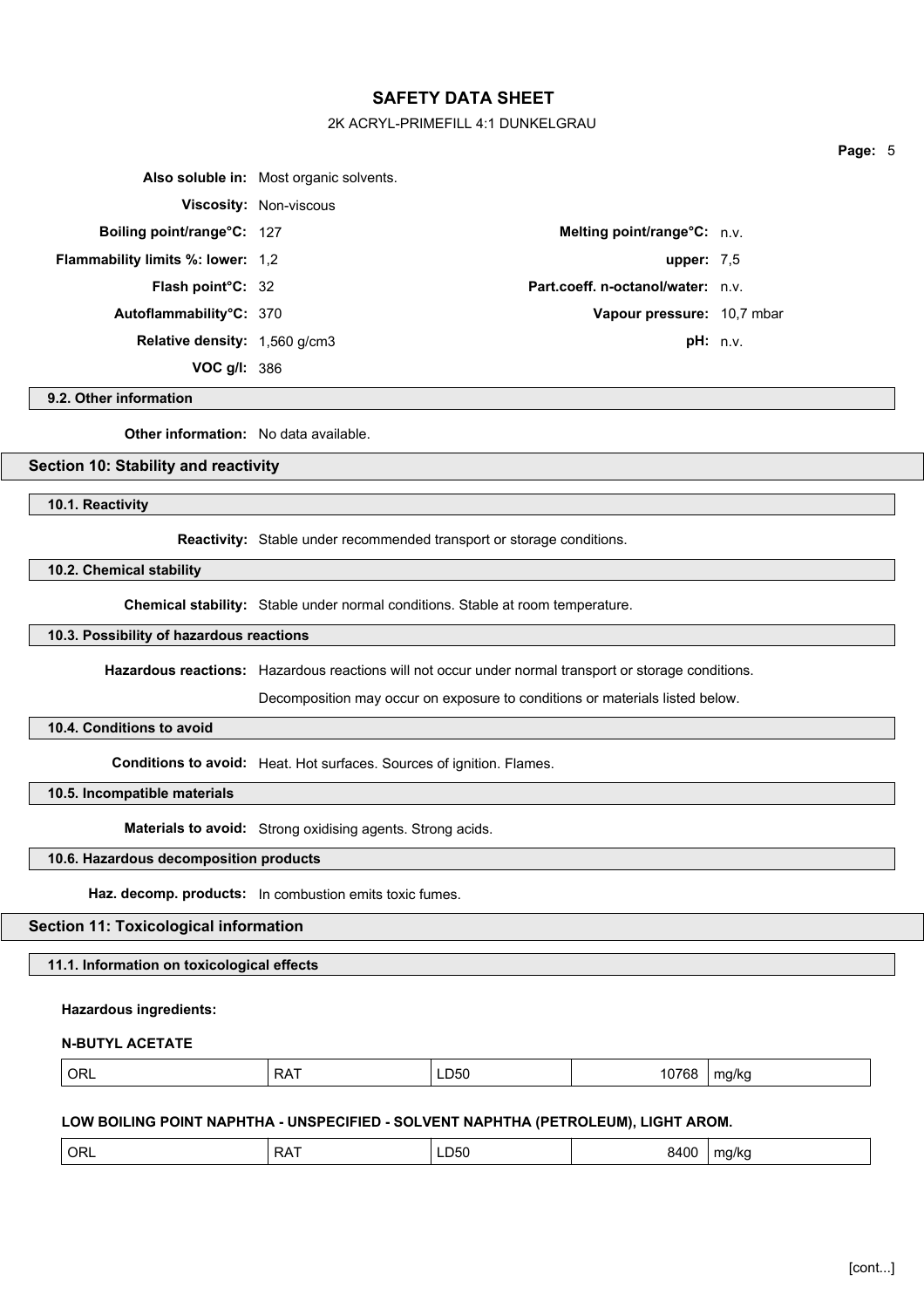## 2K ACRYL-PRIMEFILL 4:1 DUNKELGRAU

**Page:** 6

#### **2-METHOXY-1-METHYLETHYL ACETATE**

| <b>IPR</b><br>. | <b>MUS</b> | LD50<br>$\sim$ | 750  | mg/kc |
|-----------------|------------|----------------|------|-------|
| ORL             | <b>RAT</b> | ∟D50<br>__     | 8532 | mg/kg |

**Toxicity values:** No data available.

## **Symptoms / routes of exposure**

**Skin contact:** There may be mild irritation at the site of contact.

**Eye contact:** There may be irritation and redness.

**Ingestion:** There may be irritation of the throat.

**Inhalation:** No symptoms.

**Section 12: Ecological information**

**12.1. Toxicity**

**Ecotoxicity values:** No data available.

## **12.2. Persistence and degradability**

**Persistence and degradability:** Biodegradable.

#### **12.3. Bioaccumulative potential**

**Bioaccumulative potential:** No bioaccumulation potential.

**12.4. Mobility in soil**

**Mobility:** Readily absorbed into soil.

## **12.5. Results of PBT and vPvB assessment**

**PBT identification:** This product is not identified as a PBT/vPvB substance.

**12.6. Other adverse effects**

**Other adverse effects:** Negligible ecotoxicity.

## **Section 13: Disposal considerations**

#### **13.1. Waste treatment methods**

**Disposal operations:** Transfer to a suitable container and arrange for collection by specialised disposal company. **Waste code number:** 08 05 01 **Disposal of packaging:** Dispose of in a regulated landfill site or other method for hazardous or toxic wastes. **NB:** The user's attention is drawn to the possible existence of regional or national regulations regarding disposal.

## **Section 14: Transport information**

#### **14.1. UN number**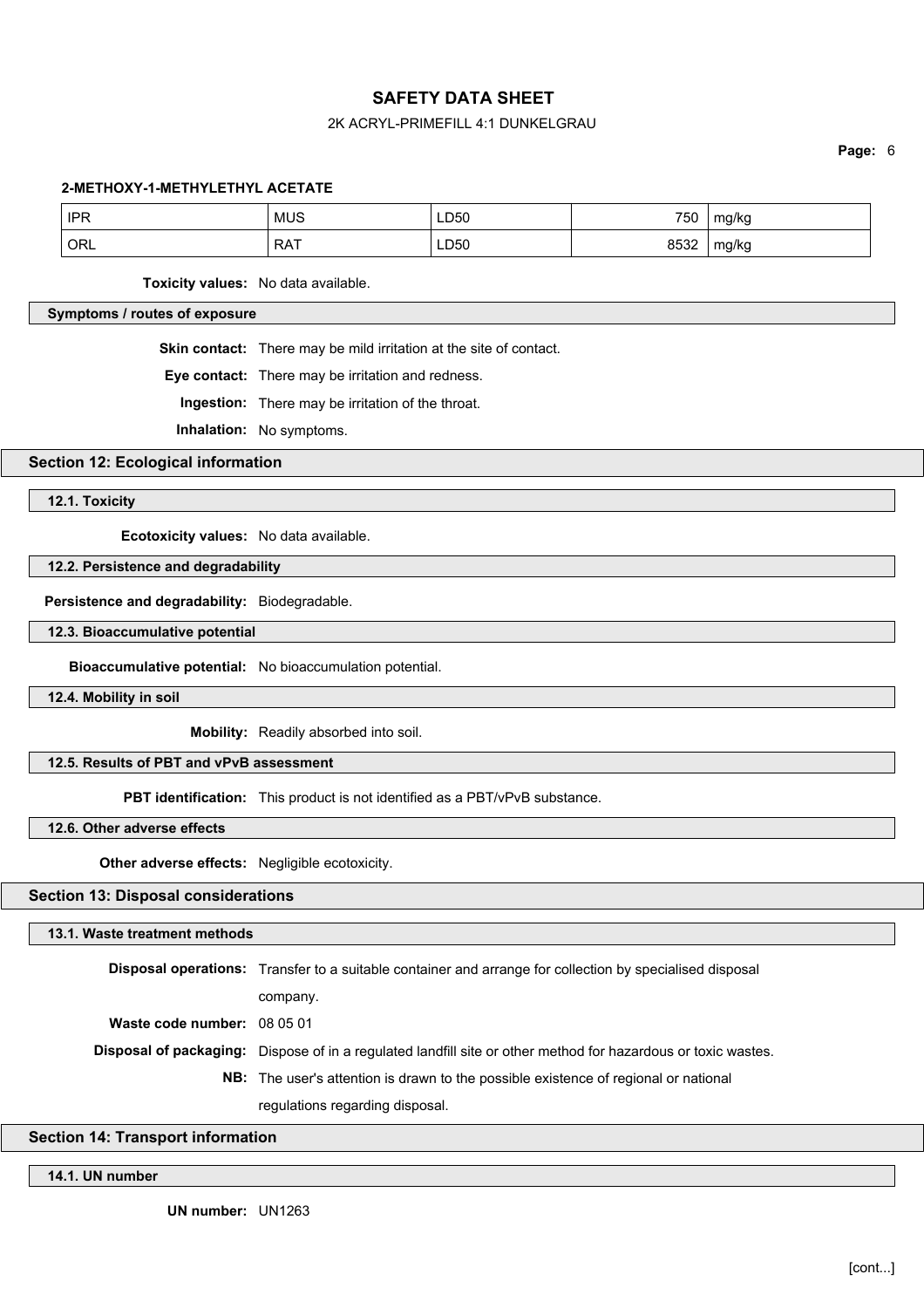## 2K ACRYL-PRIMEFILL 4:1 DUNKELGRAU

|                                           |                                                                                                                    | Page: 7 |  |
|-------------------------------------------|--------------------------------------------------------------------------------------------------------------------|---------|--|
| 14.2. UN proper shipping name             |                                                                                                                    |         |  |
| Shipping name: PAINT                      |                                                                                                                    |         |  |
| 14.3. Transport hazard class(es)          |                                                                                                                    |         |  |
| Transport class: 3                        |                                                                                                                    |         |  |
| 14.4. Packing group                       |                                                                                                                    |         |  |
| Packing group: III                        |                                                                                                                    |         |  |
| 14.5. Environmental hazards               |                                                                                                                    |         |  |
| Environmentally hazardous: No             | Marine pollutant: No                                                                                               |         |  |
| 14.6. Special precautions for user        |                                                                                                                    |         |  |
|                                           |                                                                                                                    |         |  |
| Tunnel code: D/E                          | Special precautions: No special precautions.                                                                       |         |  |
| Transport category: 3                     |                                                                                                                    |         |  |
|                                           |                                                                                                                    |         |  |
| <b>Section 15: Regulatory information</b> |                                                                                                                    |         |  |
|                                           | 15.1. Safety, health and environmental regulations/legislation specific for the substance or mixture               |         |  |
| Specific regulations: Not applicable.     |                                                                                                                    |         |  |
| 15.2. Chemical Safety Assessment          |                                                                                                                    |         |  |
|                                           | Chemical safety assessment: A chemical safety assessment has not been carried out for the substance or the mixture |         |  |
|                                           | by the supplier.                                                                                                   |         |  |
| <b>Section 16: Other information</b>      |                                                                                                                    |         |  |
| <b>Other information</b>                  |                                                                                                                    |         |  |
|                                           |                                                                                                                    |         |  |
|                                           | Other information: according to Regulation (EC) No. 1907/2006 (REACH) with its amendment Regulation                |         |  |
|                                           | (EU) 2015/830                                                                                                      |         |  |
|                                           | * indicates text in the SDS which has changed since the last revision.                                             |         |  |
|                                           | Phrases used in s.2 and s.3: EUH066: Repeated exposure may cause skin dryness or cracking.                         |         |  |
|                                           | H225: Highly flammable liquid and vapour.                                                                          |         |  |
|                                           | H226: Flammable liquid and vapour.                                                                                 |         |  |
|                                           | H304: May be fatal if swallowed and enters airways.                                                                |         |  |
|                                           | H319: Causes serious eye irritation.                                                                               |         |  |
|                                           | H335: May cause respiratory irritation.                                                                            |         |  |
|                                           | H336: May cause drowsiness or dizziness.                                                                           |         |  |
|                                           | H411: Toxic to aquatic life with long lasting effects.                                                             |         |  |
|                                           | H412: Harmful to aquatic life with long lasting effects.                                                           |         |  |
|                                           | Legal disclaimer: The above information is believed to be correct but does not purport to be all inclusive         |         |  |
|                                           | and shall be used only as a guide. This company shall not be held liable for any                                   |         |  |
|                                           | damage resulting from handling or from contact with the above product.                                             |         |  |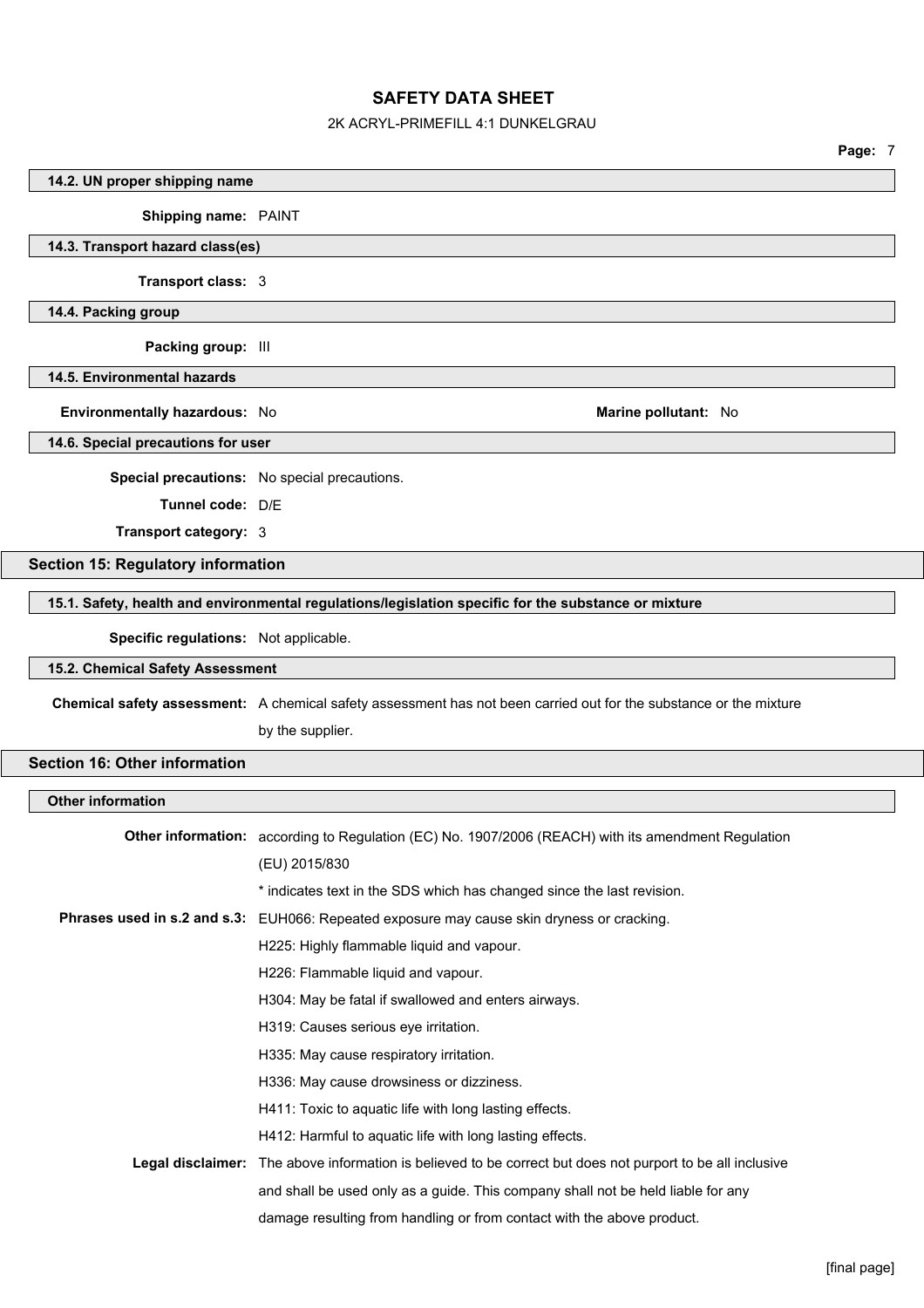

2K ACRYL-PRIMEFILL 4:1 HELLGRAU

**Page:** 1

**Compilation date:** 24.09.2018

**Revision No:** 1

|                                                       | Section 1: Identification of the substance/mixture and of the company/undertaking                                 |
|-------------------------------------------------------|-------------------------------------------------------------------------------------------------------------------|
| 1.1. Product identifier                               |                                                                                                                   |
|                                                       | Product name: 2K ACRYL-PRIMEFILL 4:1 HELLGRAU                                                                     |
| Product code: PFHG                                    |                                                                                                                   |
|                                                       | 1.2. Relevant identified uses of the substance or mixture and uses advised against                                |
|                                                       | Use of substance / mixture: Surface coating for industrial or professional application. For information regarding |
|                                                       | additional possible application please email us or dial the indicated phone number as                             |
|                                                       | shown below. We will connect you with our responsible technical personnel.                                        |
| 1.3. Details of the supplier of the safety data sheet |                                                                                                                   |
| Company name: AIRO CHEMIE                             |                                                                                                                   |
|                                                       | A. Schmiemann GmbH & Co KG                                                                                        |
|                                                       | Carl-Leverkus Str. 27                                                                                             |
|                                                       | D - 40764 Langenfeld                                                                                              |
|                                                       | Deutschland                                                                                                       |
|                                                       | Tel: [+49] (0)2173 8538-0                                                                                         |
|                                                       | Fax: [+49] (0)2173 8538-60                                                                                        |
|                                                       | Email: labor@airo-chemie.com                                                                                      |
| 1.4. Emergency telephone number                       |                                                                                                                   |
|                                                       | <b>Emergency tel:</b> [+49] (0)228 19240                                                                          |
| <b>Section 2: Hazards identification</b>              |                                                                                                                   |
| 2.1. Classification of the substance or mixture       |                                                                                                                   |
|                                                       | Classification under CLP: Aquatic Chronic 3: H412; Flam. Liq. 3: H226                                             |
|                                                       | Most important adverse effects: Flammable liquid and vapour. Harmful to aquatic life with long lasting effects.   |
| 2.2. Label elements                                   |                                                                                                                   |
| Label elements:                                       |                                                                                                                   |
|                                                       | Hazard statements: H226: Flammable liquid and vapour.                                                             |
|                                                       | H412: Harmful to aquatic life with long lasting effects.                                                          |
| Hazard pictograms: GHS02: Flame                       |                                                                                                                   |
|                                                       |                                                                                                                   |
|                                                       |                                                                                                                   |

**Signal words:** Warning

**Precautionary statements:** P102: Keep out of reach of children.

P210: Keep away from heat, hot surfaces, sparks, open flames and other ignition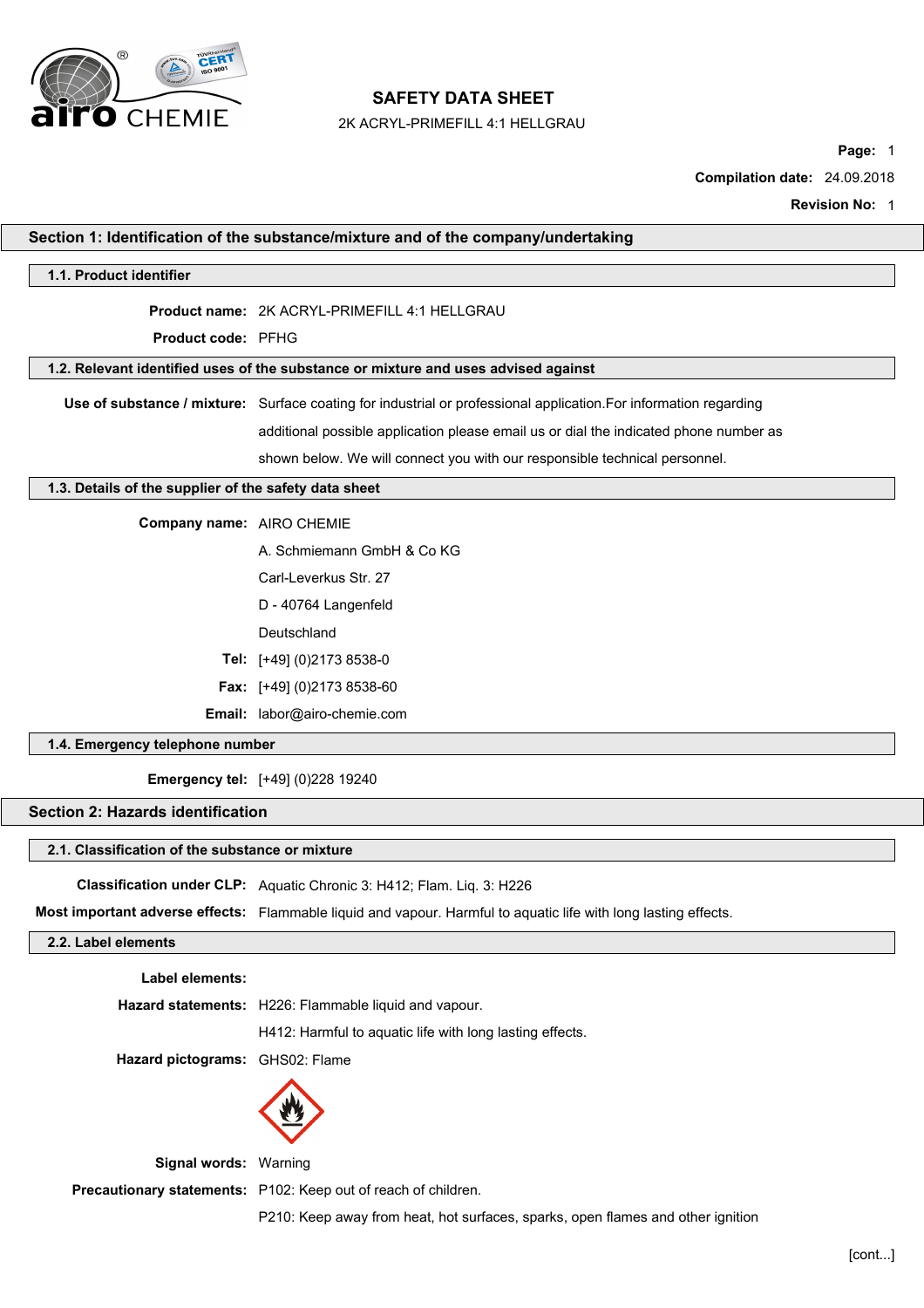## 2K ACRYL-PRIMEFILL 4:1 HELLGRAU

sources. No smoking.

P241: Use explosion-proof equipment.

P243: Take action to prevent static discharges.

P280: Wear protective gloves/protective clothing/eye protection/face protection.

P303+P361+P353: IF ON SKIN (or hair): Take off immediately all contaminated clothing.

Rinse skin with water .

P370+P378: In case of fire: Use alcohol resistant foam to extinguish.

P403+P235: Store in a well-ventilated place. Keep cool.

## **2.3. Other hazards**

**Other hazards:** In use, may form flammable / explosive vapour-air mixture.

**PBT:** This product is not identified as a PBT/vPvB substance.

## **Section 3: Composition/information on ingredients**

#### **3.2. Mixtures**

## **Hazardous ingredients:**

## N-BUTYL ACETATE - REACH registered number(s): 01-2119485493-29

| <b>EINECS</b> | CAS      | PBT / WEL | <b>CLP Classification</b>            | Percent |
|---------------|----------|-----------|--------------------------------------|---------|
| 204-658-1     | 123-86-4 | -         | Flam. Liq. 3: H226; STOT SE 3: H336; | 10-20%  |
|               |          |           | $-$ : EUH066                         |         |

LOW BOILING POINT NAPHTHA - UNSPECIFIED - SOLVENT NAPHTHA (PETROLEUM), LIGHT AROM. - REACH registered number(s): 01-2119455851-35

| 265-199-0 | 64742-95-6 | Asp. Tox. 1: H304; Flam. Lig. 3: H226; | 1-10% |
|-----------|------------|----------------------------------------|-------|
|           |            | STOT SE 3: H335; Aquatic Chronic 2:    |       |
|           |            | H411                                   |       |

ALUMINIUMDIHYDROGENTRIPHOSPHAT - REACH registered number(s): 01-2119970565-28-XXXX

| $237 -$<br>7410<br>14-5<br>ັ | 13939-25-ხ | - | H319<br>Eve<br>-Irrit.<br>. | 10% |
|------------------------------|------------|---|-----------------------------|-----|
|                              |            |   |                             |     |

#### 2-METHOXY-1-METHYLETHYL ACETATE - REACH registered number(s): 01-2119475791-29

| 203-603-9 | 108-65-6 | Substance with a Community  | 3: H226<br>Ham.<br>Lia<br>J. | 1-10% |
|-----------|----------|-----------------------------|------------------------------|-------|
|           |          | ' workplace exposure limit. |                              |       |

## ETHYL METHYL KETONE - REACH registered number(s): 01-2119457290-43

| 201-159-0 | 78-93-3 | Flam. Lig. 2: H225; Eye Irrit. 2: H319; | l-10% |  |
|-----------|---------|-----------------------------------------|-------|--|
|           |         | STOT SE 3: H336: -: EUH066              |       |  |

## **Section 4: First aid measures**

#### **4.1. Description of first aid measures**

**Skin contact:** Remove all contaminated clothes and footwear immediately unless stuck to skin. Wash immediately with plenty of soap and water.

**Eye contact:** Bathe the eye with running water for 15 minutes.

**Ingestion:** Wash out mouth with water.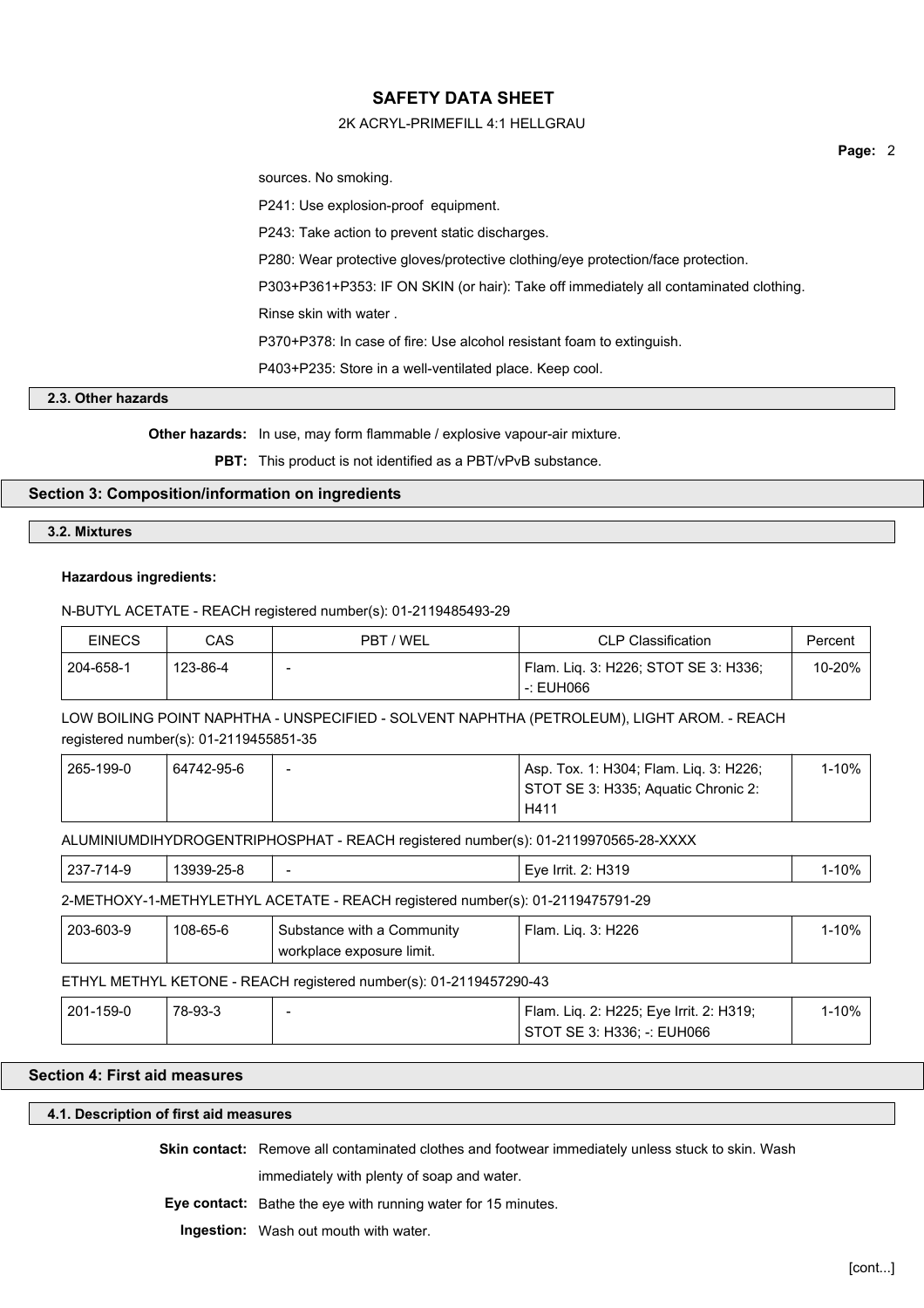#### 2K ACRYL-PRIMEFILL 4:1 HELLGRAU

**Page:** 3

**Inhalation:** Consult a doctor.

#### **4.2. Most important symptoms and effects, both acute and delayed**

**Skin contact:** There may be mild irritation at the site of contact.

**Eye contact:** There may be irritation and redness.

**Ingestion:** There may be irritation of the throat.

**Inhalation:** No symptoms.

**4.3. Indication of any immediate medical attention and special treatment needed**

**Immediate / special treatment:** Not applicable.

#### **Section 5: Fire-fighting measures**

**5.1. Extinguishing media**

**Extinguishing media:** Alcohol resistant foam. Water spray. Carbon dioxide. Dry chemical powder.

#### **5.2. Special hazards arising from the substance or mixture**

**Exposure hazards:** Flammable. In combustion emits toxic fumes. Forms explosive air-vapour mixture.

#### **5.3. Advice for fire-fighters**

**Advice for fire-fighters:** Wear self-contained breathing apparatus. Wear protective clothing to prevent contact

with skin and eyes.

# **Section 6: Accidental release measures**

#### **6.1. Personal precautions, protective equipment and emergency procedures**

**Personal precautions:** Refer to section 8 of SDS for personal protection details. Notify the police and fire

brigade immediately. Eliminate all sources of ignition. Turn leaking containers leak-side

up to prevent the escape of liquid.

**6.2. Environmental precautions**

**Environmental precautions:** Do not discharge into drains or rivers. Contain the spillage using bunding.

#### **6.3. Methods and material for containment and cleaning up**

**Clean-up procedures:** Absorb into dry earth or sand. Transfer to a closable, labelled salvage container for

disposal by an appropriate method. Do not use equipment in clean-up procedure which

may produce sparks.

## **6.4. Reference to other sections**

**Reference to other sections:** Refer to section 8 of SDS.

## **Section 7: Handling and storage**

#### **7.1. Precautions for safe handling**

**Handling requirements:** Smoking is forbidden. Use non-sparking tools. Ensure there is sufficient ventilation of

the area. Avoid the formation or spread of mists in the air.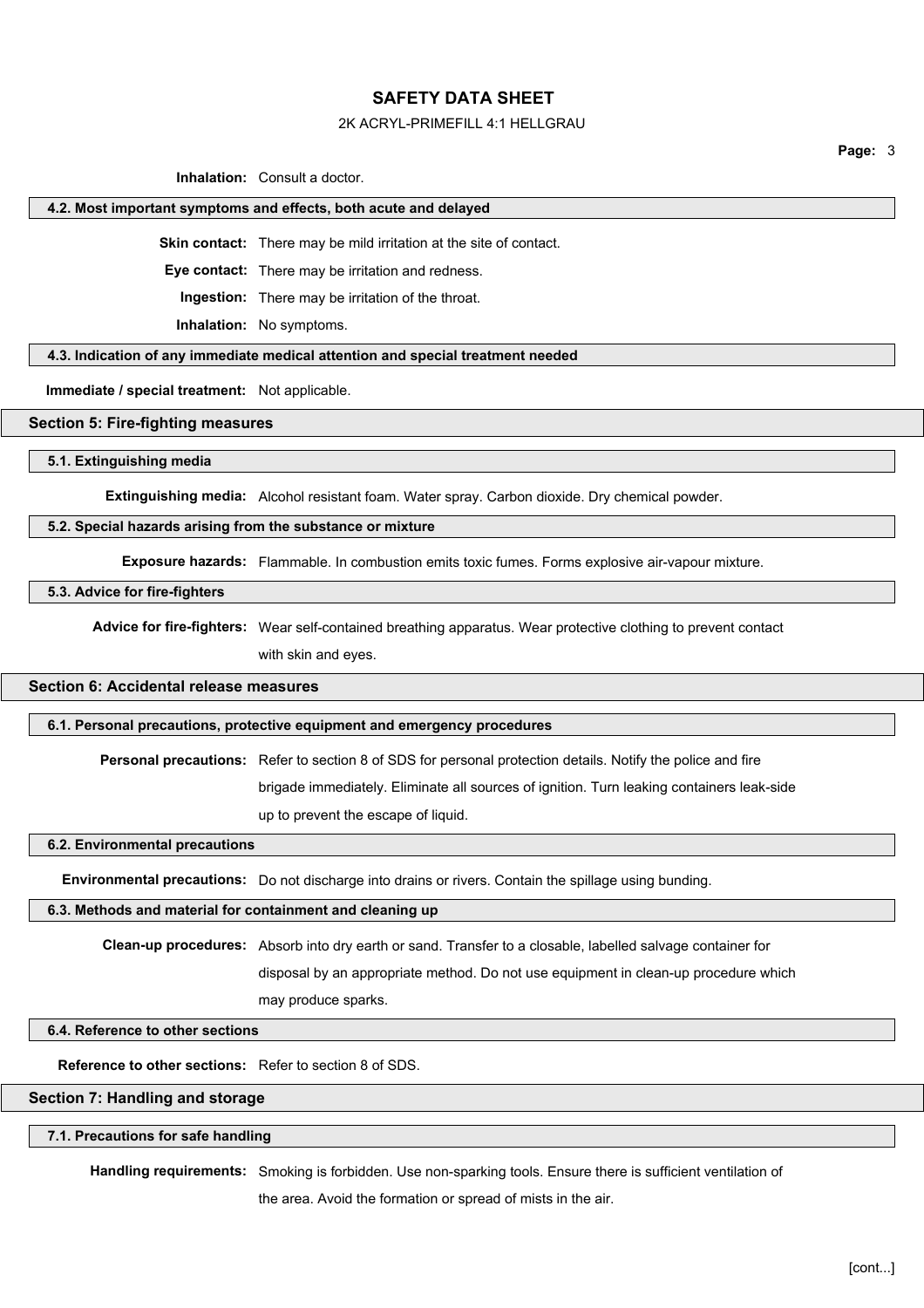### 2K ACRYL-PRIMEFILL 4:1 HELLGRAU

#### **7.2. Conditions for safe storage, including any incompatibilities**

**Storage conditions:** Store in a cool, well ventilated area. Keep container tightly closed. Keep away from

sources of ignition. Prevent the build up of electrostatic charge in the immediate area.

Ensure lighting and electrical equipment are not a source of ignition.

**Suitable packaging:** Coated steel.

**7.3. Specific end use(s)**

**Specific end use(s):** No data available.

#### **Section 8: Exposure controls/personal protection**

**8.1. Control parameters**

#### **Hazardous ingredients:**

#### **N-BUTYL ACETATE**

#### **Workplace exposure limits:**  $\bullet$  **Respirable dust**

| State | 8 hour TWA | 15 min. STEL | 8 hour TWA | 15 min. STEL |
|-------|------------|--------------|------------|--------------|
| UK    | 724 mg/m3  | 966 mg/m3    |            |              |

#### **2-METHOXY-1-METHYLETHYL ACETATE**

|  | UK | mg/m3<br>$21 - 11$<br>ີ | 8 ma/m3<br>אבה |  |  |
|--|----|-------------------------|----------------|--|--|
|--|----|-------------------------|----------------|--|--|

**ETHYL METHYL KETONE**

| UK<br>.<br>.<br>- |
|-------------------|
|-------------------|

## **DNEL/PNEC Values**

**DNEL / PNEC** No data available.

**8.2. Exposure controls**

**Engineering measures:** Ensure there is sufficient ventilation of the area. Ensure lighting and electrical equipment are not a source of ignition. **Respiratory protection:** Respiratory protection not required. Hand protection: Rubber gloves. Breakthrough time of the glove material > 8 hours. Rubber glovesthickness: 0,2 mm **Eye protection:** Safety glasses. Ensure eye bath is to hand. **Skin protection:** Protective clothing.

## **Section 9: Physical and chemical properties**

### **9.1. Information on basic physical and chemical properties**

**State:** Liquid **Colour:** Pale grey **Odour:** Characteristic odour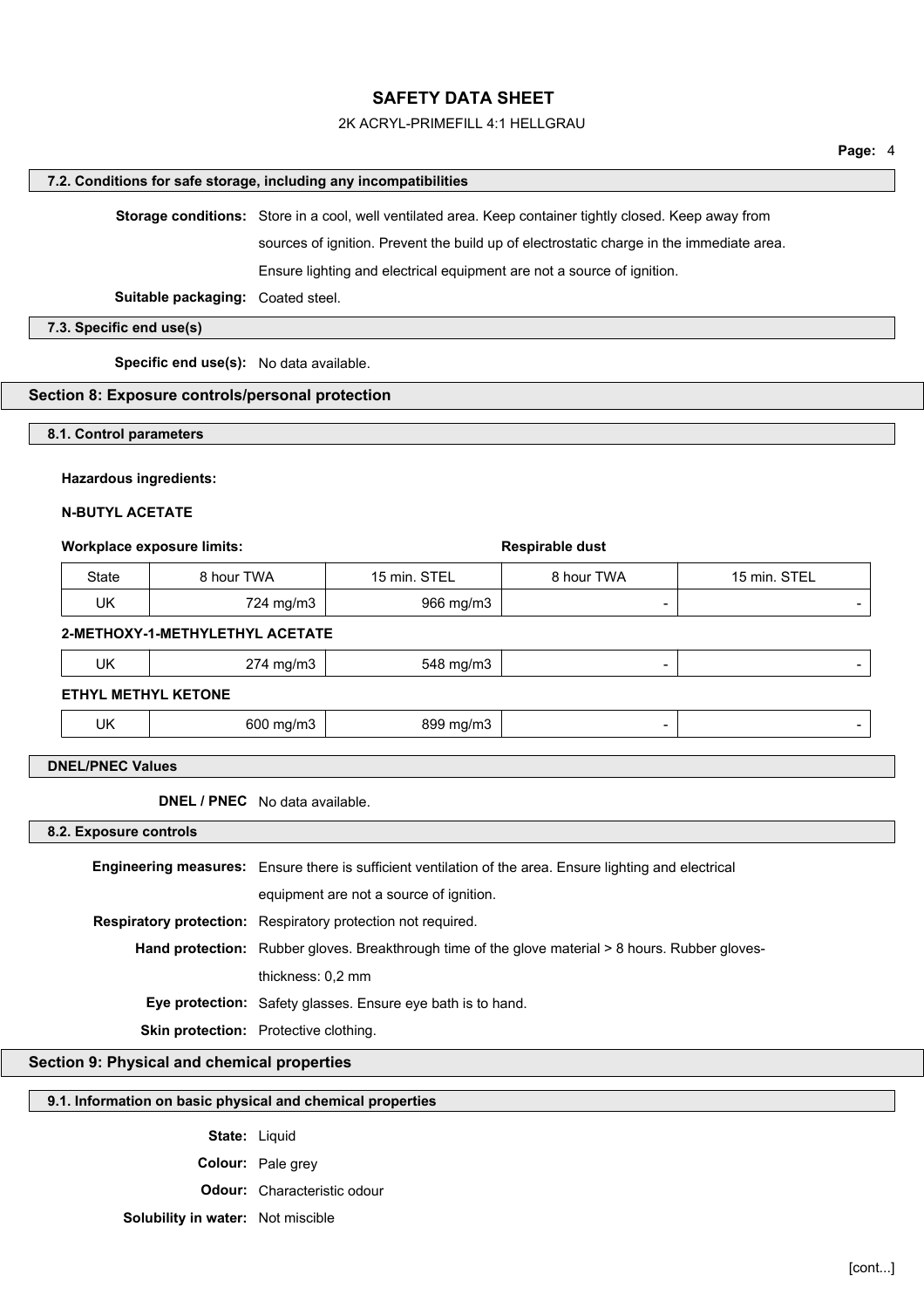#### 2K ACRYL-PRIMEFILL 4:1 HELLGRAU

|                                          | Also soluble in: Most organic solvents. |                                       |  |
|------------------------------------------|-----------------------------------------|---------------------------------------|--|
|                                          | <b>Viscosity: Non-viscous</b>           |                                       |  |
| <b>Boiling point/range°C: 127</b>        |                                         | <b>Melting point/range °C:</b> $n.v.$ |  |
| <b>Flammability limits %: lower: 1,2</b> |                                         | upper: $7.5$                          |  |
| <b>Flash point C: 32</b>                 |                                         | Part.coeff. n-octanol/water: n.v.     |  |
| Autoflammability°C: 370                  |                                         | Vapour pressure: 10,7 mbar            |  |
| Relative density: 1,563 g/cm3            |                                         | pH: n.v.                              |  |
| VOC $g/l: 387$                           |                                         |                                       |  |

## **9.2. Other information**

**Other information:** No data available.

## **Section 10: Stability and reactivity**

**10.1. Reactivity**

**Reactivity:** Stable under recommended transport or storage conditions.

**10.2. Chemical stability**

**Chemical stability:** Stable under normal conditions. Stable at room temperature.

## **10.3. Possibility of hazardous reactions**

**Hazardous reactions:** Hazardous reactions will not occur under normal transport or storage conditions.

Decomposition may occur on exposure to conditions or materials listed below.

## **10.4. Conditions to avoid**

**Conditions to avoid:** Heat. Hot surfaces. Sources of ignition. Flames.

**10.5. Incompatible materials**

**Materials to avoid:** Strong oxidising agents. Strong acids.

## **10.6. Hazardous decomposition products**

**Haz. decomp. products:** In combustion emits toxic fumes.

# **Section 11: Toxicological information**

**11.1. Information on toxicological effects**

## **Hazardous ingredients:**

### **N-BUTYL ACETATE**

|--|

#### **LOW BOILING POINT NAPHTHA - UNSPECIFIED - SOLVENT NAPHTHA (PETROLEUM), LIGHT AROM.**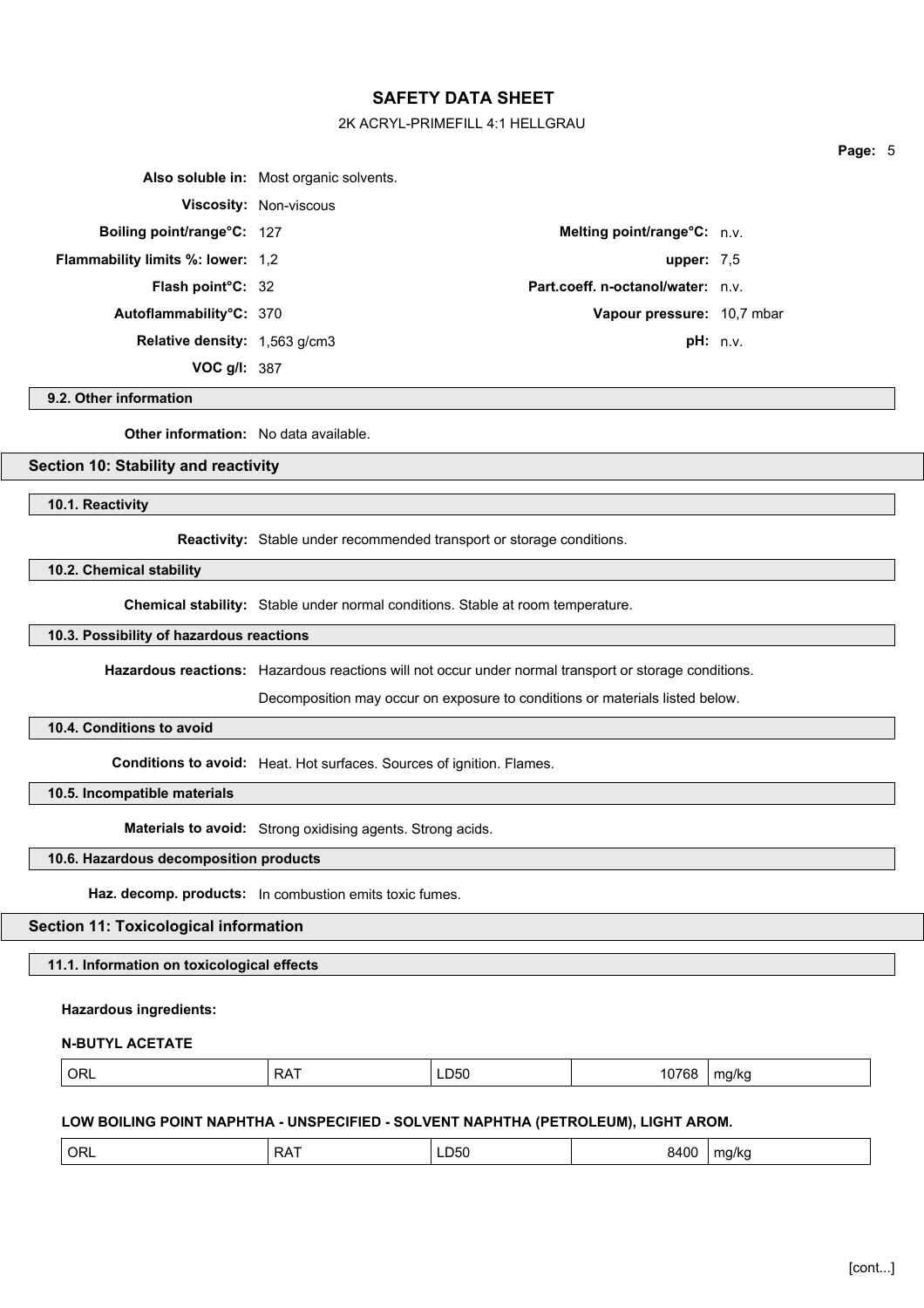## 2K ACRYL-PRIMEFILL 4:1 HELLGRAU

**Page:** 6

#### **2-METHOXY-1-METHYLETHYL ACETATE**

| <b>IPR</b> | <b>MUS</b> | LD50       | 750  | mg/kg |
|------------|------------|------------|------|-------|
| ORL        | <b>RAT</b> | LD50<br>__ | 8532 | mg/kg |

**Toxicity values:** No data available.

## **Symptoms / routes of exposure**

**Skin contact:** There may be mild irritation at the site of contact.

**Eye contact:** There may be irritation and redness.

**Ingestion:** There may be irritation of the throat.

**Inhalation:** No symptoms.

**Section 12: Ecological information**

**12.1. Toxicity**

**Ecotoxicity values:** No data available.

#### **12.2. Persistence and degradability**

**Persistence and degradability:** Biodegradable.

#### **12.3. Bioaccumulative potential**

**Bioaccumulative potential:** No bioaccumulation potential.

**12.4. Mobility in soil**

**Mobility:** Readily absorbed into soil.

## **12.5. Results of PBT and vPvB assessment**

**PBT identification:** This product is not identified as a PBT/vPvB substance.

**12.6. Other adverse effects**

**Other adverse effects:** Negligible ecotoxicity.

## **Section 13: Disposal considerations**

#### **13.1. Waste treatment methods**

**Disposal operations:** Transfer to a suitable container and arrange for collection by specialised disposal company. **Waste code number:** 08 05 01 **Disposal of packaging:** Dispose of in a regulated landfill site or other method for hazardous or toxic wastes. **NB:** The user's attention is drawn to the possible existence of regional or national regulations regarding disposal.

## **Section 14: Transport information**

#### **14.1. UN number**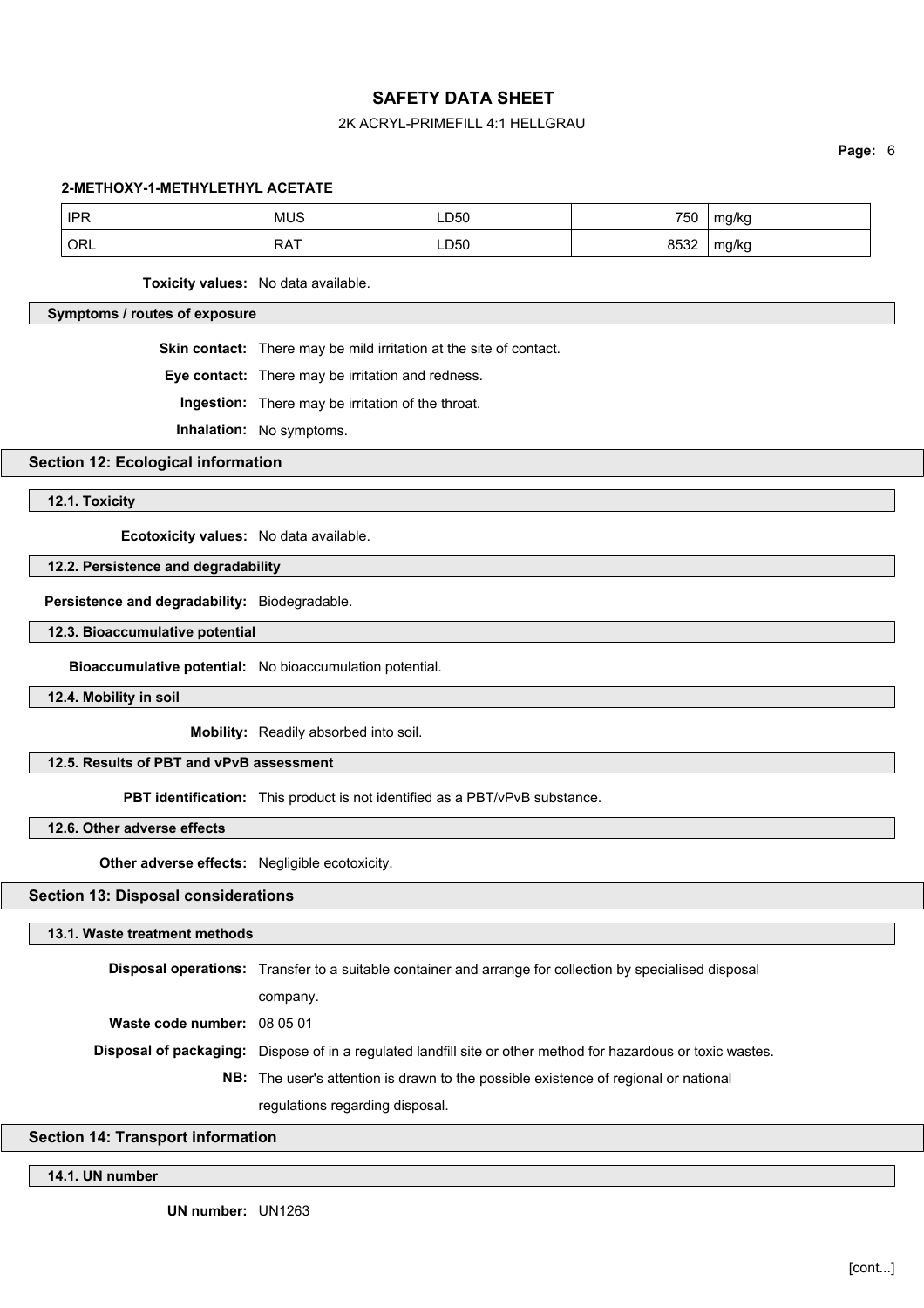## 2K ACRYL-PRIMEFILL 4:1 HELLGRAU

| 14.2. UN proper shipping name             |                                                                                                                                        |
|-------------------------------------------|----------------------------------------------------------------------------------------------------------------------------------------|
| Shipping name: PAINT                      |                                                                                                                                        |
| 14.3. Transport hazard class(es)          |                                                                                                                                        |
| Transport class: 3                        |                                                                                                                                        |
| 14.4. Packing group                       |                                                                                                                                        |
| Packing group: III                        |                                                                                                                                        |
| 14.5. Environmental hazards               |                                                                                                                                        |
| Environmentally hazardous: No             | Marine pollutant: No                                                                                                                   |
| 14.6. Special precautions for user        |                                                                                                                                        |
|                                           | Special precautions: No special precautions.                                                                                           |
| Tunnel code: D/E                          |                                                                                                                                        |
| Transport category: 3                     |                                                                                                                                        |
| <b>Section 15: Regulatory information</b> |                                                                                                                                        |
|                                           | 15.1. Safety, health and environmental regulations/legislation specific for the substance or mixture                                   |
| Specific regulations: Not applicable.     |                                                                                                                                        |
| 15.2. Chemical Safety Assessment          |                                                                                                                                        |
|                                           |                                                                                                                                        |
|                                           | Chemical safety assessment: A chemical safety assessment has not been carried out for the substance or the mixture<br>by the supplier. |
|                                           |                                                                                                                                        |
| <b>Section 16: Other information</b>      |                                                                                                                                        |
| <b>Other information</b>                  |                                                                                                                                        |
|                                           | Other information: according to Regulation (EC) No. 1907/2006 (REACH) with its amendment Regulation                                    |
|                                           | (EU) 2015/830                                                                                                                          |
|                                           | * indicates text in the SDS which has changed since the last revision.                                                                 |
|                                           | Phrases used in s.2 and s.3: EUH066: Repeated exposure may cause skin dryness or cracking.                                             |
|                                           | H225: Highly flammable liquid and vapour.                                                                                              |
|                                           | H226: Flammable liquid and vapour.                                                                                                     |
|                                           | H304: May be fatal if swallowed and enters airways.                                                                                    |
|                                           | H319: Causes serious eye irritation.                                                                                                   |
|                                           | H335: May cause respiratory irritation.                                                                                                |
|                                           | H336: May cause drowsiness or dizziness.                                                                                               |
|                                           | H411: Toxic to aquatic life with long lasting effects.                                                                                 |
|                                           | H412: Harmful to aquatic life with long lasting effects.                                                                               |
|                                           | <b>Legal disclaimer:</b> The above information is believed to be correct but does not purport to be all inclusive                      |
|                                           | and shall be used only as a guide. This company shall not be held liable for any                                                       |
|                                           | damage resulting from handling or from contact with the above product.                                                                 |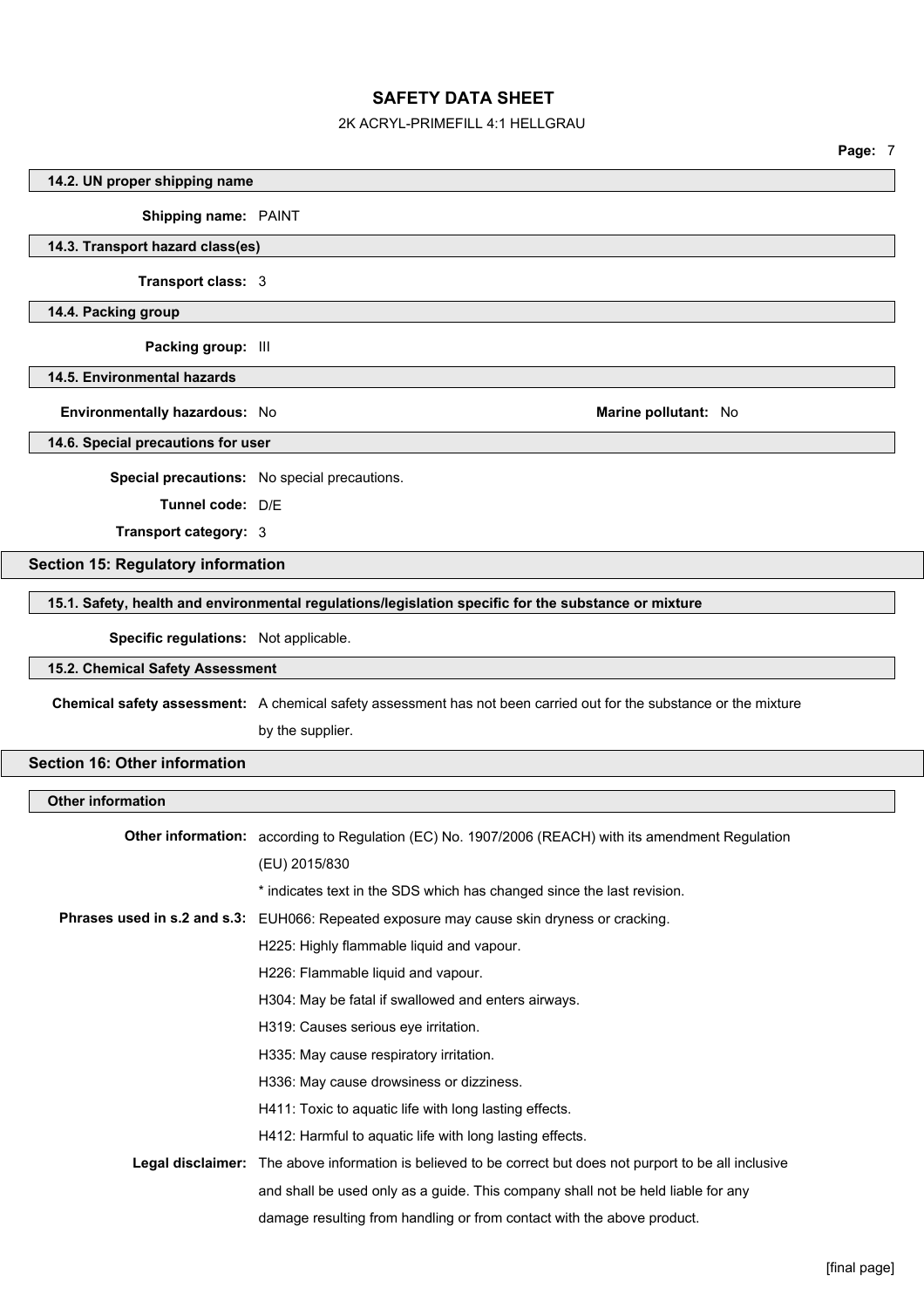

2K ACRYL-PRIMEFILL 4:1 SCHWARZ

**Page:** 1

**Compilation date:** 21.09.2018

**Revision No:** 1

|                                                       | Section 1: Identification of the substance/mixture and of the company/undertaking                                 |
|-------------------------------------------------------|-------------------------------------------------------------------------------------------------------------------|
| 1.1. Product identifier                               |                                                                                                                   |
|                                                       | Product name: 2K ACRYL-PRIMEFILL 4:1 SCHWARZ                                                                      |
| Product code: PFSW                                    |                                                                                                                   |
|                                                       | 1.2. Relevant identified uses of the substance or mixture and uses advised against                                |
|                                                       | Use of substance / mixture: Surface coating for industrial or professional application. For information regarding |
|                                                       | additional possible application please email us or dial the indicated phone number as                             |
|                                                       | shown below. We will connect you with our responsible technical personnel.                                        |
| 1.3. Details of the supplier of the safety data sheet |                                                                                                                   |
| Company name: AIRO CHEMIE                             |                                                                                                                   |
|                                                       | A. Schmiemann GmbH & Co KG                                                                                        |
|                                                       | Carl-Leverkus Str. 27                                                                                             |
|                                                       | D - 40764 Langenfeld                                                                                              |
|                                                       | Deutschland                                                                                                       |
|                                                       | Tel: [+49] (0)2173 8538-0                                                                                         |
|                                                       | Fax: [+49] (0)2173 8538-60                                                                                        |
|                                                       | Email: labor@airo-chemie.com                                                                                      |
| 1.4. Emergency telephone number                       |                                                                                                                   |
|                                                       | <b>Emergency tel:</b> [+49] (0)228 19240                                                                          |
| <b>Section 2: Hazards identification</b>              |                                                                                                                   |
| 2.1. Classification of the substance or mixture       |                                                                                                                   |
|                                                       | Classification under CLP: Aquatic Chronic 3: H412; Flam. Liq. 3: H226                                             |
|                                                       | Most important adverse effects: Flammable liquid and vapour. Harmful to aquatic life with long lasting effects.   |
| 2.2. Label elements                                   |                                                                                                                   |
| Label elements:                                       |                                                                                                                   |
|                                                       | Hazard statements: H226: Flammable liquid and vapour.                                                             |
|                                                       | H412: Harmful to aquatic life with long lasting effects.                                                          |
| Hazard pictograms: GHS02: Flame                       |                                                                                                                   |
|                                                       |                                                                                                                   |
|                                                       |                                                                                                                   |

**Signal words:** Warning

**Precautionary statements:** P102: Keep out of reach of children.

P210: Keep away from heat, hot surfaces, sparks, open flames and other ignition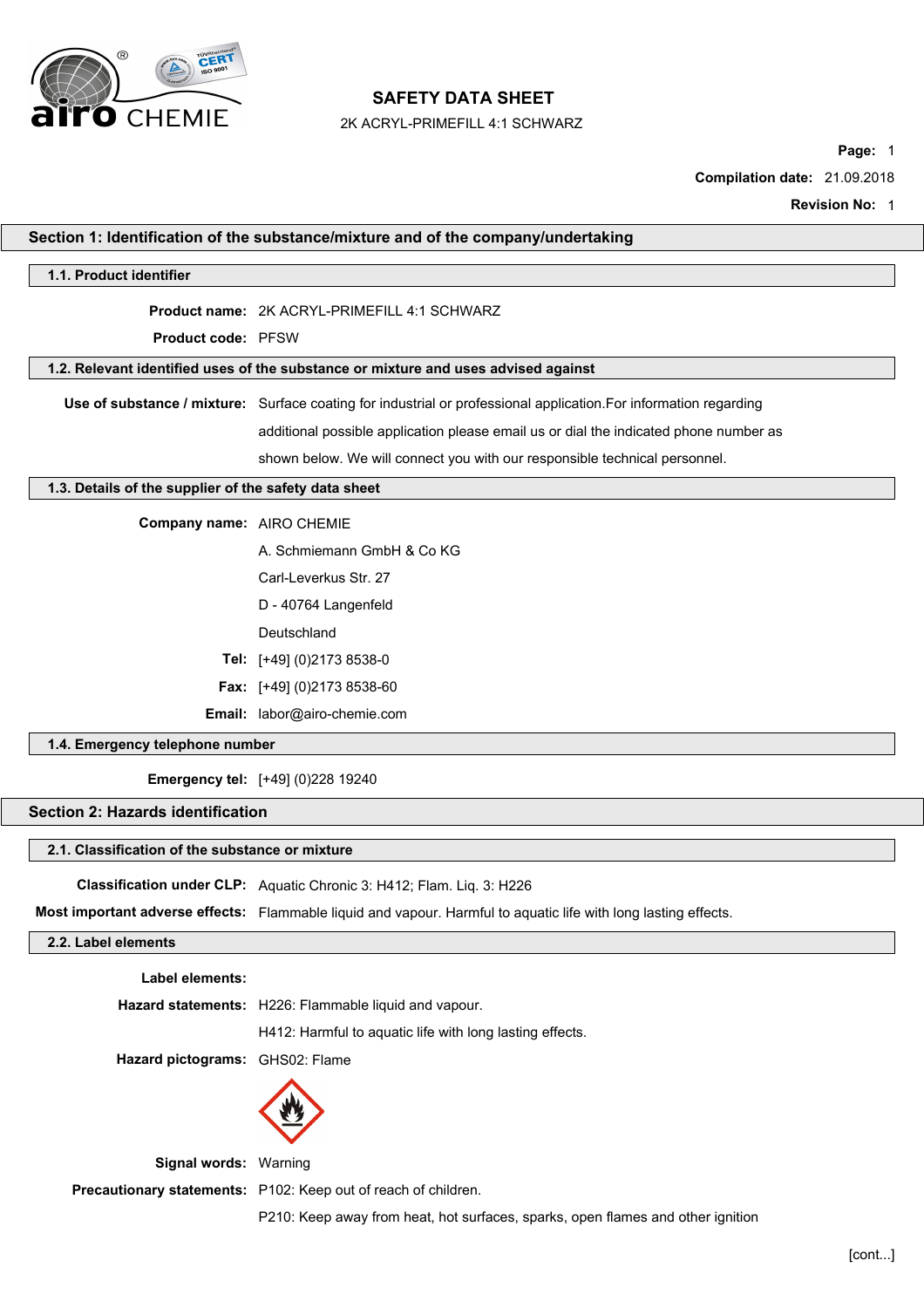## 2K ACRYL-PRIMEFILL 4:1 SCHWARZ

sources. No smoking.

P240: Ground and bond container and receiving equipment.

P241: Use explosion-proof equipment.

P243: Take action to prevent static discharges.

P280: Wear protective gloves/protective clothing/eye protection/face protection.

P303+P361+P353: IF ON SKIN (or hair): Take off immediately all contaminated clothing.

Rinse skin with water .

P370+P378: In case of fire: Use alcohol resistant foam to extinguish.

P403+P235: Store in a well-ventilated place. Keep cool.

#### **2.3. Other hazards**

**Other hazards:** In use, may form flammable / explosive vapour-air mixture.

**PBT:** This product is not identified as a PBT/vPvB substance.

## **Section 3: Composition/information on ingredients**

**3.2. Mixtures**

#### **Hazardous ingredients:**

## N-BUTYL ACETATE - REACH registered number(s): 01-2119485493-29

| <b>EINECS</b> | CAS      | PBT / WEL | <b>CLP Classification</b>            | Percent |
|---------------|----------|-----------|--------------------------------------|---------|
| 204-658-1     | 123-86-4 | -         | Flam. Lig. 3: H226; STOT SE 3: H336; | 10-20%  |
|               |          |           | -: EUH066                            |         |

LOW BOILING POINT NAPHTHA - UNSPECIFIED - SOLVENT NAPHTHA (PETROLEUM), LIGHT AROM. - REACH registered number(s): 01-2119455851-35

| 265-199-0 | 64742-95-6 | $\overline{\phantom{0}}$ | Asp. Tox. 1: H304; Flam. Lig. 3: H226; | 1-10% |
|-----------|------------|--------------------------|----------------------------------------|-------|
|           |            |                          | STOT SE 3: H335; Aquatic Chronic 2:    |       |
|           |            |                          | H411                                   |       |

ALUMINIUMDIHYDROGENTRIPHOSPHAT - REACH registered number(s): 01-2119970565-28-XXXX

| 237-714-9                                                                      | 13939-25-8 | -                          | Eye Irrit. 2: H319              | 1-10%     |
|--------------------------------------------------------------------------------|------------|----------------------------|---------------------------------|-----------|
| 2-METHOXY-1-METHYLETHYL ACETATE - REACH registered number(s): 01-2119475791-29 |            |                            |                                 |           |
| 203-603-9                                                                      | 108-65-6   | Substance with a Community | <sup>'</sup> Flam. Lig. 3: H226 | $1 - 10%$ |
|                                                                                |            | workplace exposure limit.  |                                 |           |

#### **Section 4: First aid measures**

## **4.1. Description of first aid measures**

**Skin contact:** Remove all contaminated clothes and footwear immediately unless stuck to skin. Wash

immediately with plenty of soap and water.

**Eye contact:** Bathe the eye with running water for 15 minutes.

**Ingestion:** Wash out mouth with water.

**Inhalation:** Consult a doctor.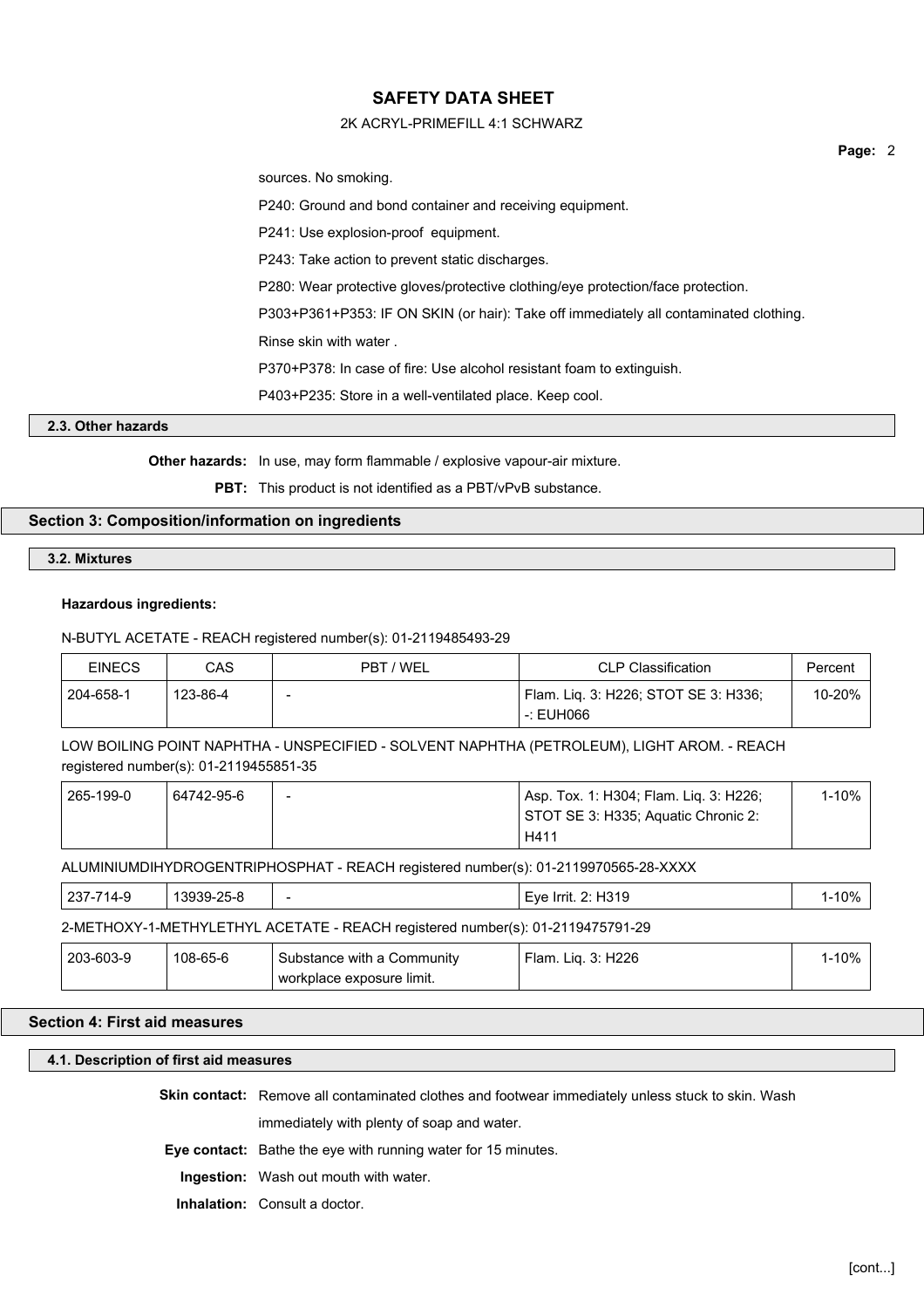#### 2K ACRYL-PRIMEFILL 4:1 SCHWARZ

**Page:** 3

#### **4.2. Most important symptoms and effects, both acute and delayed**

**Skin contact:** There may be mild irritation at the site of contact.

**Eye contact:** There may be irritation and redness.

**Ingestion:** There may be irritation of the throat.

**Inhalation:** No symptoms.

#### **4.3. Indication of any immediate medical attention and special treatment needed**

**Immediate / special treatment:** Not applicable.

#### **Section 5: Fire-fighting measures**

#### **5.1. Extinguishing media**

**Extinguishing media:** Alcohol resistant foam. Water spray. Carbon dioxide. Dry chemical powder.

## **5.2. Special hazards arising from the substance or mixture**

**Exposure hazards:** Flammable. In combustion emits toxic fumes. Forms explosive air-vapour mixture.

#### **5.3. Advice for fire-fighters**

**Advice for fire-fighters:** Wear self-contained breathing apparatus. Wear protective clothing to prevent contact with skin and eyes.

### **Section 6: Accidental release measures**

#### **6.1. Personal precautions, protective equipment and emergency procedures**

**Personal precautions:** Refer to section 8 of SDS for personal protection details. Notify the police and fire

brigade immediately. Eliminate all sources of ignition. Turn leaking containers leak-side

up to prevent the escape of liquid.

#### **6.2. Environmental precautions**

**Environmental precautions:** Do not discharge into drains or rivers. Contain the spillage using bunding.

## **6.3. Methods and material for containment and cleaning up**

**Clean-up procedures:** Absorb into dry earth or sand. Transfer to a closable, labelled salvage container for

disposal by an appropriate method. Do not use equipment in clean-up procedure which

may produce sparks.

#### **6.4. Reference to other sections**

**Reference to other sections:** Refer to section 8 of SDS.

#### **Section 7: Handling and storage**

#### **7.1. Precautions for safe handling**

**Handling requirements:** Smoking is forbidden. Use non-sparking tools. Ensure there is sufficient ventilation of

the area. Avoid the formation or spread of mists in the air.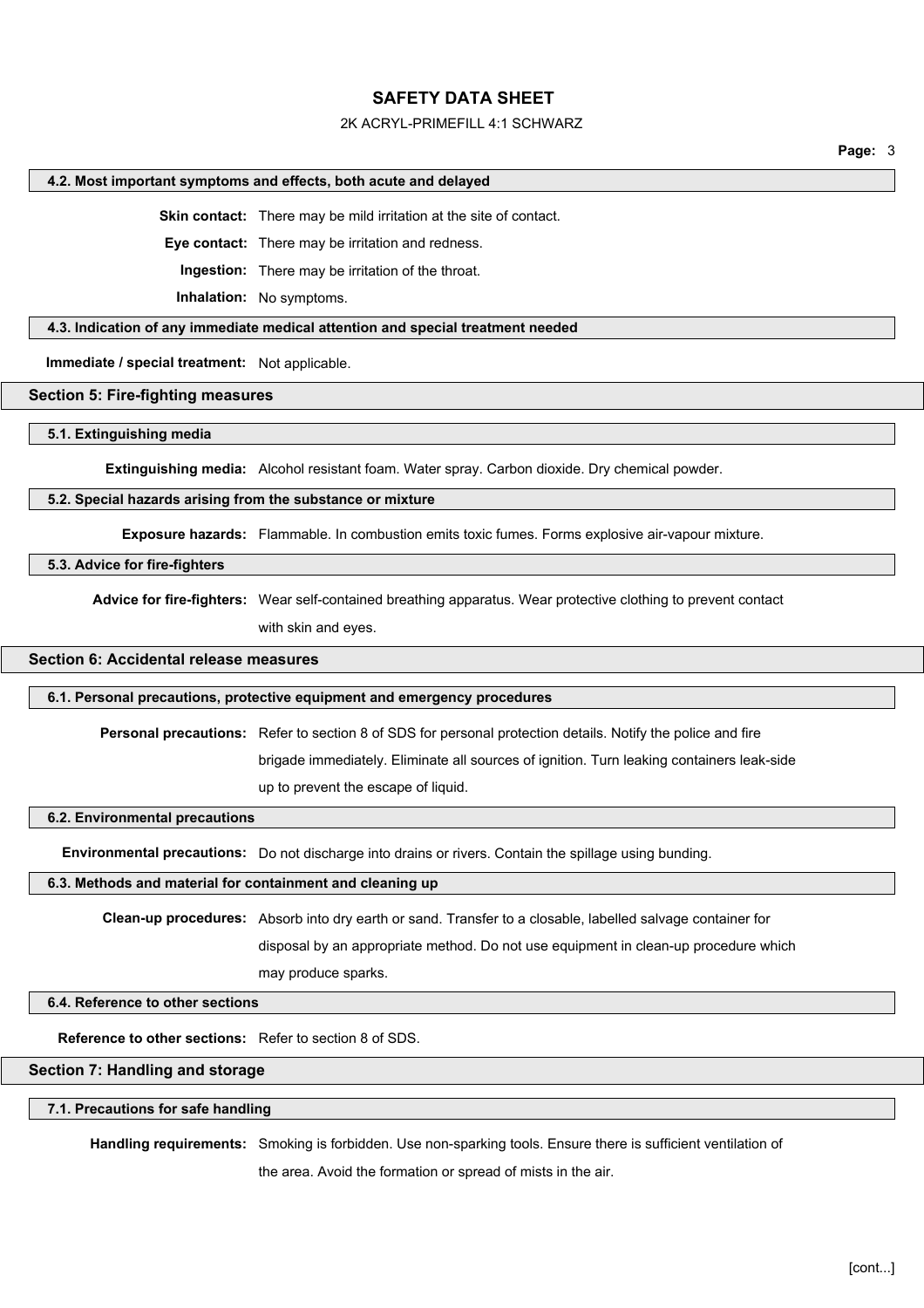### 2K ACRYL-PRIMEFILL 4:1 SCHWARZ

#### **7.2. Conditions for safe storage, including any incompatibilities**

**Storage conditions:** Store in a cool, well ventilated area. Keep container tightly closed. Keep away from

sources of ignition. Prevent the build up of electrostatic charge in the immediate area.

Ensure lighting and electrical equipment are not a source of ignition.

**Suitable packaging:** Coated steel.

## **7.3. Specific end use(s)**

**Specific end use(s):** No data available.

## **Section 8: Exposure controls/personal protection**

#### **8.1. Control parameters**

#### **Hazardous ingredients:**

#### **N-BUTYL ACETATE**

#### **Workplace exposure limits: Respirable dust Respirable dust**

| State | <b>8 hour TWA</b> | 15 min. STEL | 8 hour TWA | 15 min. STEL |
|-------|-------------------|--------------|------------|--------------|
| UK    | 724 mg/m3         | 966 mg/m3    | -          |              |

#### **2-METHOXY-1-METHYLETHYL ACETATE**

| UK<br>--<br>. <i>.</i><br>'nд.<br>палнэ.<br>.<br>. ۱۱۷<br>--- |  |  |
|---------------------------------------------------------------|--|--|
|---------------------------------------------------------------|--|--|

**DNEL/PNEC Values**

**DNEL / PNEC** No data available.

#### **8.2. Exposure controls**

| <b>Engineering measures:</b> Ensure there is sufficient ventilation of the area. Ensure lighting and electrical |
|-----------------------------------------------------------------------------------------------------------------|
| equipment are not a source of ignition.                                                                         |
| <b>Respiratory protection:</b> Respiratory protection not required.                                             |
| <b>Hand protection:</b> Rubber gloves. Breakthrough time of the glove material > 8 hours. Rubber gloves-        |
| thickness: 0.2 mm                                                                                               |
| <b>Eye protection:</b> Safety glasses. Ensure eye bath is to hand.                                              |
| <b>Skin protection:</b> Protective clothing.                                                                    |

#### **Section 9: Physical and chemical properties**

#### **9.1. Information on basic physical and chemical properties**

| <b>State: Liquid</b>              |                                         |                             |  |
|-----------------------------------|-----------------------------------------|-----------------------------|--|
| <b>Colour: Black</b>              |                                         |                             |  |
|                                   | <b>Odour:</b> Characteristic odour      |                             |  |
| Solubility in water: Not miscible |                                         |                             |  |
|                                   | Also soluble in: Most organic solvents. |                             |  |
|                                   | <b>Viscosity: Non-viscous</b>           |                             |  |
| Boiling point/range°C: 127        |                                         | Melting point/range°C: n.v. |  |
|                                   |                                         |                             |  |

**Flammability limits %: lower:** 1,2 [cont...]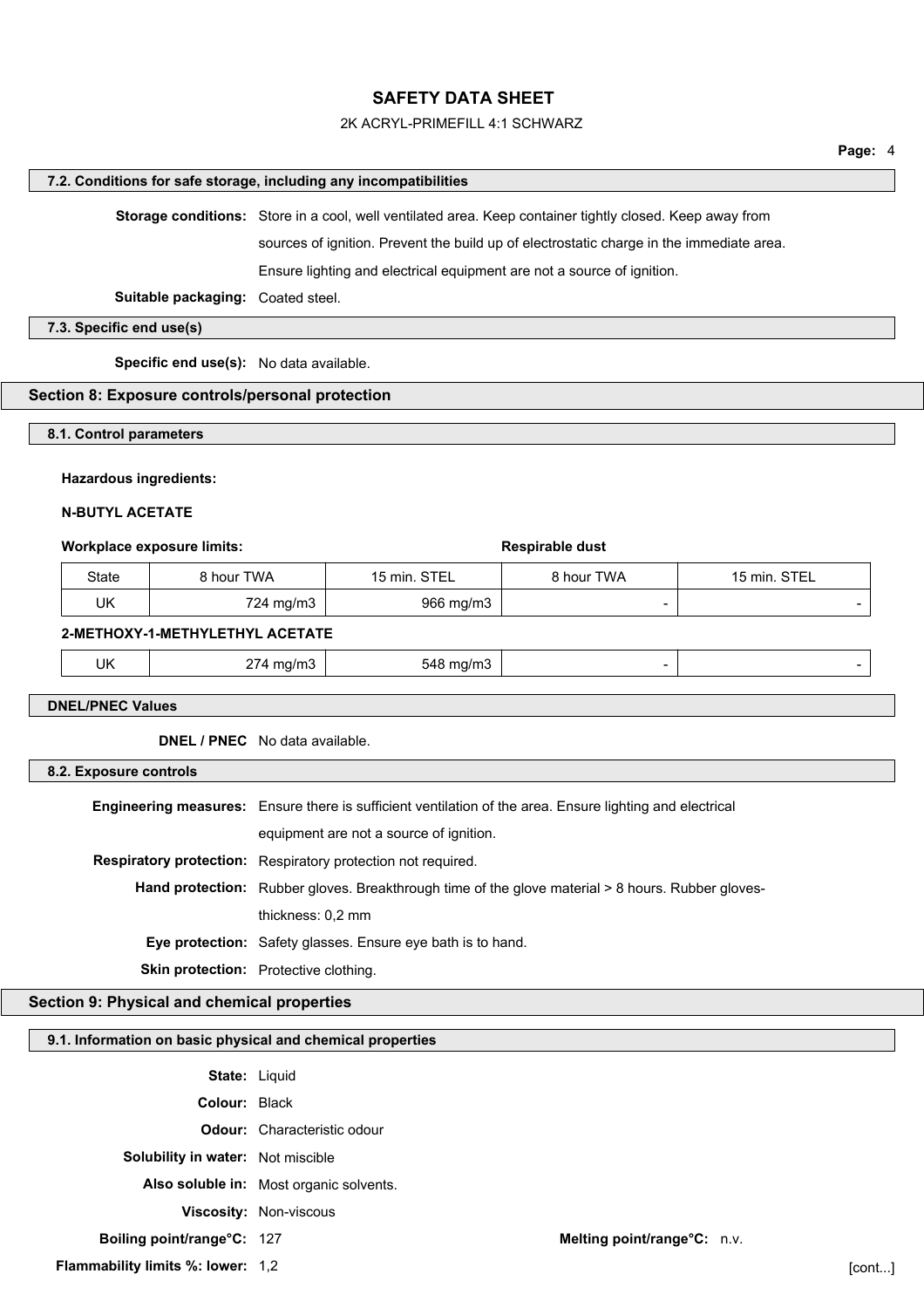2K ACRYL-PRIMEFILL 4:1 SCHWARZ

| upper: $7,5$                             |          |
|------------------------------------------|----------|
| <b>Part.coeff. n-octanol/water:</b> n.v. |          |
| Vapour pressure: 10,7 mbar               |          |
|                                          | pH: n.v. |
|                                          |          |

**Page:** 5

**9.2. Other information**

**Other information:** No data available.

**Relative density:** 1,558 g/cm3 **VOC g/l:** 386

**Flash point°C: 32** 

**Autoflammability°C: 370** 

## **Section 10: Stability and reactivity**

**10.1. Reactivity**

**Reactivity:** Stable under recommended transport or storage conditions.

**10.2. Chemical stability**

**Chemical stability:** Stable under normal conditions. Stable at room temperature.

## **10.3. Possibility of hazardous reactions**

**Hazardous reactions:** Hazardous reactions will not occur under normal transport or storage conditions.

Decomposition may occur on exposure to conditions or materials listed below.

#### **10.4. Conditions to avoid**

**Conditions to avoid:** Heat. Hot surfaces. Sources of ignition. Flames.

#### **10.5. Incompatible materials**

**Materials to avoid:** Strong oxidising agents. Strong acids.

## **10.6. Hazardous decomposition products**

**Haz. decomp. products:** In combustion emits toxic fumes.

#### **Section 11: Toxicological information**

## **11.1. Information on toxicological effects**

#### **Hazardous ingredients:**

#### **N-BUTYL ACETATE**

| $ $ ORL |       |
|---------|-------|
| - - -   | 10768 |
| LD50    |       |
| RA.     | ma/ka |

#### **LOW BOILING POINT NAPHTHA - UNSPECIFIED - SOLVENT NAPHTHA (PETROLEUM), LIGHT AROM.**

| ORL<br>.<br>8400<br>$- -$<br>∩פ<br>ma/ka<br>LD50<br>ורש<br>____<br>. . |  |
|------------------------------------------------------------------------|--|
|------------------------------------------------------------------------|--|

## **2-METHOXY-1-METHYLETHYL ACETATE**

| IPF<br>MU.<br>' D50 | $- - -$<br>ma/kc<br>'50<br>$ -$<br>. |
|---------------------|--------------------------------------|
|---------------------|--------------------------------------|

## [cont...]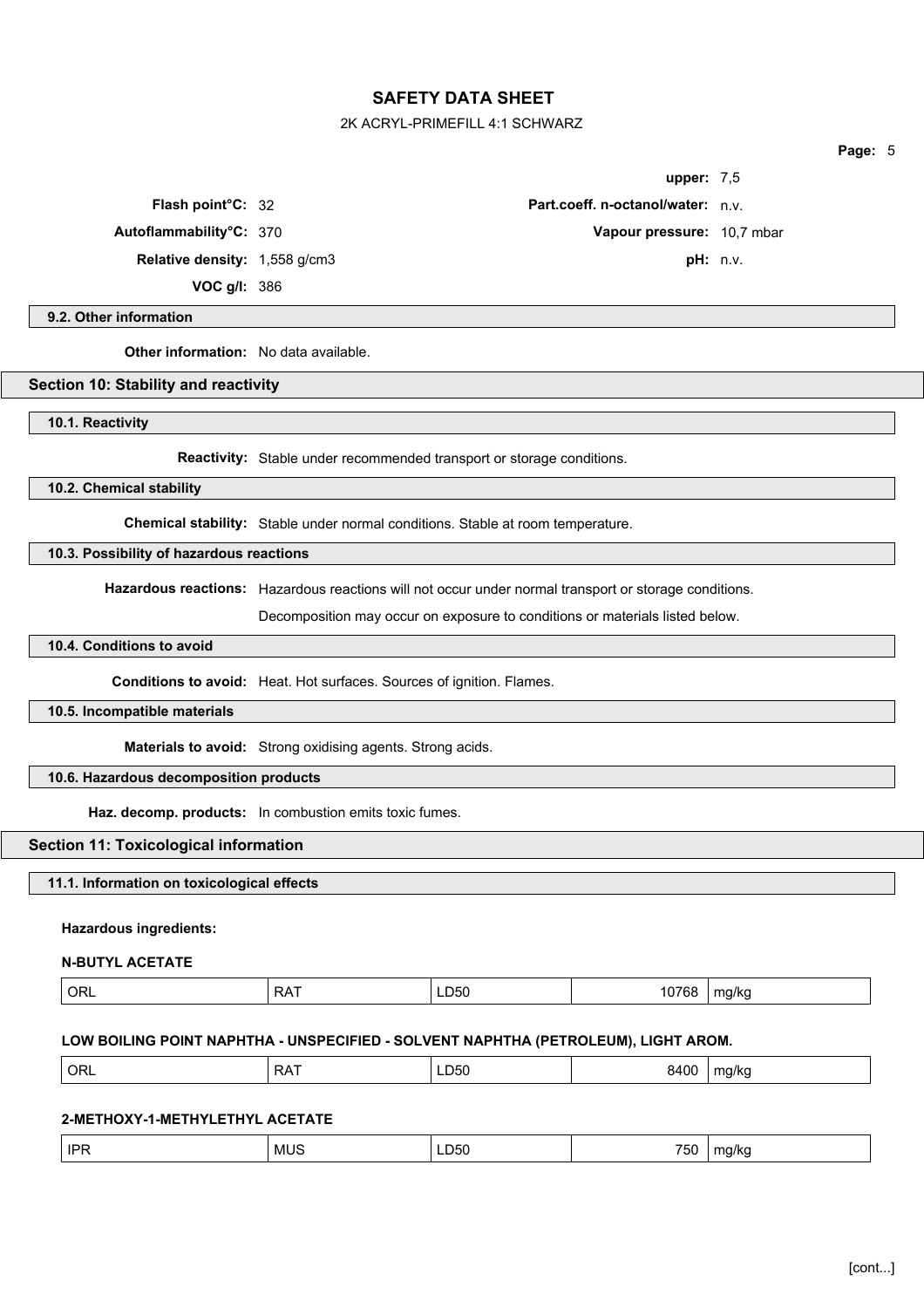## 2K ACRYL-PRIMEFILL 4:1 SCHWARZ

**Page:** 6

| <b>ORL</b>                                               | <b>RAT</b>                                                                                                    | LD50 | 8532 | mg/kg |  |
|----------------------------------------------------------|---------------------------------------------------------------------------------------------------------------|------|------|-------|--|
|                                                          | Toxicity values: No data available.                                                                           |      |      |       |  |
| Symptoms / routes of exposure                            |                                                                                                               |      |      |       |  |
|                                                          | Skin contact: There may be mild irritation at the site of contact.                                            |      |      |       |  |
|                                                          | Eye contact: There may be irritation and redness.                                                             |      |      |       |  |
|                                                          | Ingestion: There may be irritation of the throat.                                                             |      |      |       |  |
|                                                          | Inhalation: No symptoms.                                                                                      |      |      |       |  |
| <b>Section 12: Ecological information</b>                |                                                                                                               |      |      |       |  |
| 12.1. Toxicity                                           |                                                                                                               |      |      |       |  |
| Ecotoxicity values: No data available.                   |                                                                                                               |      |      |       |  |
| 12.2. Persistence and degradability                      |                                                                                                               |      |      |       |  |
| Persistence and degradability: Biodegradable.            |                                                                                                               |      |      |       |  |
| 12.3. Bioaccumulative potential                          |                                                                                                               |      |      |       |  |
| Bioaccumulative potential: No bioaccumulation potential. |                                                                                                               |      |      |       |  |
| 12.4. Mobility in soil                                   |                                                                                                               |      |      |       |  |
|                                                          | Mobility: Readily absorbed into soil.                                                                         |      |      |       |  |
| 12.5. Results of PBT and vPvB assessment                 |                                                                                                               |      |      |       |  |
|                                                          | PBT identification: This product is not identified as a PBT/vPvB substance.                                   |      |      |       |  |
| 12.6. Other adverse effects                              |                                                                                                               |      |      |       |  |
| Other adverse effects: Negligible ecotoxicity.           |                                                                                                               |      |      |       |  |
| <b>Section 13: Disposal considerations</b>               |                                                                                                               |      |      |       |  |
| 13.1. Waste treatment methods                            |                                                                                                               |      |      |       |  |
|                                                          | Disposal operations: Transfer to a suitable container and arrange for collection by specialised disposal      |      |      |       |  |
|                                                          | company.                                                                                                      |      |      |       |  |
| Waste code number: 08 05 01                              |                                                                                                               |      |      |       |  |
|                                                          | Disposal of packaging: Dispose of in a regulated landfill site or other method for hazardous or toxic wastes. |      |      |       |  |
|                                                          | NB: The user's attention is drawn to the possible existence of regional or national                           |      |      |       |  |
|                                                          | regulations regarding disposal.                                                                               |      |      |       |  |
| <b>Section 14: Transport information</b>                 |                                                                                                               |      |      |       |  |
|                                                          |                                                                                                               |      |      |       |  |
| 14.1. UN number                                          |                                                                                                               |      |      |       |  |

# **UN number:** UN1263

# **14.2. UN proper shipping name**

**Shipping name:** PAINT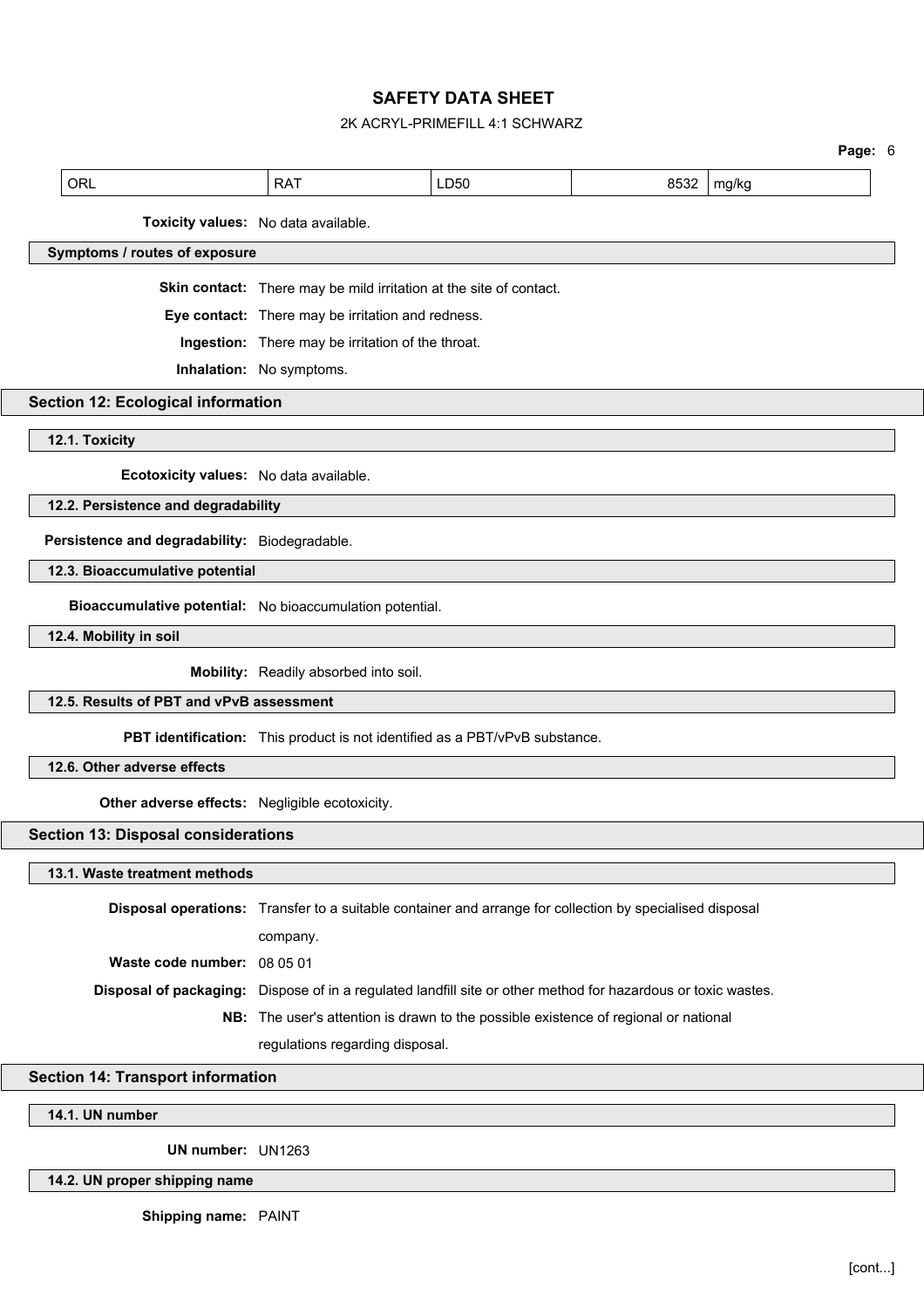## 2K ACRYL-PRIMEFILL 4:1 SCHWARZ

**Page:** 7

|                                           |                                                                                                                    | raye. <i>I</i> |
|-------------------------------------------|--------------------------------------------------------------------------------------------------------------------|----------------|
| 14.3. Transport hazard class(es)          |                                                                                                                    |                |
| Transport class: 3                        |                                                                                                                    |                |
| 14.4. Packing group                       |                                                                                                                    |                |
| Packing group: III                        |                                                                                                                    |                |
| 14.5. Environmental hazards               |                                                                                                                    |                |
|                                           |                                                                                                                    |                |
| Environmentally hazardous: No             | Marine pollutant: No                                                                                               |                |
| 14.6. Special precautions for user        |                                                                                                                    |                |
|                                           | Special precautions: No special precautions.                                                                       |                |
| Tunnel code: D/E                          |                                                                                                                    |                |
| Transport category: 3                     |                                                                                                                    |                |
| <b>Section 15: Regulatory information</b> |                                                                                                                    |                |
|                                           | 15.1. Safety, health and environmental regulations/legislation specific for the substance or mixture               |                |
|                                           |                                                                                                                    |                |
| Specific regulations: Not applicable.     |                                                                                                                    |                |
| 15.2. Chemical Safety Assessment          |                                                                                                                    |                |
|                                           | Chemical safety assessment: A chemical safety assessment has not been carried out for the substance or the mixture |                |
|                                           | by the supplier.                                                                                                   |                |
| <b>Section 16: Other information</b>      |                                                                                                                    |                |
| <b>Other information</b>                  |                                                                                                                    |                |
|                                           |                                                                                                                    |                |
|                                           | Other information: according to Regulation (EC) No. 1907/2006 (REACH) with its amendment Regulation                |                |
|                                           | (EU) 2015/830                                                                                                      |                |
|                                           | * indicates text in the SDS which has changed since the last revision.                                             |                |
|                                           | <b>Phrases used in s.2 and s.3:</b> EUH066: Repeated exposure may cause skin dryness or cracking.                  |                |
|                                           | H226: Flammable liquid and vapour.                                                                                 |                |
|                                           | H304: May be fatal if swallowed and enters airways.                                                                |                |
|                                           | H319: Causes serious eye irritation.                                                                               |                |
|                                           | H335: May cause respiratory irritation.                                                                            |                |
|                                           | H336: May cause drowsiness or dizziness.                                                                           |                |
|                                           | H411: Toxic to aquatic life with long lasting effects.                                                             |                |
|                                           | H412: Harmful to aquatic life with long lasting effects.                                                           |                |
|                                           | Legal disclaimer: The above information is believed to be correct but does not purport to be all inclusive         |                |
|                                           | and shall be used only as a guide. This company shall not be held liable for any                                   |                |
|                                           | damage resulting from handling or from contact with the above product.                                             |                |
|                                           |                                                                                                                    |                |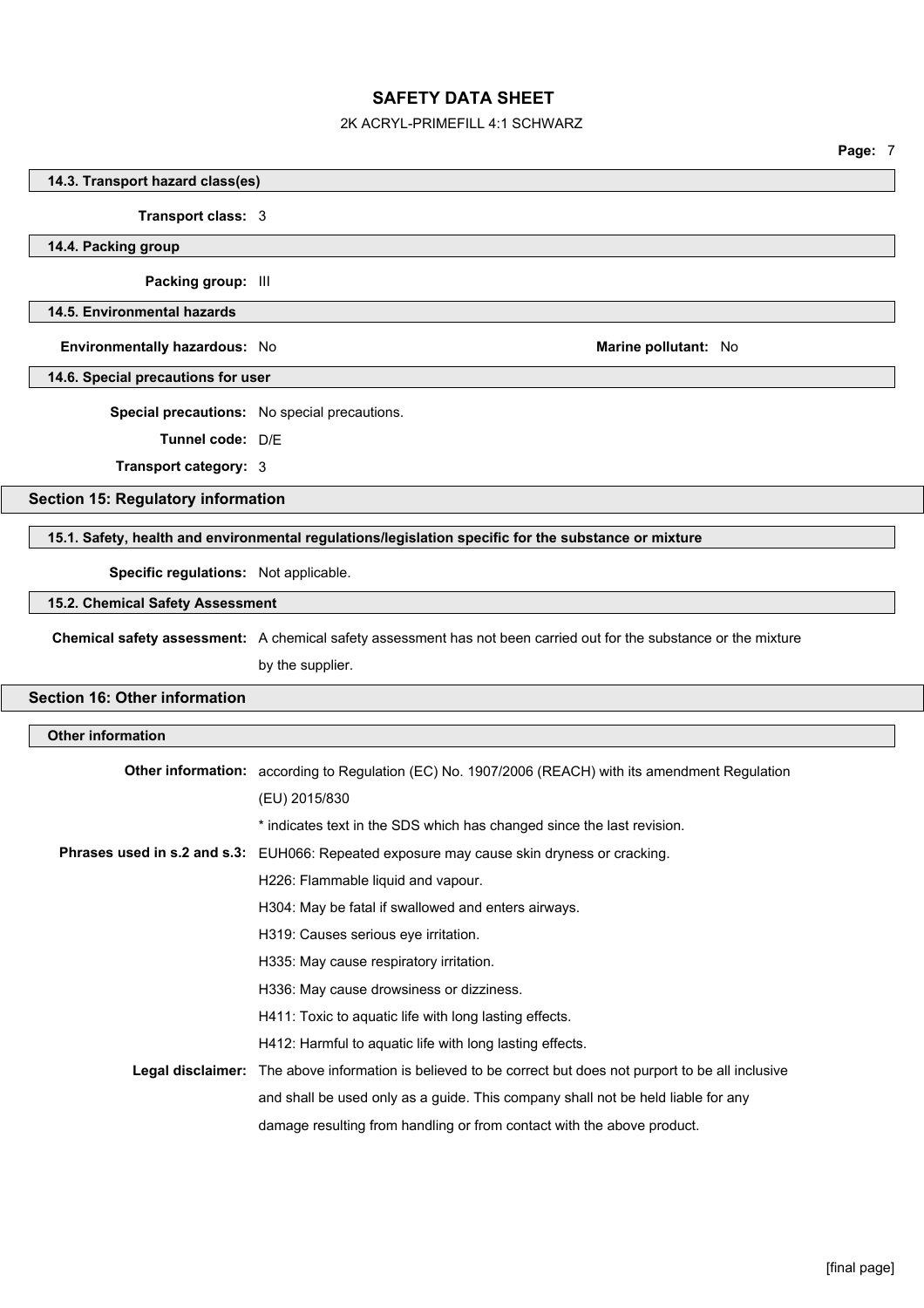

2K ACRYL-PRIMEFILL 4:1 WEISS

**Page:** 1

**Compilation date:** 21.09.2018

**Revision No:** 1

|                                                       | Section 1: Identification of the substance/mixture and of the company/undertaking                                 |
|-------------------------------------------------------|-------------------------------------------------------------------------------------------------------------------|
| 1.1. Product identifier                               |                                                                                                                   |
|                                                       | Product name: 2K ACRYL-PRIMEFILL 4:1 WEISS                                                                        |
| <b>Product code: PFWE</b>                             |                                                                                                                   |
|                                                       | 1.2. Relevant identified uses of the substance or mixture and uses advised against                                |
|                                                       | Use of substance / mixture: Surface coating for industrial or professional application. For information regarding |
|                                                       | additional possible application please email us or dial the indicated phone number as                             |
|                                                       | shown below. We will connect you with our responsible technical personnel.                                        |
| 1.3. Details of the supplier of the safety data sheet |                                                                                                                   |
| Company name: AIRO CHEMIE                             |                                                                                                                   |
|                                                       | A. Schmiemann GmbH & Co KG                                                                                        |
|                                                       | Carl-Leverkus Str. 27                                                                                             |
|                                                       | D - 40764 Langenfeld                                                                                              |
|                                                       | Deutschland                                                                                                       |
|                                                       | Tel: [+49] (0)2173 8538-0                                                                                         |
|                                                       | Fax: [+49] (0)2173 8538-60                                                                                        |
|                                                       | Email: labor@airo-chemie.com                                                                                      |
| 1.4. Emergency telephone number                       |                                                                                                                   |
|                                                       | <b>Emergency tel:</b> [+49] (0)228 19240                                                                          |
| <b>Section 2: Hazards identification</b>              |                                                                                                                   |
| 2.1. Classification of the substance or mixture       |                                                                                                                   |
|                                                       | Classification under CLP: Aquatic Chronic 3: H412; Flam. Liq. 3: H226                                             |
|                                                       | Most important adverse effects: Flammable liquid and vapour. Harmful to aquatic life with long lasting effects.   |
| 2.2. Label elements                                   |                                                                                                                   |
| Label elements:                                       |                                                                                                                   |
|                                                       | Hazard statements: H226: Flammable liquid and vapour.                                                             |
|                                                       | H412: Harmful to aquatic life with long lasting effects.                                                          |
| Hazard pictograms: GHS02: Flame                       |                                                                                                                   |
|                                                       |                                                                                                                   |
|                                                       |                                                                                                                   |

**Signal words:** Warning

**Precautionary statements:** P102: Keep out of reach of children.

P210: Keep away from heat, hot surfaces, sparks, open flames and other ignition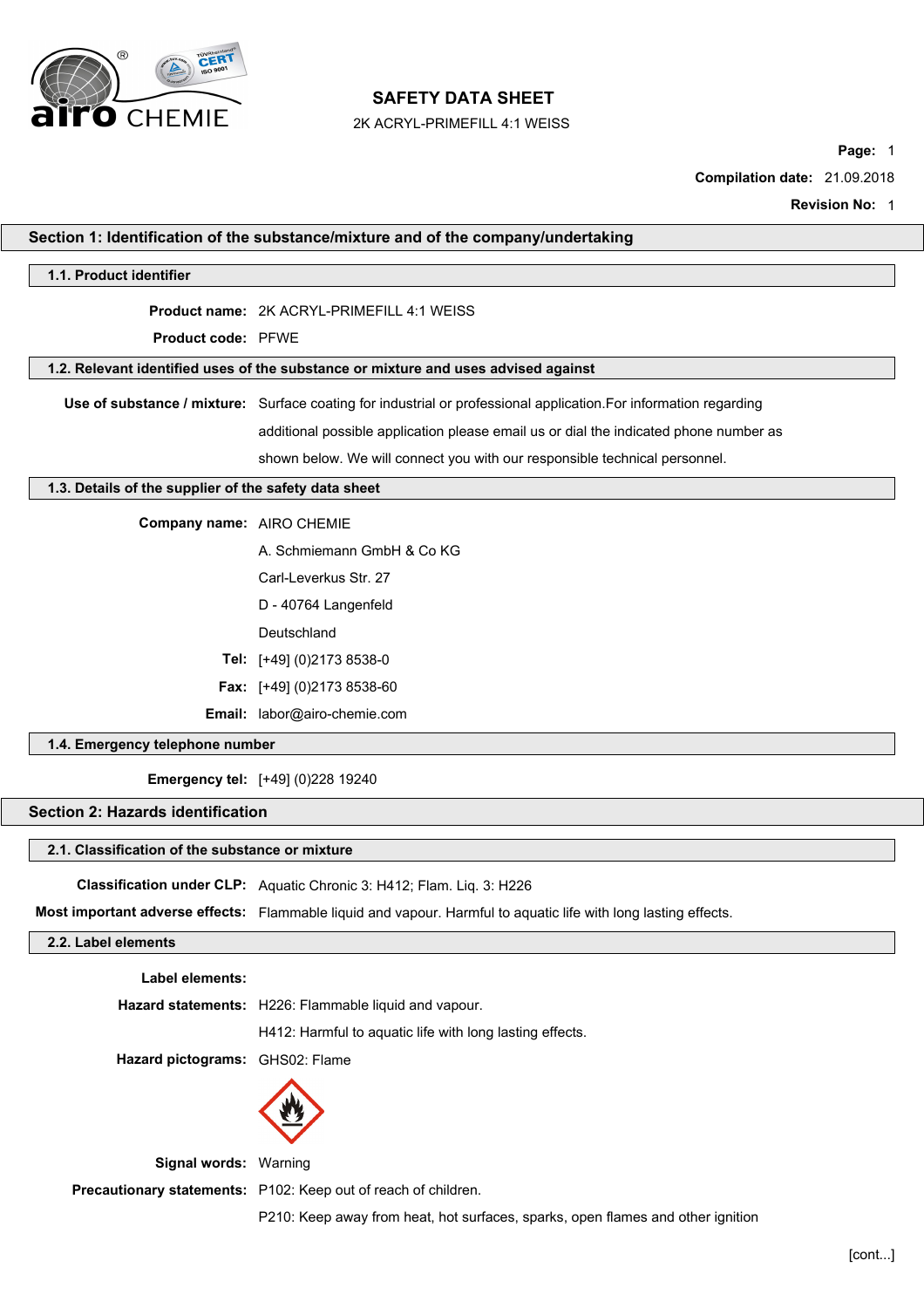## 2K ACRYL-PRIMEFILL 4:1 WEISS

sources. No smoking.

P240: Ground and bond container and receiving equipment.

P241: Use explosion-proof equipment.

P243: Take action to prevent static discharges.

P280: Wear protective gloves/protective clothing/eye protection/face protection.

P303+P361+P353: IF ON SKIN (or hair): Take off immediately all contaminated clothing.

Rinse skin with water .

P370+P378: In case of fire: Use alcohol resistant foam to extinguish.

P403+P235: Store in a well-ventilated place. Keep cool.

#### **2.3. Other hazards**

**Other hazards:** In use, may form flammable / explosive vapour-air mixture.

**PBT:** This product is not identified as a PBT/vPvB substance.

## **Section 3: Composition/information on ingredients**

**3.2. Mixtures**

#### **Hazardous ingredients:**

#### N-BUTYL ACETATE - REACH registered number(s): 01-2119485493-29

| <b>EINECS</b> | CAS      | PBT / WEL | <b>CLP Classification</b>            | Percent |
|---------------|----------|-----------|--------------------------------------|---------|
| 204-658-1     | 123-86-4 |           | Flam. Lig. 3: H226; STOT SE 3: H336; | 10-20%  |
|               |          |           | -: EUH066                            |         |

LOW BOILING POINT NAPHTHA - UNSPECIFIED - SOLVENT NAPHTHA (PETROLEUM), LIGHT AROM. - REACH registered number(s): 01-2119455851-35

| 265-199-0 | 64742-95-6 | $\overline{\phantom{a}}$ | Asp. Tox. 1: H304; Flam. Lig. 3: H226; | l-10% |
|-----------|------------|--------------------------|----------------------------------------|-------|
|           |            |                          | STOT SE 3: H335; Aquatic Chronic 2:    |       |
|           |            |                          | H411                                   |       |

ALUMINIUMDIHYDROGENTRIPHOSPHAT - REACH registered number(s): 01-2119970565-28-XXXX

| $237 -$<br>''4-১ | .3030-<br>ົດ⊏<br>139-Z | $\overline{\phantom{a}}$ | 2: H319<br>Eve<br>Irrit. | 0%، |
|------------------|------------------------|--------------------------|--------------------------|-----|
|                  |                        |                          | .                        |     |

## 2-METHOXY-1-METHYLETHYL ACETATE - REACH registered number(s): 01-2119475791-29

| 203-603-9 | 108-65-6 | Substance with a Community | ' Flam. Lig. 3: H226 | l-10% |
|-----------|----------|----------------------------|----------------------|-------|
|           |          | workplace exposure limit.  |                      |       |

## ETHYL METHYL KETONE - REACH registered number(s): 01-2119457290-43

| 201-159-0 | 78-93-3 | Flam. Lig. 2: H225; Eye Irrit. 2: H319; | 1-10% |  |
|-----------|---------|-----------------------------------------|-------|--|
|           |         | STOT SE 3: H336: -: EUH066              |       |  |

## **Section 4: First aid measures**

#### **4.1. Description of first aid measures**

**Skin contact:** Remove all contaminated clothes and footwear immediately unless stuck to skin. Wash

immediately with plenty of soap and water.

**Eye contact:** Bathe the eye with running water for 15 minutes.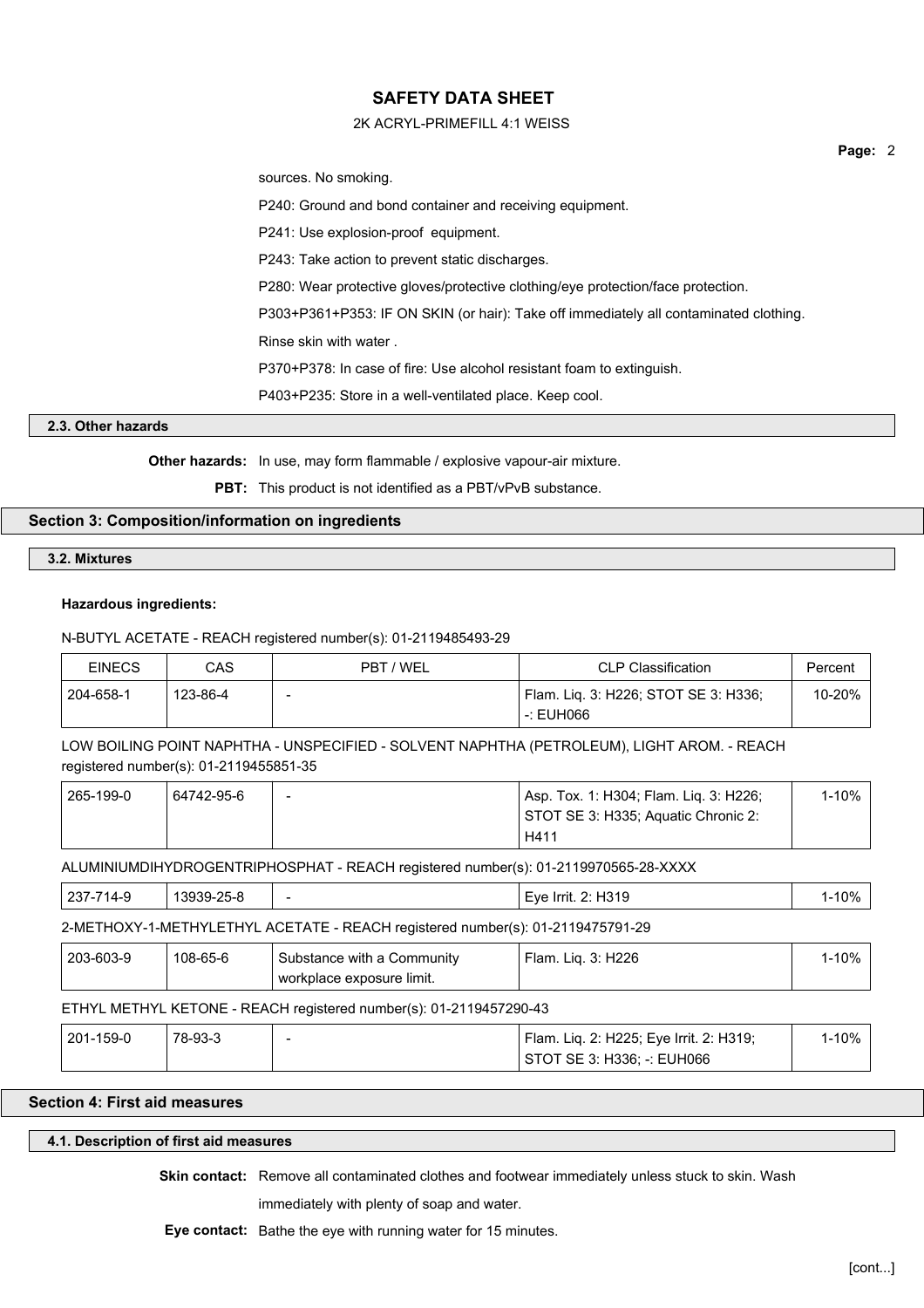#### 2K ACRYL-PRIMEFILL 4:1 WEISS

**Page:** 3

**Ingestion:** Wash out mouth with water.

**Inhalation:** Consult a doctor.

#### **4.2. Most important symptoms and effects, both acute and delayed**

**Skin contact:** There may be mild irritation at the site of contact.

**Eye contact:** There may be irritation and redness.

**Ingestion:** There may be irritation of the throat.

**Inhalation:** No symptoms.

**4.3. Indication of any immediate medical attention and special treatment needed**

**Immediate / special treatment:** Not applicable.

## **Section 5: Fire-fighting measures**

**5.1. Extinguishing media**

**Extinguishing media:** Alcohol resistant foam. Water spray. Carbon dioxide. Dry chemical powder.

#### **5.2. Special hazards arising from the substance or mixture**

**Exposure hazards:** Flammable. In combustion emits toxic fumes. Forms explosive air-vapour mixture.

**5.3. Advice for fire-fighters**

**Advice for fire-fighters:** Wear self-contained breathing apparatus. Wear protective clothing to prevent contact

with skin and eyes.

## **Section 6: Accidental release measures**

**6.1. Personal precautions, protective equipment and emergency procedures**

**Personal precautions:** Refer to section 8 of SDS for personal protection details. Notify the police and fire brigade immediately. Eliminate all sources of ignition. Turn leaking containers leak-side up to prevent the escape of liquid.

**6.2. Environmental precautions**

**Environmental precautions:** Do not discharge into drains or rivers. Contain the spillage using bunding.

## **6.3. Methods and material for containment and cleaning up**

**Clean-up procedures:** Absorb into dry earth or sand. Transfer to a closable, labelled salvage container for disposal by an appropriate method. Do not use equipment in clean-up procedure which may produce sparks.

## **6.4. Reference to other sections**

**Reference to other sections:** Refer to section 8 of SDS.

## **Section 7: Handling and storage**

## **7.1. Precautions for safe handling**

**Handling requirements:** Smoking is forbidden. Use non-sparking tools. Ensure there is sufficient ventilation of

the area. Avoid the formation or spread of mists in the air.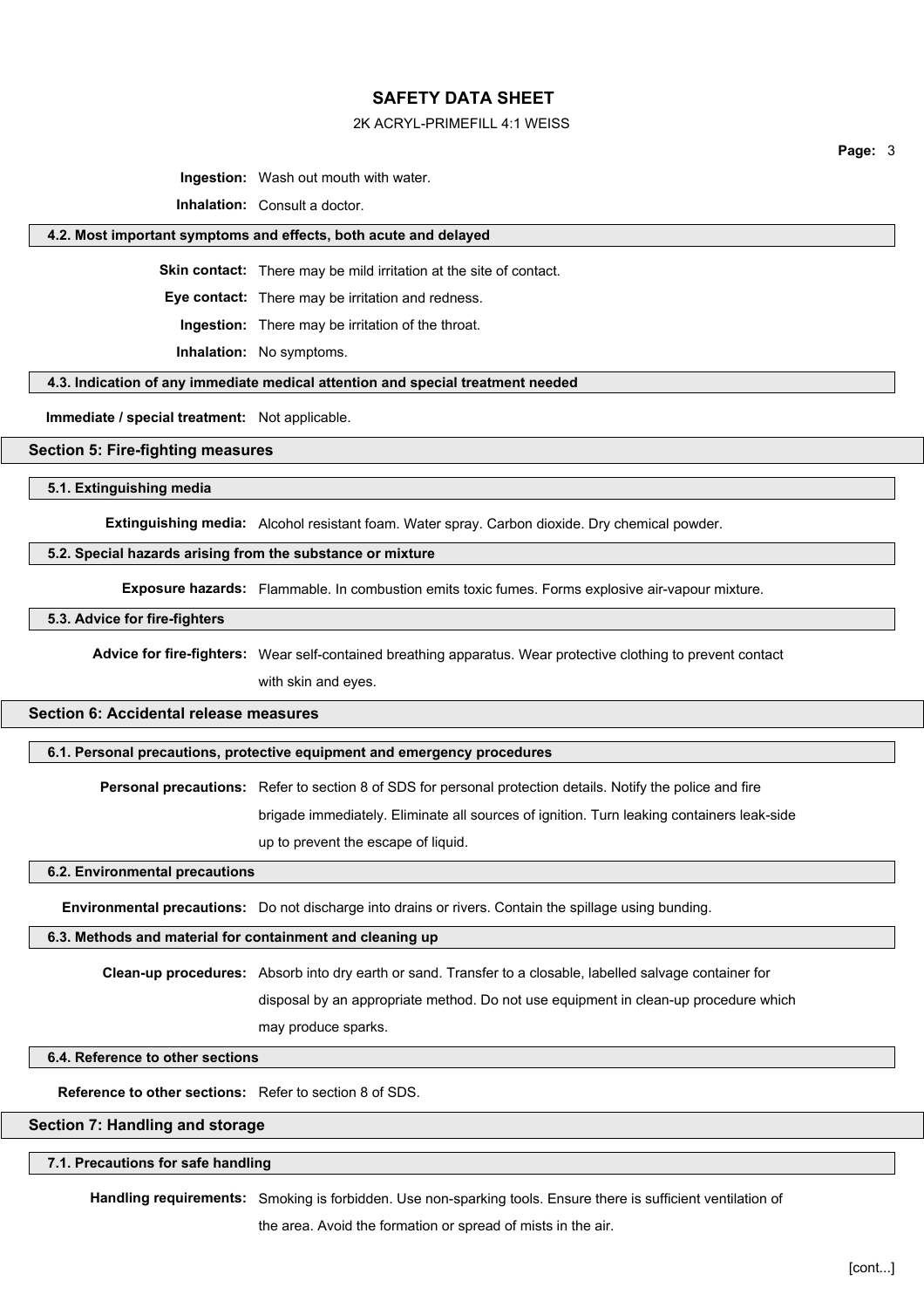#### 2K ACRYL-PRIMEFILL 4:1 WEISS

#### **7.2. Conditions for safe storage, including any incompatibilities**

**Storage conditions:** Store in a cool, well ventilated area. Keep container tightly closed. Keep away from

sources of ignition. Prevent the build up of electrostatic charge in the immediate area.

Ensure lighting and electrical equipment are not a source of ignition.

**Suitable packaging:** Coated steel.

**7.3. Specific end use(s)**

**Specific end use(s):** No data available.

#### **Section 8: Exposure controls/personal protection**

**8.1. Control parameters**

#### **Hazardous ingredients:**

#### **N-BUTYL ACETATE**

#### **Workplace exposure limits:**  $\bullet$  **Respirable dust**

| State | 8 hour TWA | 15 min. STEL | 8 hour TWA | 15 min. STEL |
|-------|------------|--------------|------------|--------------|
| UK    | 724 mg/m3  | 966 mg/m3    |            |              |

#### **2-METHOXY-1-METHYLETHYL ACETATE**

| UK | ^7<br>' mg/m3<br>2/4 r<br>ີ | 548 mg/m3 |  |
|----|-----------------------------|-----------|--|
|    |                             |           |  |

**ETHYL METHYL KETONE**

|--|

## **DNEL/PNEC Values**

**DNEL / PNEC** No data available.

#### **8.2. Exposure controls**

**Engineering measures:** Ensure there is sufficient ventilation of the area. Ensure lighting and electrical equipment are not a source of ignition. **Respiratory protection:** Respiratory protection not required. Hand protection: Rubber gloves. Breakthrough time of the glove material > 8 hours. Rubber glovesthickness: 0,2 mm **Eye protection:** Safety glasses. Ensure eye bath is to hand. **Skin protection:** Protective clothing.

## **Section 9: Physical and chemical properties**

## **9.1. Information on basic physical and chemical properties**

**State:** Liquid **Colour:** White **Odour:** Characteristic odour **Solubility in water:** Not miscible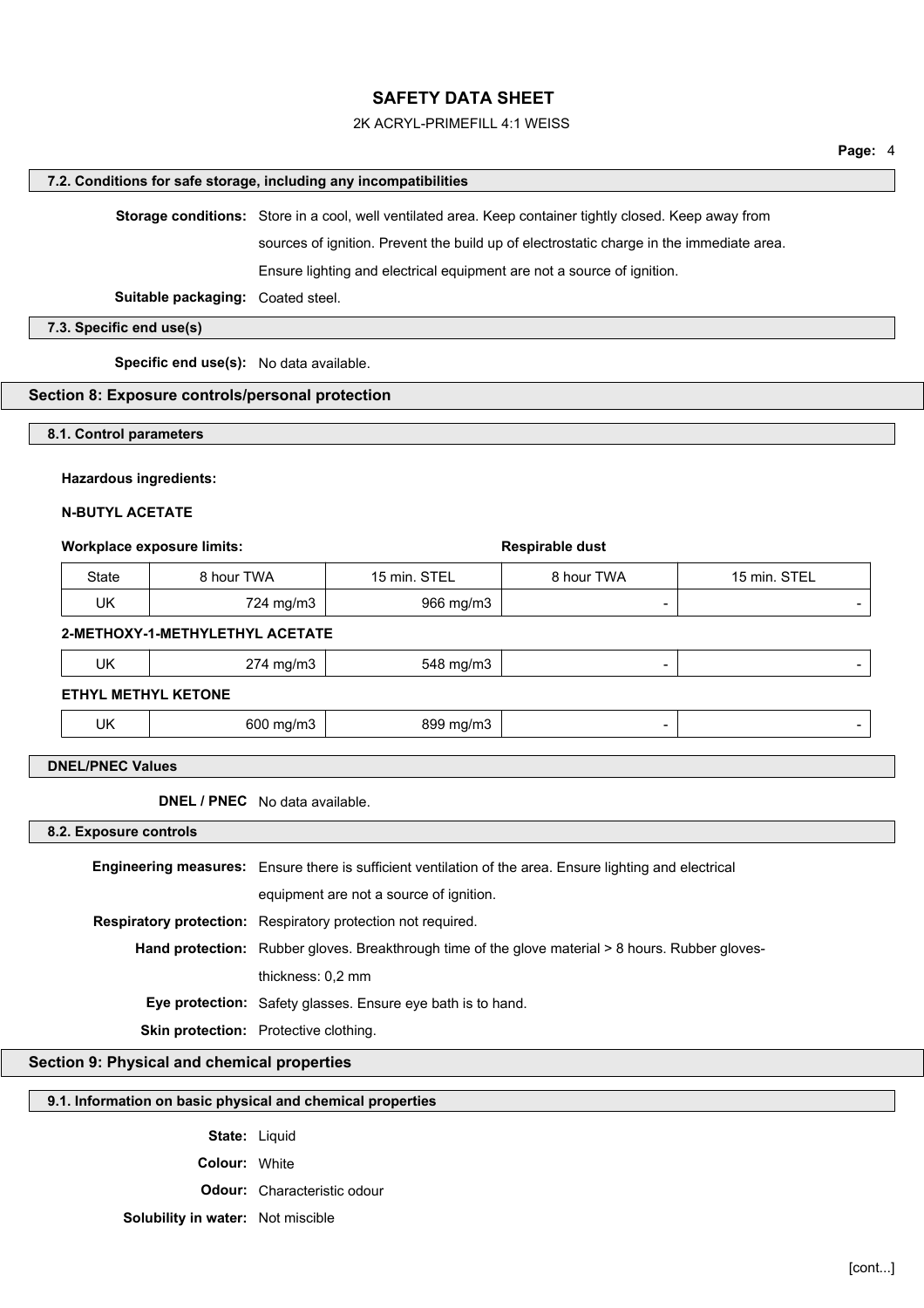### 2K ACRYL-PRIMEFILL 4:1 WEISS

|                                          | Also soluble in: Most organic solvents. |                                          |  |
|------------------------------------------|-----------------------------------------|------------------------------------------|--|
|                                          | <b>Viscosity: Non-viscous</b>           |                                          |  |
| Boiling point/range°C: 127               |                                         | Melting point/range°C: n.v.              |  |
| <b>Flammability limits %: lower: 1,2</b> |                                         | upper: $7.5$                             |  |
| <b>Flash point C: 32</b>                 |                                         | <b>Part.coeff. n-octanol/water:</b> n.v. |  |
| Autoflammability°C: 370                  |                                         | Vapour pressure: 10,7 mbar               |  |
| <b>Relative density:</b> 1,563 g/cm3     |                                         | pH: n.v.                                 |  |
| VOC $g/l: 387$                           |                                         |                                          |  |

## **9.2. Other information**

**Other information:** No data available.

## **Section 10: Stability and reactivity**

**10.1. Reactivity**

**Reactivity:** Stable under recommended transport or storage conditions.

**10.2. Chemical stability**

**Chemical stability:** Stable under normal conditions. Stable at room temperature.

#### **10.3. Possibility of hazardous reactions**

**Hazardous reactions:** Hazardous reactions will not occur under normal transport or storage conditions.

Decomposition may occur on exposure to conditions or materials listed below.

## **10.4. Conditions to avoid**

**Conditions to avoid:** Heat. Hot surfaces. Sources of ignition. Flames.

**10.5. Incompatible materials**

**Materials to avoid:** Strong oxidising agents. Strong acids.

## **10.6. Hazardous decomposition products**

**Haz. decomp. products:** In combustion emits toxic fumes.

# **Section 11: Toxicological information**

**11.1. Information on toxicological effects**

## **Hazardous ingredients:**

#### **N-BUTYL ACETATE**

|--|

## **LOW BOILING POINT NAPHTHA - UNSPECIFIED - SOLVENT NAPHTHA (PETROLEUM), LIGHT AROM.**

| ہر<br>17 K I<br>. .<br>.<br>$ -$<br>.<br>$ -$<br>. .<br>.<br>$\sim$ |  |
|---------------------------------------------------------------------|--|
|---------------------------------------------------------------------|--|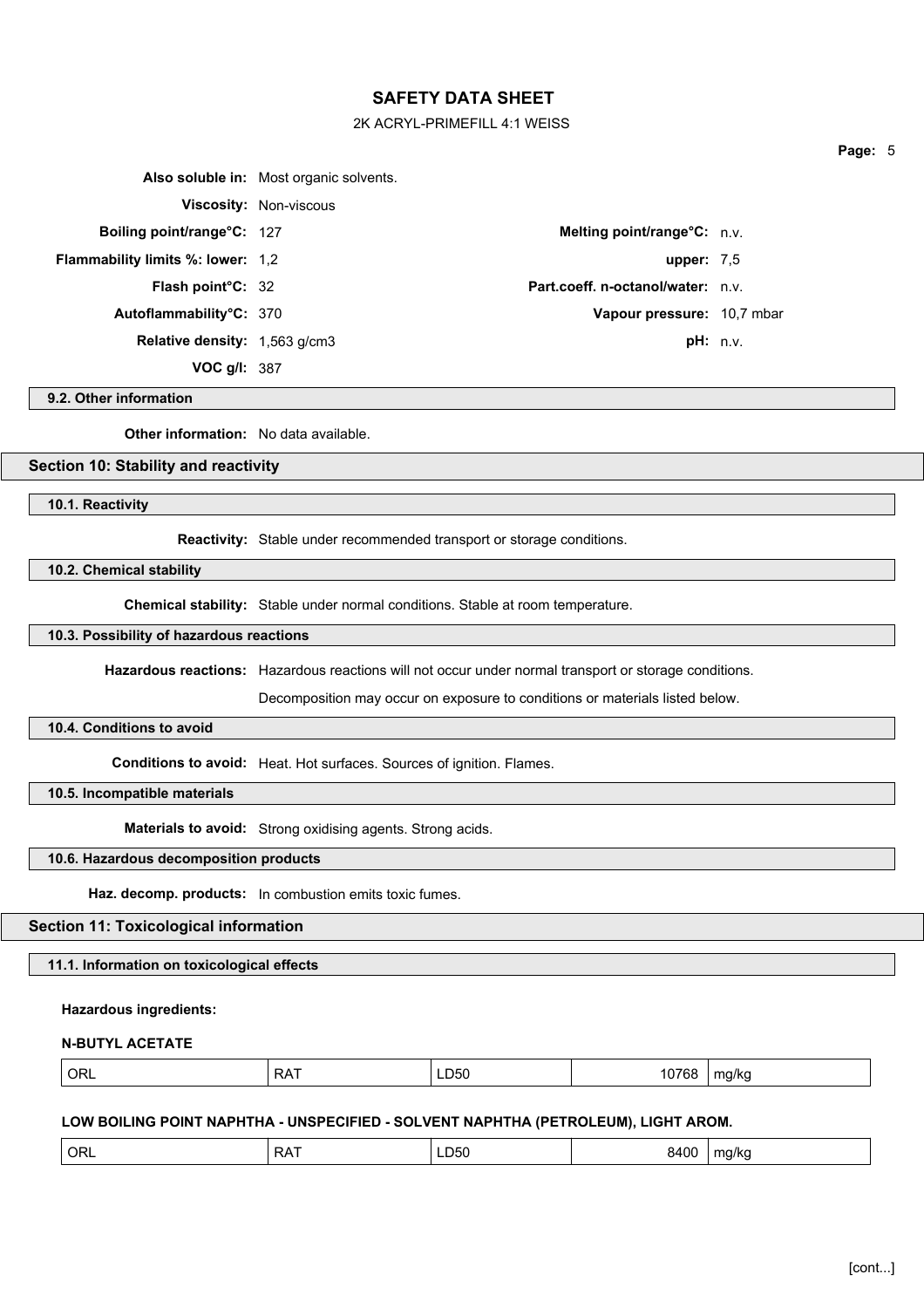## 2K ACRYL-PRIMEFILL 4:1 WEISS

**Page:** 6

#### **2-METHOXY-1-METHYLETHYL ACETATE**

| <b>IPR</b> | <b>MUS</b> | <b>LD50</b> | 750  | mg/kg        |
|------------|------------|-------------|------|--------------|
| ORL        | <b>RAT</b> | LD50        | 8532 | - -<br>mg/kg |

**Toxicity values:** No data available.

## **Symptoms / routes of exposure**

**Skin contact:** There may be mild irritation at the site of contact.

**Eye contact:** There may be irritation and redness.

**Ingestion:** There may be irritation of the throat.

**Inhalation:** No symptoms.

**Section 12: Ecological information**

**12.1. Toxicity**

**Ecotoxicity values:** No data available.

#### **12.2. Persistence and degradability**

**Persistence and degradability:** Biodegradable.

#### **12.3. Bioaccumulative potential**

**Bioaccumulative potential:** No bioaccumulation potential.

**12.4. Mobility in soil**

**Mobility:** Readily absorbed into soil.

## **12.5. Results of PBT and vPvB assessment**

**PBT identification:** This product is not identified as a PBT/vPvB substance.

**12.6. Other adverse effects**

**Other adverse effects:** Negligible ecotoxicity.

## **Section 13: Disposal considerations**

#### **13.1. Waste treatment methods**

**Disposal operations:** Transfer to a suitable container and arrange for collection by specialised disposal company. **Waste code number:** 08 05 01 **Disposal of packaging:** Dispose of in a regulated landfill site or other method for hazardous or toxic wastes. **NB:** The user's attention is drawn to the possible existence of regional or national regulations regarding disposal.

## **Section 14: Transport information**

#### **14.1. UN number**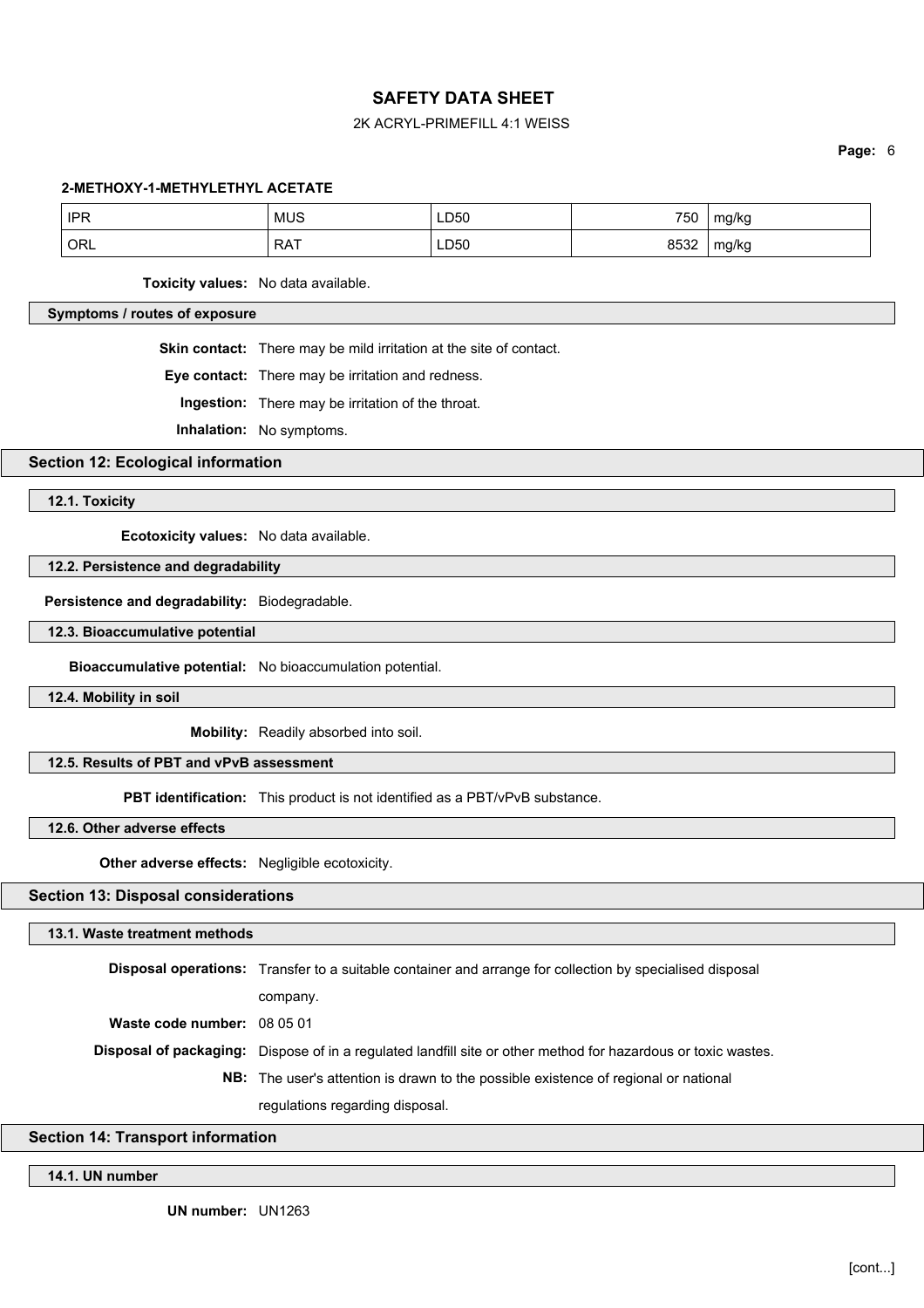## 2K ACRYL-PRIMEFILL 4:1 WEISS

|                                           |                                                                                                                    | Page: 7 |  |
|-------------------------------------------|--------------------------------------------------------------------------------------------------------------------|---------|--|
| 14.2. UN proper shipping name             |                                                                                                                    |         |  |
| Shipping name: PAINT                      |                                                                                                                    |         |  |
| 14.3. Transport hazard class(es)          |                                                                                                                    |         |  |
| Transport class: 3                        |                                                                                                                    |         |  |
| 14.4. Packing group                       |                                                                                                                    |         |  |
| Packing group: III                        |                                                                                                                    |         |  |
| 14.5. Environmental hazards               |                                                                                                                    |         |  |
| Environmentally hazardous: No             | Marine pollutant: No                                                                                               |         |  |
| 14.6. Special precautions for user        |                                                                                                                    |         |  |
|                                           | Special precautions: No special precautions.                                                                       |         |  |
| Tunnel code: D/E                          |                                                                                                                    |         |  |
| Transport category: 3                     |                                                                                                                    |         |  |
| <b>Section 15: Regulatory information</b> |                                                                                                                    |         |  |
|                                           | 15.1. Safety, health and environmental regulations/legislation specific for the substance or mixture               |         |  |
|                                           |                                                                                                                    |         |  |
| Specific regulations: Not applicable.     |                                                                                                                    |         |  |
| 15.2. Chemical Safety Assessment          |                                                                                                                    |         |  |
|                                           | Chemical safety assessment: A chemical safety assessment has not been carried out for the substance or the mixture |         |  |
|                                           | by the supplier.                                                                                                   |         |  |
| <b>Section 16: Other information</b>      |                                                                                                                    |         |  |
| <b>Other information</b>                  |                                                                                                                    |         |  |
|                                           | Other information: according to Regulation (EC) No. 1907/2006 (REACH) with its amendment Regulation                |         |  |
|                                           | (EU) 2015/830                                                                                                      |         |  |
|                                           | * indicates text in the SDS which has changed since the last revision.                                             |         |  |
|                                           | Phrases used in s.2 and s.3: EUH066: Repeated exposure may cause skin dryness or cracking.                         |         |  |
|                                           | H225: Highly flammable liquid and vapour.                                                                          |         |  |
|                                           | H226: Flammable liquid and vapour.                                                                                 |         |  |
|                                           | H304: May be fatal if swallowed and enters airways.                                                                |         |  |
|                                           | H319: Causes serious eye irritation.                                                                               |         |  |
|                                           | H335: May cause respiratory irritation.                                                                            |         |  |
|                                           | H336: May cause drowsiness or dizziness.                                                                           |         |  |
|                                           | H411: Toxic to aquatic life with long lasting effects.                                                             |         |  |
|                                           | H412: Harmful to aquatic life with long lasting effects.                                                           |         |  |
|                                           | Legal disclaimer: The above information is believed to be correct but does not purport to be all inclusive         |         |  |
|                                           | and shall be used only as a guide. This company shall not be held liable for any                                   |         |  |
|                                           | damage resulting from handling or from contact with the above product.                                             |         |  |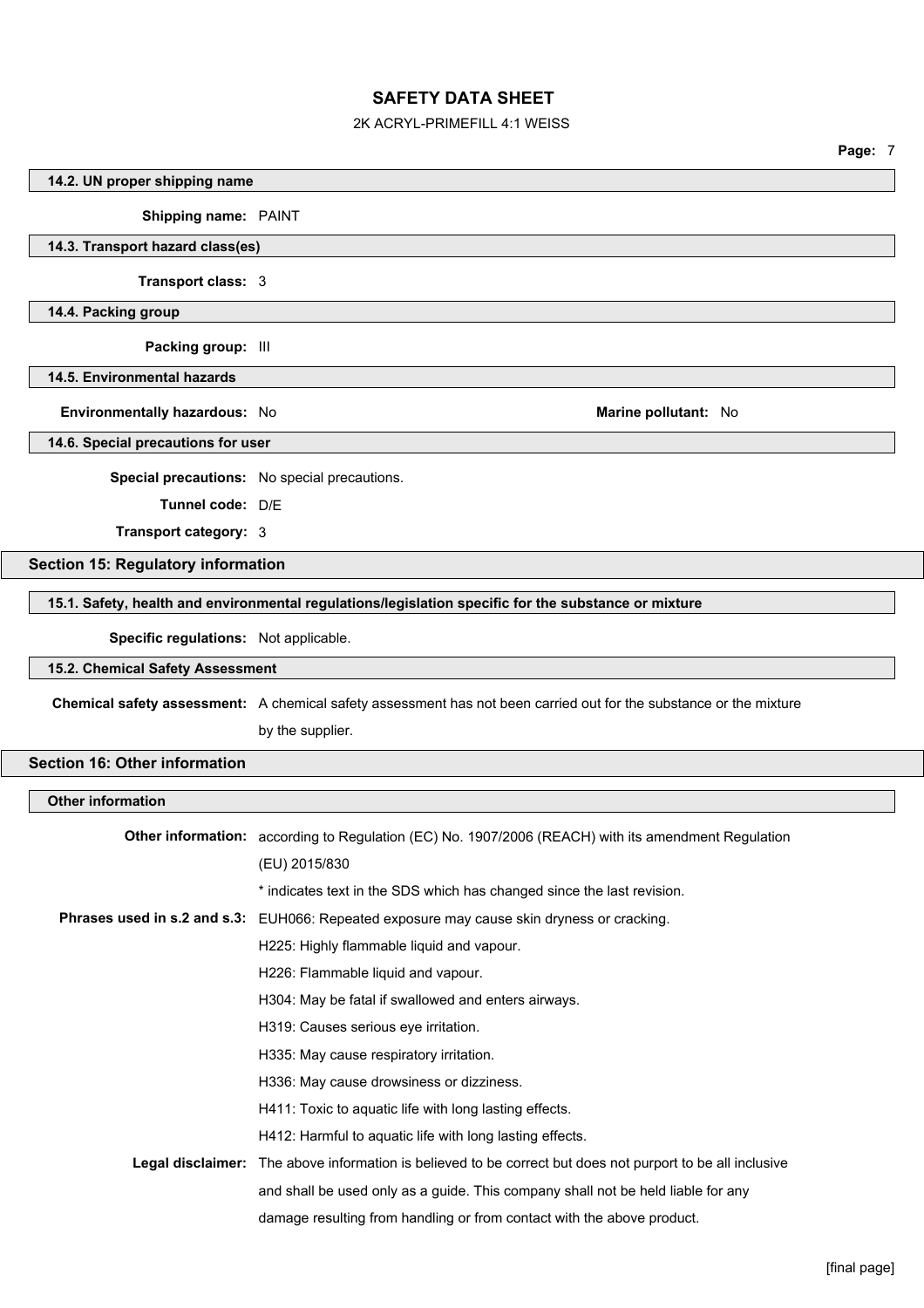

2K ACRYL HÄRTER FÜR 2K ACRYL PRIMEFILL

**Page:** 1

**Compilation date:** 24.09.2018

**Revision No:** 1

|                                                       | Section 1: Identification of the substance/mixture and of the company/undertaking                                  |
|-------------------------------------------------------|--------------------------------------------------------------------------------------------------------------------|
| 1.1. Product identifier                               |                                                                                                                    |
|                                                       | Product name: 2K ACRYL HÄRTER FÜR 2K ACRYL PRIMEFILL                                                               |
| <b>Product code: D1</b>                               |                                                                                                                    |
|                                                       | 1.2. Relevant identified uses of the substance or mixture and uses advised against                                 |
|                                                       | Use of substance / mixture: Surface coating for industrial or professional application. For information regarding  |
|                                                       | additional possible application please email us or dial the indicated phone number as                              |
|                                                       | shown below. We will connect you with our responsible technical personnel.                                         |
| 1.3. Details of the supplier of the safety data sheet |                                                                                                                    |
| Company name: AIRO CHEMIE                             |                                                                                                                    |
|                                                       | A. Schmiemann GmbH & Co KG                                                                                         |
|                                                       | Carl-Leverkus Str. 27                                                                                              |
|                                                       | D - 40764 Langenfeld                                                                                               |
|                                                       | Deutschland                                                                                                        |
|                                                       | Tel: [+49] (0)2173 8538-0                                                                                          |
|                                                       | <b>Fax:</b> [+49] (0)2173 8538-60                                                                                  |
|                                                       | Email: labor@airo-chemie.com                                                                                       |
| 1.4. Emergency telephone number                       |                                                                                                                    |
|                                                       | <b>Emergency tel:</b> [+49] (0)228 19240                                                                           |
| <b>Section 2: Hazards identification</b>              |                                                                                                                    |
| 2.1. Classification of the substance or mixture       |                                                                                                                    |
|                                                       | Classification under CLP: STOT SE 3: H336; Aquatic Chronic 3: H412; Eye Irrit. 2: H319; Flam. Liq. 3: H226; Skin   |
|                                                       | Sens. 1: H317; -: EUH066                                                                                           |
|                                                       | Most important adverse effects: Repeated exposure may cause skin dryness or cracking. Flammable liquid and vapour. |
|                                                       | May cause an allergic skin reaction. Causes serious eye irritation. May cause                                      |
|                                                       | drowsiness or dizziness. Harmful to aquatic life with long lasting effects.                                        |
| 2.2. Label elements                                   |                                                                                                                    |
| Label elements:                                       |                                                                                                                    |
|                                                       | Hazard statements: EUH066: Repeated exposure may cause skin dryness or cracking.                                   |
|                                                       | H226: Flammable liquid and vapour.                                                                                 |
|                                                       | H317: May cause an allergic skin reaction.                                                                         |
|                                                       | H319: Causes serious eye irritation.                                                                               |
|                                                       | H336: May cause drowsiness or dizziness.                                                                           |
|                                                       | H412: Harmful to aquatic life with long lasting effects.                                                           |
|                                                       |                                                                                                                    |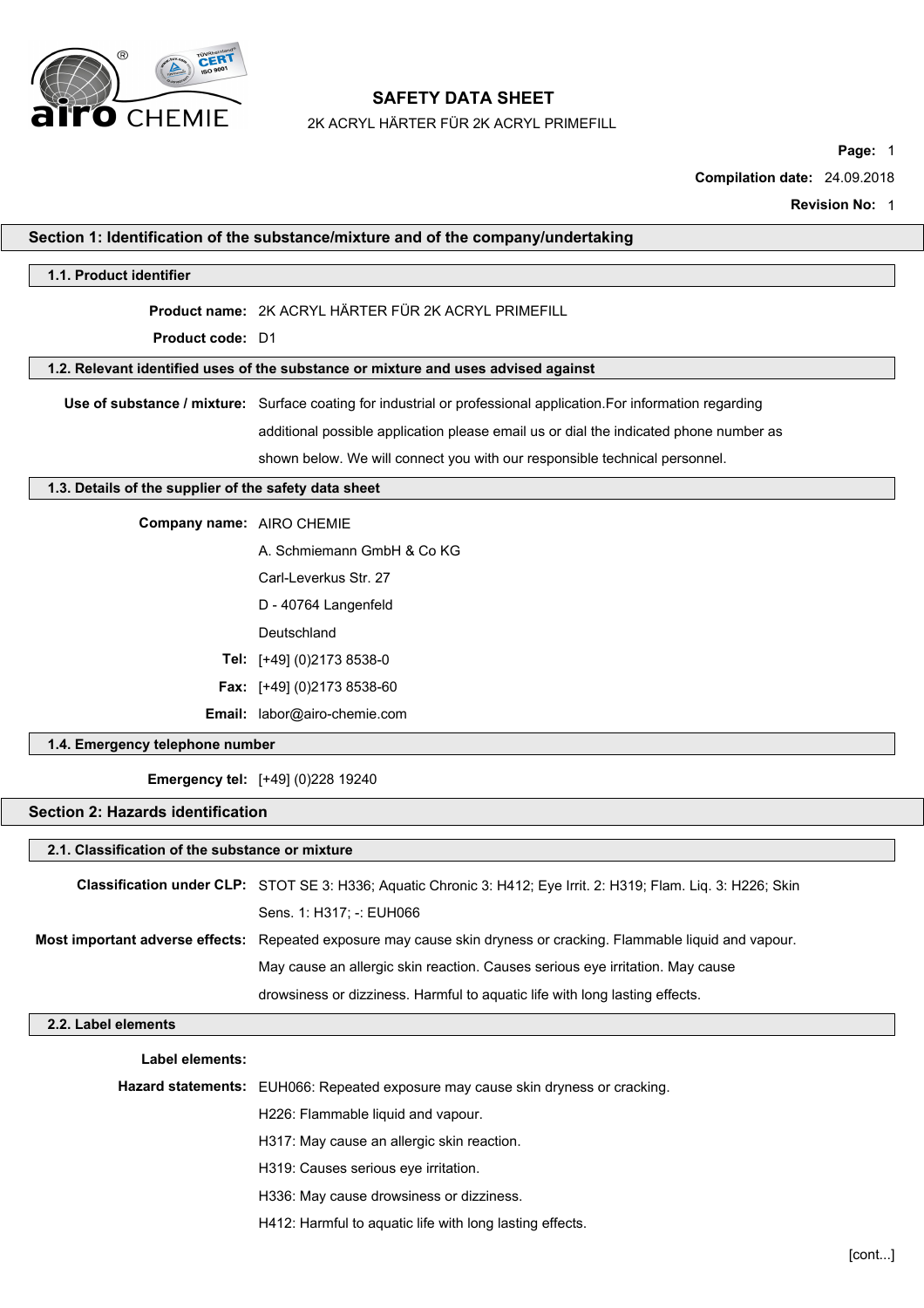## 2K ACRYL HÄRTER FÜR 2K ACRYL PRIMEFILL

**Hazard pictograms:** GHS02: Flame GHS07: Exclamation mark **Signal words:** Warning **Precautionary statements:** P102: Keep out of reach of children. P210: Keep away from heat, hot surfaces, sparks, open flames and other ignition sources. No smoking. P241: Use explosion-proof equipment. P243: Take action to prevent static discharges. P280: Wear protective gloves/protective clothing/eye protection. P303+P361+P353: IF ON SKIN (or hair): Take off immediately all contaminated clothing. Rinse skin with water . P304+P340: IF INHALED: Remove person to fresh air and keep comfortable for breathing. P305+P351+P338: IF IN EYES: Rinse cautiously with water for several minutes. Remove contact lenses, if present and easy to do. Continue rinsing. P333+P313: If skin irritation or rash occurs: Get medical advice/attention. P337+P313: If eye irritation persists: Get medical advice/attention. P370+P378: In case of fire: Use alcohol resistant foam to extinguish. P403+P235: Store in a well-ventilated place. Keep cool.

## **2.3. Other hazards**

**Other hazards:** In use, may form flammable / explosive vapour-air mixture.

**PBT:** This product is not identified as a PBT/vPvB substance.

## **Section 3: Composition/information on ingredients**

## **3.2. Mixtures**

#### **Hazardous ingredients:**

#### HEXAMETHYLEN-1,6-DIISOCYANAT HOMOPOLYMER - REACH registered number(s): 01-2119485796-17-0000

| EINECS    | CAS        | 'WEL<br>ΡB               | Classification<br>CLP CI | Percent |
|-----------|------------|--------------------------|--------------------------|---------|
| 500-060-2 | 28182-81-2 | $\overline{\phantom{0}}$ | Skin<br>1: H31<br>Sens.  | 20-40%  |

#### ETHYL ACETATE - REACH registered number(s): 01-2119475103-46

| 205-500-4 | 141-78-6 | - | Flam. Lig. 2: H225; Eye Irrit. 2: H319; | 20-40% |
|-----------|----------|---|-----------------------------------------|--------|
|           |          |   | STOT SE 3: H336; -: EUH066              |        |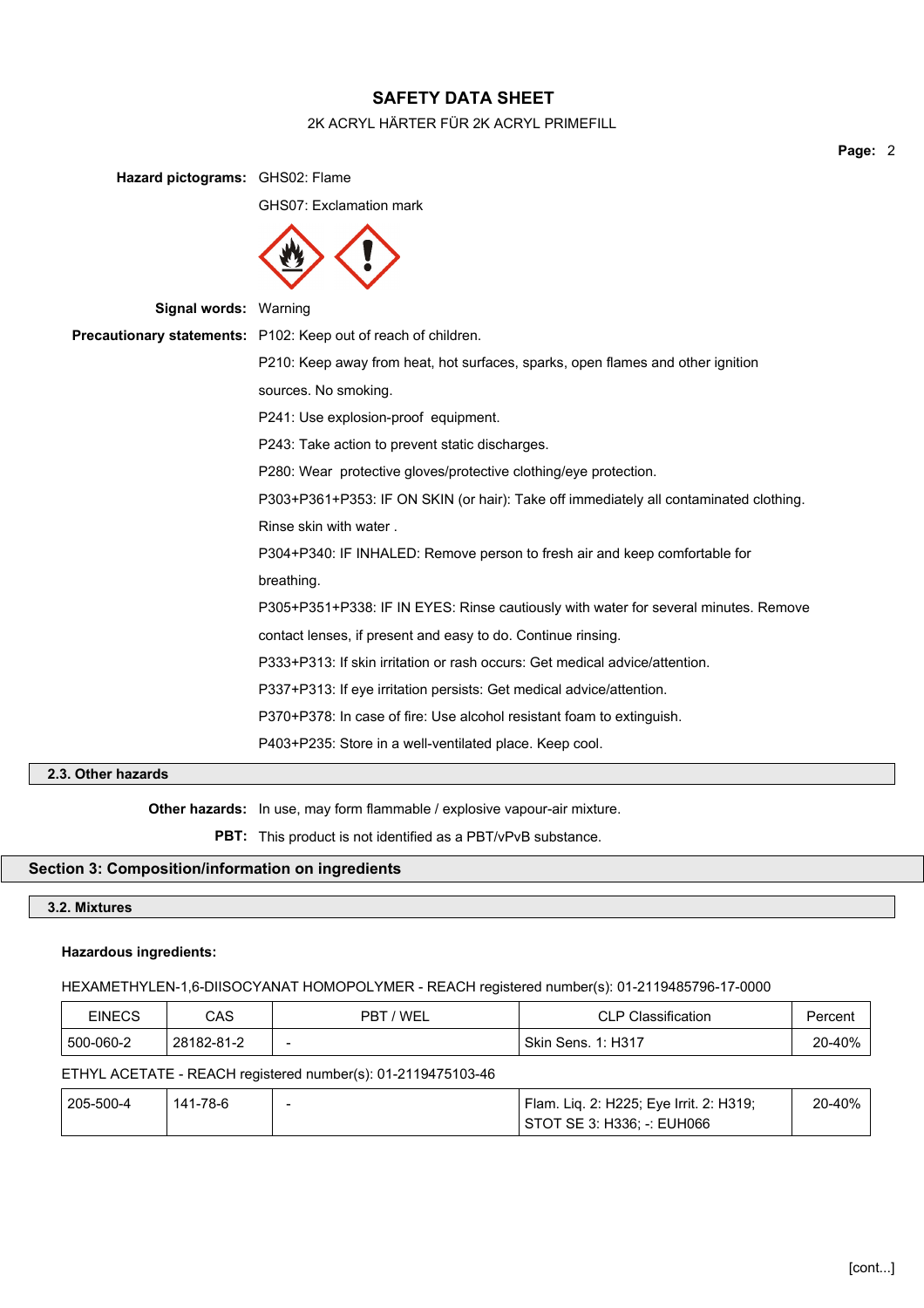# 2K ACRYL HÄRTER FÜR 2K ACRYL PRIMEFILL

# **Page:** 3

|           |                                        | N-BUTYL ACETATE - REACH registered number(s): 01-2119485493-29                            |                                                                                                          |           |
|-----------|----------------------------------------|-------------------------------------------------------------------------------------------|----------------------------------------------------------------------------------------------------------|-----------|
| 204-658-1 | 123-86-4                               |                                                                                           | Flam. Liq. 3: H226; STOT SE 3: H336;<br>$-$ : EUH066                                                     | 20-40%    |
|           | registered number(s): 01-2119455851-35 |                                                                                           | LOW BOILING POINT NAPHTHA - UNSPECIFIED - SOLVENT NAPHTHA (PETROLEUM), LIGHT AROM. - REACH               |           |
| 265-199-0 | 64742-95-6                             |                                                                                           | Asp. Tox. 1: H304; Flam. Liq. 3: H226;<br>STOT SE 3: H335; Aquatic Chronic 2:<br>H411                    | $1 - 10%$ |
|           |                                        | XYLENE - REACH registered number(s): 01-2119488216-32                                     |                                                                                                          |           |
| 215-535-7 | 1330-20-7                              |                                                                                           | Flam. Liq. 3: H226; Acute Tox. 4: H332;<br>Acute Tox. 4: H312; Skin Irrit. 2: H315                       | $1 - 10%$ |
|           |                                        | 2-METHOXY-1-METHYLETHYL ACETATE - REACH registered number(s): 01-2119475791-29            |                                                                                                          |           |
| 203-603-9 | 108-65-6                               | Substance with a Community<br>workplace exposure limit.                                   | Flam. Liq. 3: H226                                                                                       | $1 - 10%$ |
|           |                                        | DIBUTYLTIN DILAURATE - REACH registered number(s): 01-2119496068-27-XXXX                  |                                                                                                          |           |
| 201-039-8 | 77-58-7                                | $\overline{\phantom{a}}$                                                                  | Muta. 2: H341; Repr. 1B: H360FD;<br><b>STOT RE 1: H372</b>                                               | $0,10-1%$ |
|           | 4.1. Description of first aid measures |                                                                                           |                                                                                                          |           |
|           |                                        |                                                                                           | Skin contact: Remove all contaminated clothes and footwear immediately unless stuck to skin. Wash        |           |
|           |                                        | immediately with plenty of soap and water.                                                |                                                                                                          |           |
|           |                                        | Eye contact: Bathe the eye with running water for 15 minutes. Consult a doctor.           |                                                                                                          |           |
|           |                                        | Ingestion: Wash out mouth with water. Consult a doctor.                                   |                                                                                                          |           |
|           |                                        |                                                                                           | Inhalation: Remove casualty from exposure ensuring one's own safety whilst doing so. Consult a           |           |
|           |                                        | doctor.                                                                                   |                                                                                                          |           |
|           |                                        | 4.2. Most important symptoms and effects, both acute and delayed                          |                                                                                                          |           |
|           |                                        | Skin contact: There may be irritation and redness at the site of contact.                 |                                                                                                          |           |
|           |                                        | Eye contact: There may be irritation and redness. The eyes may water profusely.           |                                                                                                          |           |
|           |                                        | Ingestion: There may be soreness and redness of the mouth and throat.                     |                                                                                                          |           |
|           |                                        |                                                                                           | Inhalation: There may be irritation of the throat with a feeling of tightness in the chest. Exposure may |           |
|           |                                        | cause coughing or wheezing.                                                               |                                                                                                          |           |
|           |                                        | Delayed / immediate effects: Immediate effects can be expected after short-term exposure. |                                                                                                          |           |
|           |                                        | 4.3. Indication of any immediate medical attention and special treatment needed           |                                                                                                          |           |
|           |                                        | Immediate / special treatment: Eye bathing equipment should be available on the premises. |                                                                                                          |           |
|           |                                        |                                                                                           |                                                                                                          |           |

# **Section 5: Fire-fighting measures**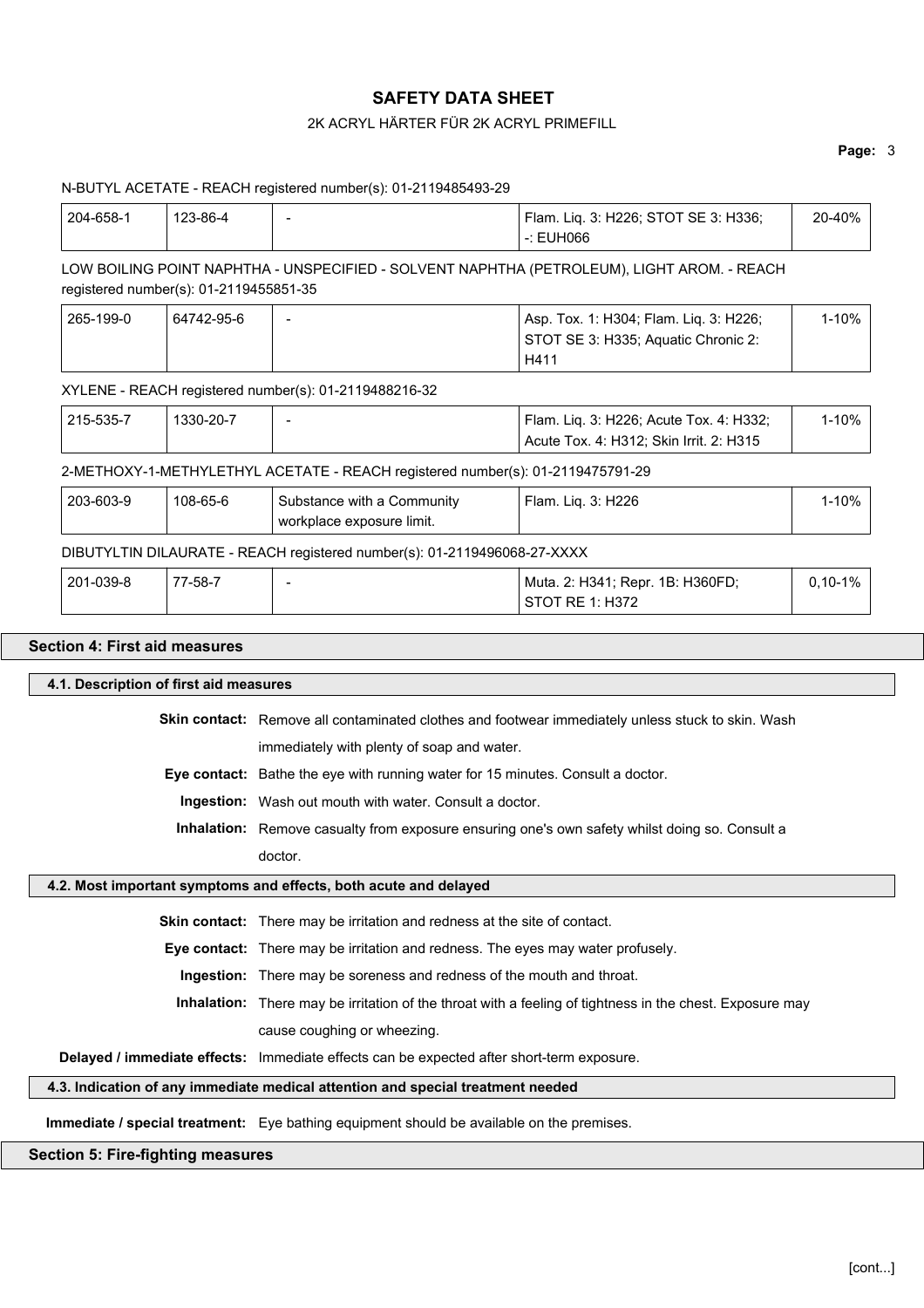## 2K ACRYL HÄRTER FÜR 2K ACRYL PRIMEFILL

#### **5.1. Extinguishing media**

**Extinguishing media:** Alcohol resistant foam. Water spray. Carbon dioxide. Dry chemical powder. Use water

spray to cool containers.

#### **5.2. Special hazards arising from the substance or mixture**

**Exposure hazards:** Flammable. In combustion emits toxic fumes. Forms explosive air-vapour mixture.

#### **5.3. Advice for fire-fighters**

**Advice for fire-fighters:** Wear self-contained breathing apparatus. Wear protective clothing to prevent contact with skin and eyes.

## **Section 6: Accidental release measures**

#### **6.1. Personal precautions, protective equipment and emergency procedures**

**Personal precautions:** Refer to section 8 of SDS for personal protection details. If outside do not approach from downwind. If outside keep bystanders upwind and away from danger point. Mark out the contaminated area with signs and prevent access to unauthorised personnel. Turn leaking containers leak-side up to prevent the escape of liquid. Eliminate all sources of ignition.

## **6.2. Environmental precautions**

**Environmental precautions:** Do not discharge into drains or rivers. Contain the spillage using bunding.

#### **6.3. Methods and material for containment and cleaning up**

**Clean-up procedures:** Absorb into dry earth or sand. Transfer to a closable, labelled salvage container for disposal by an appropriate method. Do not use equipment in clean-up procedure which

may produce sparks.

#### **6.4. Reference to other sections**

**Reference to other sections:** Refer to section 8 of SDS.

## **Section 7: Handling and storage**

#### **7.1. Precautions for safe handling**

**Handling requirements:** Avoid direct contact with the substance. Ensure there is sufficient ventilation of the area. Do not handle in a confined space. Avoid the formation or spread of mists in the air.

Smoking is forbidden. Use non-sparking tools.

#### **7.2. Conditions for safe storage, including any incompatibilities**

| <b>Storage conditions:</b> Store in a cool, well ventilated area. Keep container tightly closed. Keep away from |
|-----------------------------------------------------------------------------------------------------------------|
| sources of ignition. Prevent the build up of electrostatic charge in the immediate area.                        |
| Ensure lighting and electrical equipment are not a source of ignition.                                          |

**Suitable packaging:** Coated steel.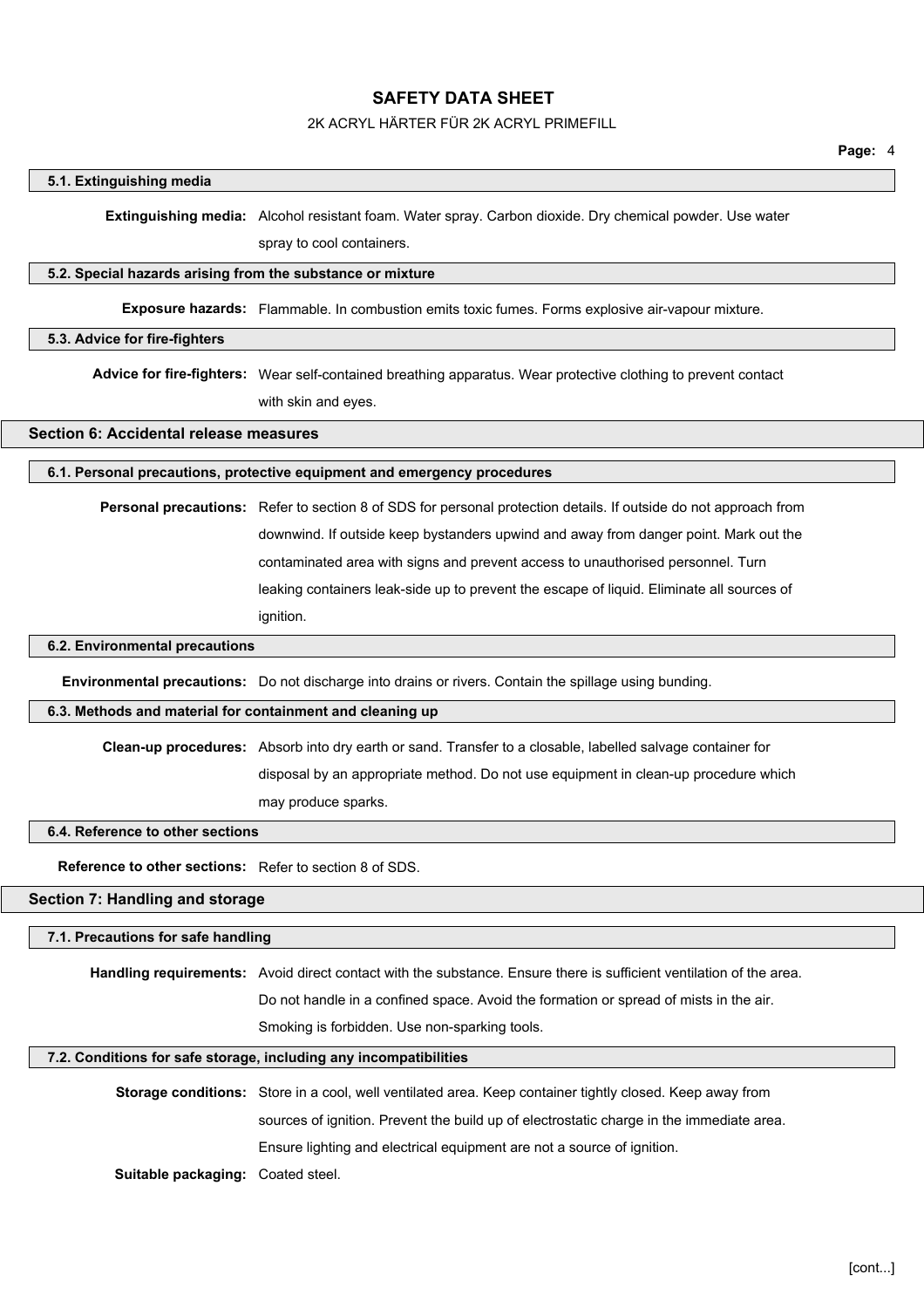#### 2K ACRYL HÄRTER FÜR 2K ACRYL PRIMEFILL

**Page:** 5

## **7.3. Specific end use(s)**

**Specific end use(s):** No data available.

## **Section 8: Exposure controls/personal protection**

## **8.1. Control parameters**

## **Hazardous ingredients:**

## **ETHYL ACETATE**

| <b>Workplace exposure limits:</b>                                                                        |                                         | Respirable dust                   |           |                             |              |
|----------------------------------------------------------------------------------------------------------|-----------------------------------------|-----------------------------------|-----------|-----------------------------|--------------|
| <b>State</b>                                                                                             | 8 hour TWA<br>15 min. STEL              |                                   |           | 8 hour TWA                  | 15 min. STEL |
| UK                                                                                                       | 200 ppm                                 |                                   | 400 ppm   | $\overline{\phantom{a}}$    |              |
| <b>N-BUTYL ACETATE</b>                                                                                   |                                         |                                   |           |                             |              |
| UK                                                                                                       |                                         | 724 mg/m3                         | 966 mg/m3 |                             |              |
| <b>XYLENE</b>                                                                                            |                                         |                                   |           |                             |              |
| <b>UK</b>                                                                                                |                                         | 220 mg/m3                         | 441 mg/m3 |                             |              |
| 2-METHOXY-1-METHYLETHYL ACETATE                                                                          |                                         |                                   |           |                             |              |
| UK                                                                                                       |                                         | 274 mg/m3                         | 548 mg/m3 |                             |              |
|                                                                                                          |                                         |                                   |           |                             |              |
| <b>DNEL/PNEC Values</b>                                                                                  |                                         |                                   |           |                             |              |
|                                                                                                          | <b>DNEL / PNEC</b> No data available.   |                                   |           |                             |              |
| 8.2. Exposure controls                                                                                   |                                         |                                   |           |                             |              |
| Engineering measures: Ensure there is sufficient ventilation of the area. Ensure lighting and electrical |                                         |                                   |           |                             |              |
| equipment are not a source of ignition.                                                                  |                                         |                                   |           |                             |              |
| Respiratory protection: Self-contained breathing apparatus must be available in case of emergency.       |                                         |                                   |           |                             |              |
| Hand protection: Rubber gloves. Breakthrough time of the glove material > 8 hours. Rubber gloves-        |                                         |                                   |           |                             |              |
|                                                                                                          |                                         | thickness: 0,2 mm                 |           |                             |              |
| Eye protection: Safety glasses. Ensure eye bath is to hand.                                              |                                         |                                   |           |                             |              |
| Skin protection: Protective clothing.                                                                    |                                         |                                   |           |                             |              |
| Section 9: Physical and chemical properties                                                              |                                         |                                   |           |                             |              |
| 9.1. Information on basic physical and chemical properties                                               |                                         |                                   |           |                             |              |
|                                                                                                          |                                         | <b>State: Liquid</b>              |           |                             |              |
|                                                                                                          |                                         | Colour: Colourless                |           |                             |              |
|                                                                                                          |                                         | Solubility in water: Not miscible |           |                             |              |
|                                                                                                          | Also soluble in: Most organic solvents. |                                   |           |                             |              |
|                                                                                                          |                                         | Viscosity: Non-viscous            |           |                             |              |
|                                                                                                          | Boiling point/range°C: 127              |                                   |           | Melting point/range°C: n.v. |              |

**Flammability limits %: lower:** 1 **upper:** 7,6

**Flash point°C:** 32 **Part.coeff. n-octanol/water:** n.v.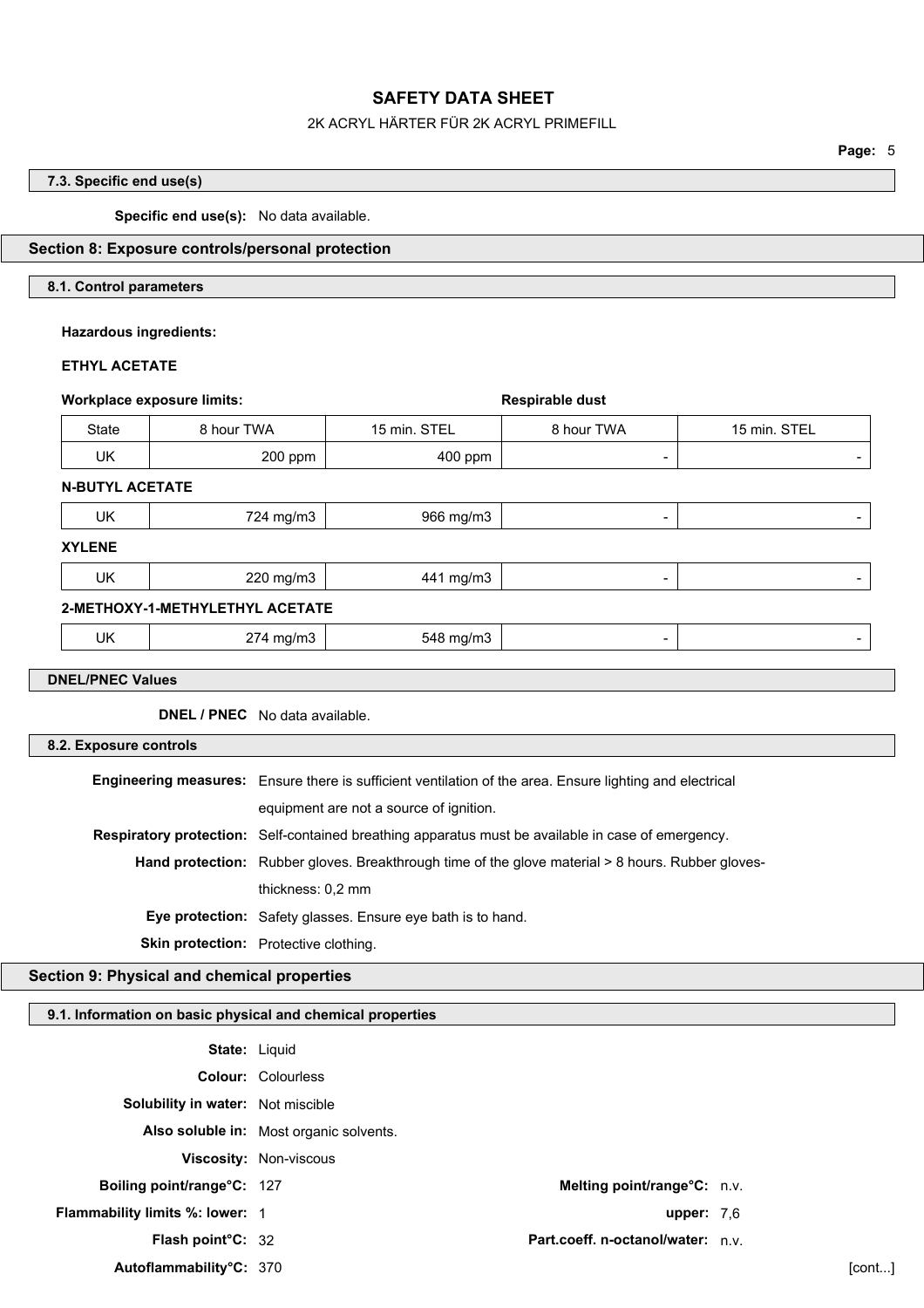### 2K ACRYL HÄRTER FÜR 2K ACRYL PRIMEFILL

**Page:** 6

**Vapour pressure:** 10,7 mbar

**Relative density:** 0,976 g/cm3 **pH:** n.a.

**VOC g/l:** 606

**9.2. Other information**

**Other information:** No data available.

## **Section 10: Stability and reactivity**

**10.1. Reactivity**

**Reactivity:** Stable under recommended transport or storage conditions.

**10.2. Chemical stability**

**Chemical stability:** Stable under normal conditions. Stable at room temperature.

**10.3. Possibility of hazardous reactions**

**Hazardous reactions:** Hazardous reactions will not occur under normal transport or storage conditions.

Decomposition may occur on exposure to conditions or materials listed below.

## **10.4. Conditions to avoid**

**Conditions to avoid:** Heat. Hot surfaces. Sources of ignition. Flames.

#### **10.5. Incompatible materials**

**Materials to avoid:** Strong oxidising agents. Strong acids.

## **10.6. Hazardous decomposition products**

**Haz. decomp. products:** In combustion emits toxic fumes.

## **Section 11: Toxicological information**

## **11.1. Information on toxicological effects**

## **Hazardous ingredients:**

## **ETHYL ACETATE**

| ORL | <b>MUS</b> | LD50 | 4100 | mg/kg |
|-----|------------|------|------|-------|
| ORL | <b>RAT</b> | LD50 | 5620 | mg/kg |
| SCU | <b>RAT</b> | LDLO | ັ    | gm/kg |

## **N-BUTYL ACETATE**

| ORL <sup>'</sup><br>LD50<br>ᆼᇧ<br>$\sim$<br>. . | $- - - -$<br>ma/kc<br>I U 7 00<br>. |
|-------------------------------------------------|-------------------------------------|
|-------------------------------------------------|-------------------------------------|

## **LOW BOILING POINT NAPHTHA - UNSPECIFIED - SOLVENT NAPHTHA (PETROLEUM), LIGHT AROM.**

| ORL<br>. –<br>RA<br>. או<br>. JJ U<br>.<br>$\sim$ $\sim$<br>$ -$ | 8400 | ma/ka<br>.<br>. . |  |
|------------------------------------------------------------------|------|-------------------|--|
|------------------------------------------------------------------|------|-------------------|--|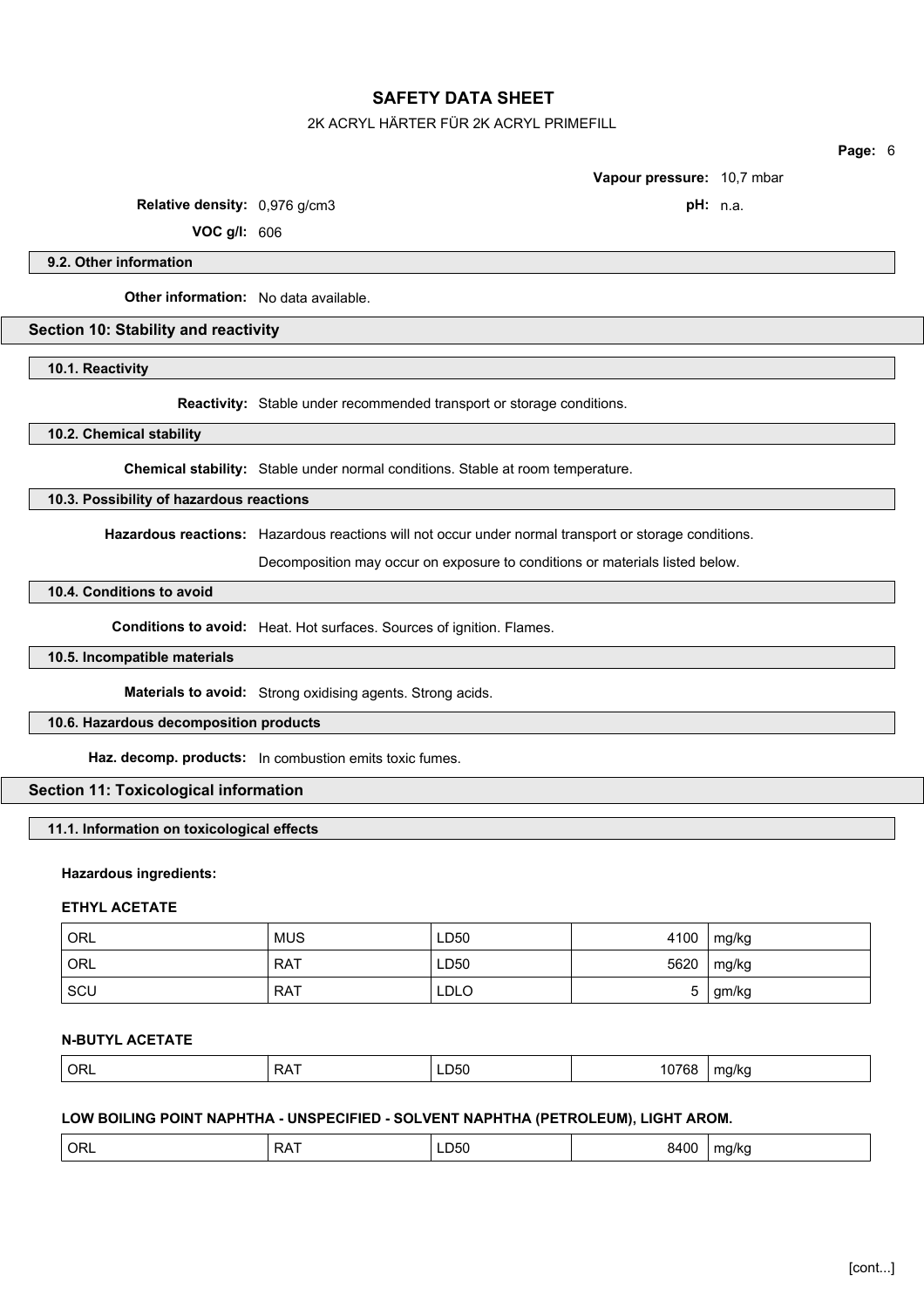## 2K ACRYL HÄRTER FÜR 2K ACRYL PRIMEFILL

**Page:** 7

#### **XYLENE**

| <sup>'</sup> ORL | <b>MUS</b> | LD50 | 2119 | $\lfloor$ mg/kg |
|------------------|------------|------|------|-----------------|
| ORL              | <b>RAT</b> | LD50 |      | 4300   mg/kg    |
| SCU              | <b>RAT</b> | LD50 |      | $1700$   mg/kg  |

### **2-METHOXY-1-METHYLETHYL ACETATE**

| <b>IPR</b> | <b>MUS</b> | LD50<br>$\sim$ | 750  | mg/kg |
|------------|------------|----------------|------|-------|
| ORL        | <b>RAT</b> | LD50           | 8532 | mg/kg |

**Toxicity values:** No data available.

**Symptoms / routes of exposure**

**Skin contact:** There may be irritation and redness at the site of contact.

**Eye contact:** There may be irritation and redness. The eyes may water profusely.

**Ingestion:** There may be soreness and redness of the mouth and throat.

**Inhalation:** There may be irritation of the throat with a feeling of tightness in the chest. Exposure may

cause coughing or wheezing.

**Delayed / immediate effects:** Immediate effects can be expected after short-term exposure.

## **Section 12: Ecological information**

**12.1. Toxicity**

**Ecotoxicity values:** No data available.

**12.2. Persistence and degradability**

**Persistence and degradability:** Biodegradable.

**12.3. Bioaccumulative potential**

**Bioaccumulative potential:** No bioaccumulation potential.

**12.4. Mobility in soil**

**Mobility:** Readily absorbed into soil.

**12.5. Results of PBT and vPvB assessment**

**PBT identification:** This product is not identified as a PBT/vPvB substance.

**12.6. Other adverse effects**

**Other adverse effects:** Negligible ecotoxicity.

**Section 13: Disposal considerations**

**13.1. Waste treatment methods**

**Disposal operations:** Transfer to a suitable container and arrange for collection by specialised disposal

company.

**Waste code number:** 08 05 01

**Disposal of packaging:** Dispose of in a regulated landfill site or other method for hazardous or toxic wastes.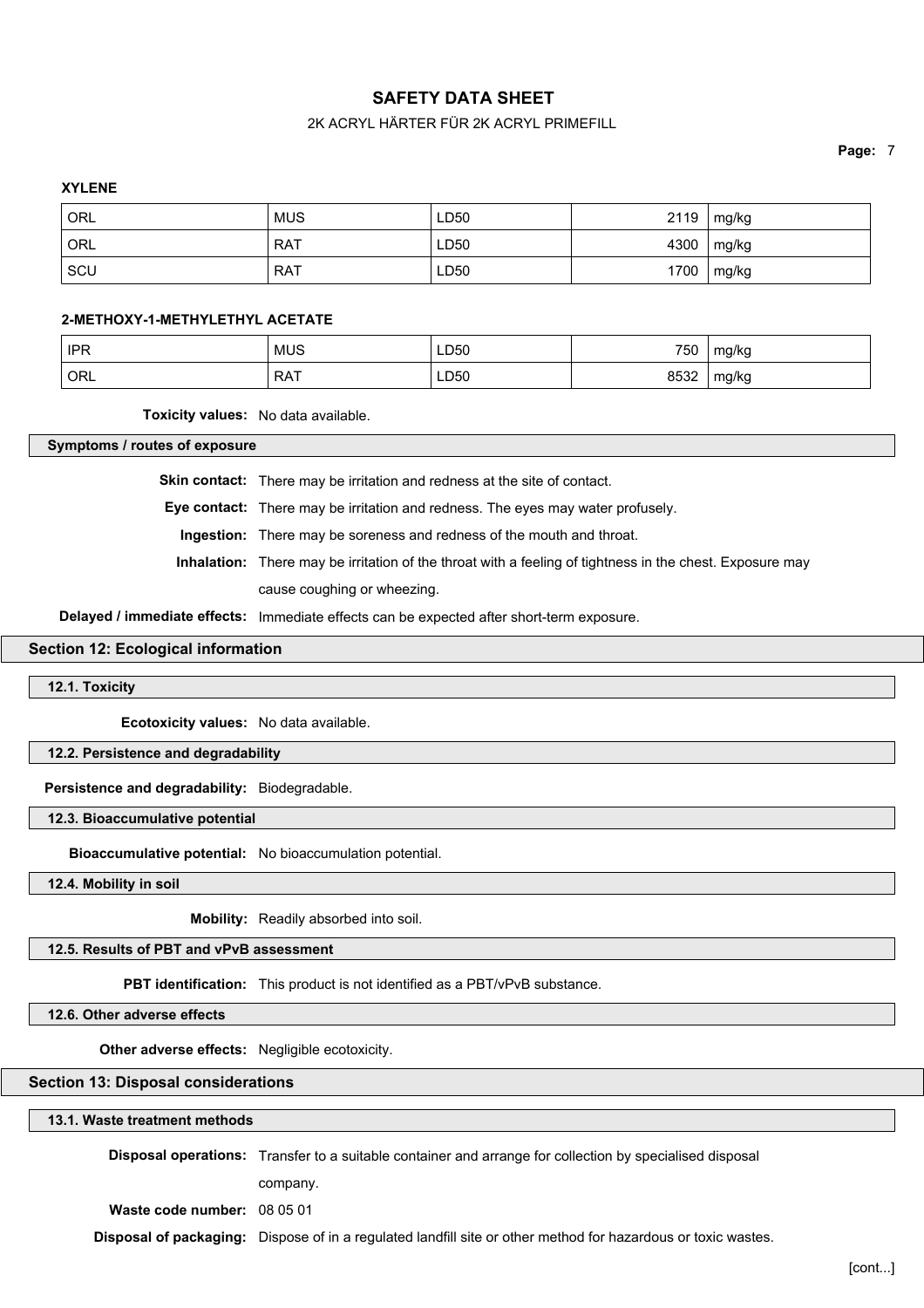## 2K ACRYL HÄRTER FÜR 2K ACRYL PRIMEFILL

#### **NB:** The user's attention is drawn to the possible existence of regional or national

regulations regarding disposal.

#### **Section 14: Transport information**

## **14.1. UN number**

**UN number:** UN1263

#### **14.2. UN proper shipping name**

**Shipping name:** PAINT

**14.3. Transport hazard class(es)**

**Transport class:** 3

**14.4. Packing group**

**Packing group:** III

**14.5. Environmental hazards**

**Environmentally hazardous:** No **Marine pollutant:** No **Marine pollutant:** No

**14.6. Special precautions for user**

**Special precautions:** No special precautions.

**Tunnel code:** D/E

**Transport category:** 3

**Section 15: Regulatory information**

**15.1. Safety, health and environmental regulations/legislation specific for the substance or mixture**

#### **15.2. Chemical Safety Assessment**

**Chemical safety assessment:** A chemical safety assessment has not been carried out for the substance or the mixture

by the supplier.

# **Section 16: Other information**

## **Other information**

| <b>Other information:</b> according to Regulation (EC) No. 1907/2006 (REACH) with its amendment Regulation |
|------------------------------------------------------------------------------------------------------------|
| (EU) 2015/830                                                                                              |
| * indicates text in the SDS which has changed since the last revision.                                     |
| <b>Phrases used in s.2 and s.3:</b> EUH066: Repeated exposure may cause skin dryness or cracking.          |
| H225: Highly flammable liquid and vapour.                                                                  |
| H226: Flammable liquid and vapour.                                                                         |
| H304: May be fatal if swallowed and enters airways.                                                        |
| H312: Harmful in contact with skin.                                                                        |
| H315: Causes skin irritation.                                                                              |
| H317: May cause an allergic skin reaction.                                                                 |